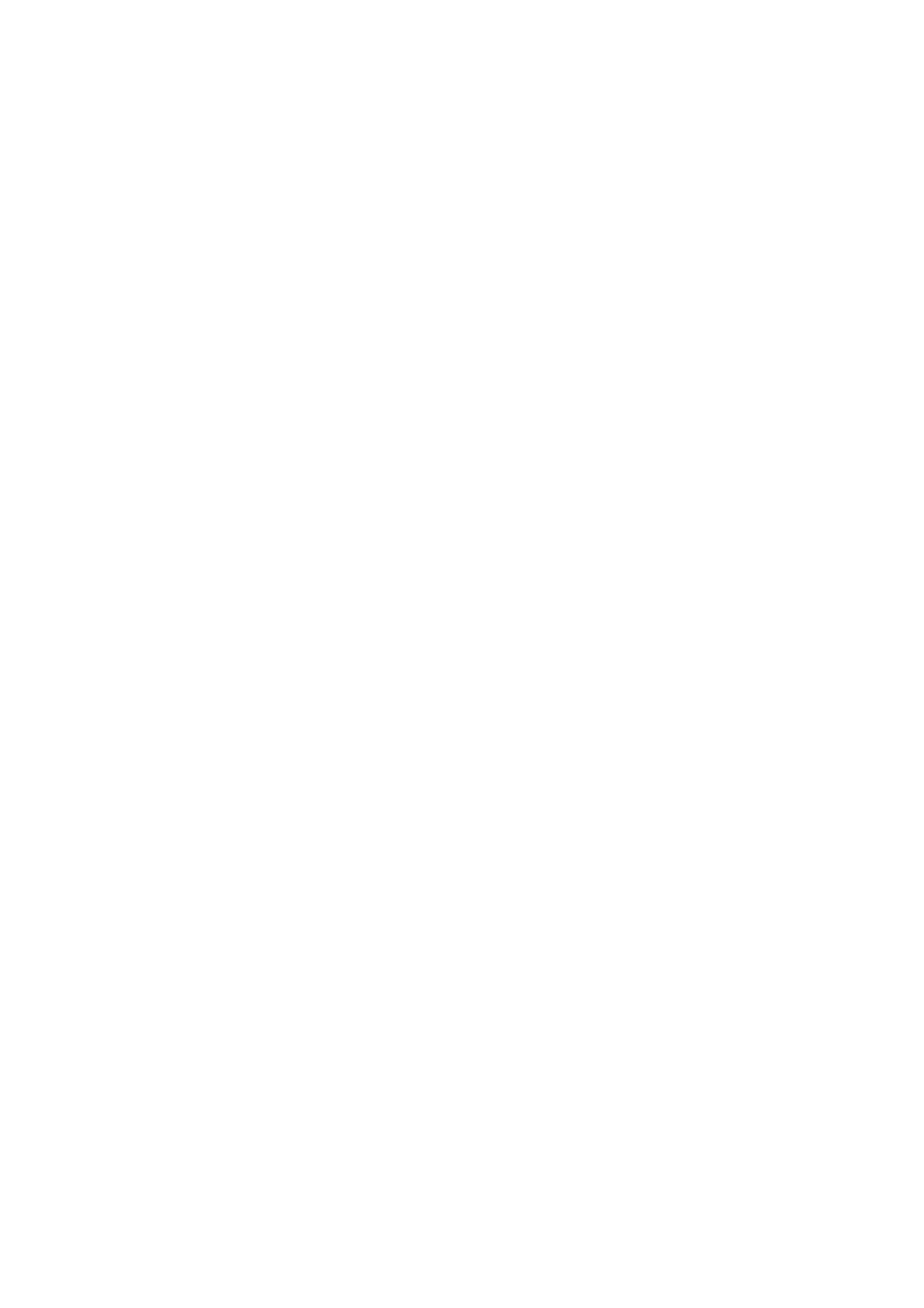

**First Meeting of the Working Group and Ad hoc Meeting of the Database Managers 14-17 February 2012, Menemen, Turkey**  W. van Dooijeweert, L. Maggioni, M.-C. Daunay and E. Lipman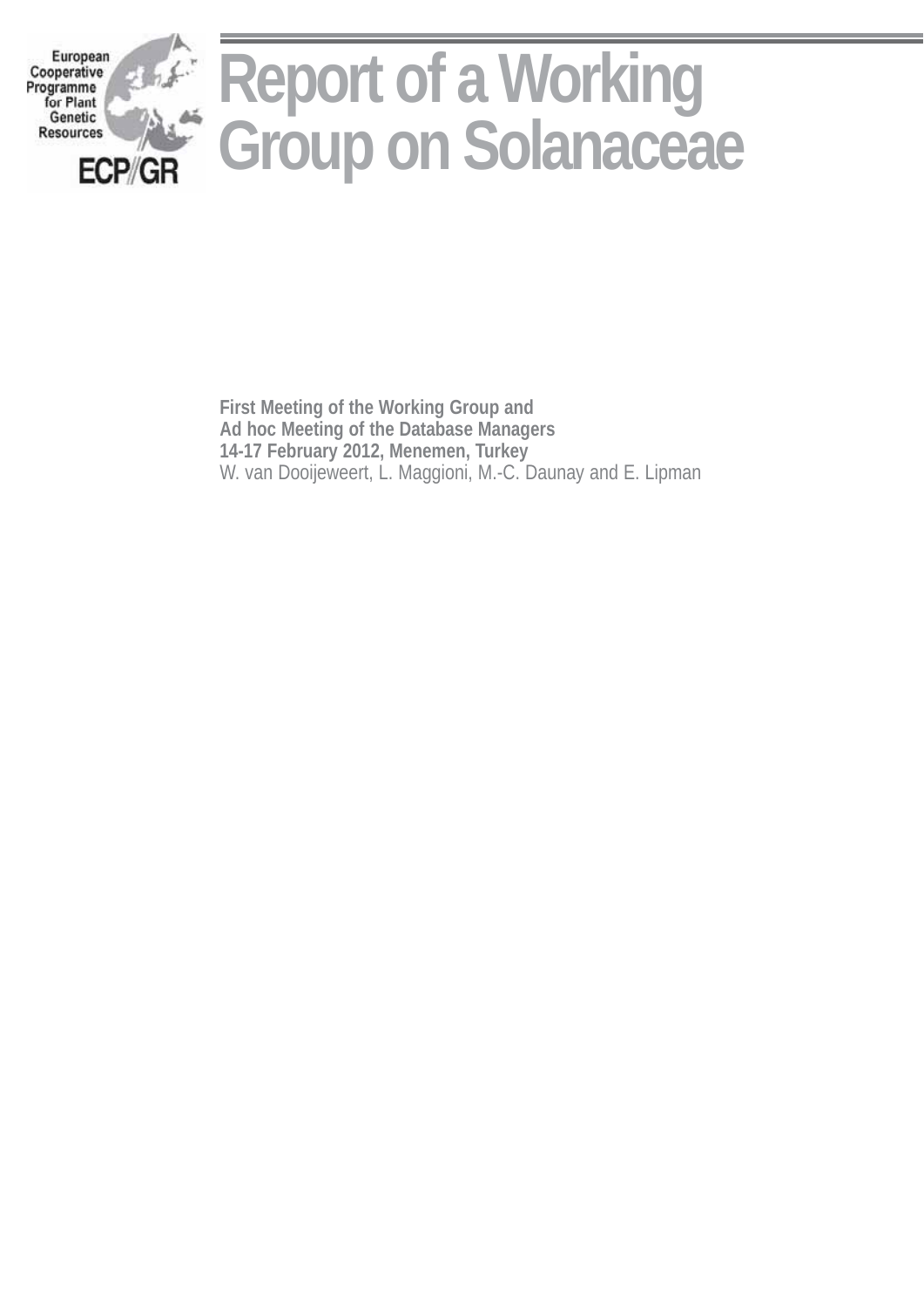**Bioversity International** is the only global non-profit research organization that places the use and conservation of agricultural biodiversity in smallholder farming systems at the centre of its work. Bioversity is a member of the Consultative Group on International Agricultural Research (CGIAR) Consortium, a global association of public and private members to create a food secure future.

Bioversity has its headquarters in Maccarese, near Rome, Italy, with offices in more than 20 other countries worldwide. The international status of Bioversity is conferred under an Establishment Agreement. Financial support for Bioversity's research is provided by more than 150 donors, including governments, private foundations and international organizations. For details of donors and research activities please see Bioversity's Annual Reports, which are available in printed form on request fro[m bioversity-publications@cgiar.org](mailto:bioversity-publications@cgiar.org) or from Bioversity's Web site ([www.bioversityinternational.org\)](http://www.bioversityinternational.org/).

**The European Cooperative Programme for Plant Genetic Resources (ECPGR)** is a collaborative programme among most European countries aimed at contributing to national, sub-regional and regional programmes in Europe to rationally and effectively conserve *ex situ* and *in situ* Plant Genetic Resources for Food and Agriculture and increase their utilization. The Programme, which is entirely financed by the member countries, is overseen by a Steering Committee composed of National Coordinators nominated by the participating countries and a number of relevant international bodies. The Coordinating Secretariat is hosted by Bioversity International. The Programme operates through nine networks in which activities are carried out through a number of permanent working groups or through ad hoc actions. The ECPGR networks deal with either groups of crops (cereals; forages; fruit; oil and protein crops; sugar, starch and fibre crops; vegetables) or general themes related to plant genetic resources (documentation and information; *in situ* and on-farm conservation; inter-regional cooperation). Members of the working groups and other scientists from participating countries carry out an agreed workplan with their own resources as inputs in kind to the Programme.

The geographical designations employed and the presentation of material in this publication do not imply the expression of any opinion whatsoever on the part of Bioversity or the CGIAR concerning the legal status of any country, territory, city or area or its authorities, or concerning the delimitation of its frontiers or boundaries.

Mention of a proprietary name does not constitute endorsement of the product and is given only for information.

#### **Citation**

van Dooijeweert W, Maggioni L, Daunay M.-C., Lipman E. 2012. Report of a Working Group on Solanaceae. First Meeting of the Working Group and Ad hoc Meeting of the Database Managers, 14-17 February 2012, Menemen, Turkey. Bioversity International, Rome, Italy.

#### **Cover illustration**

Diversity of edible Solanaceae: special types of tomatoes, peppers, eggplants and other rarities in an exhibition at the Research Institute Schönbrunn. Courtesy of © W. Palme, Horticultural College and Research Institute, Vienna, Austria.

Acknowledgements to M. Shah for English language editing.

ISBN 978-92-9043-912-7

Bioversity International Via dei Tre Denari, 472/a 00057 Maccarese Rome, Italy

© Bioversity International, 2012

*Bioversity International* is the operating name of the International Plant Genetic Resources Institute (IPGRI).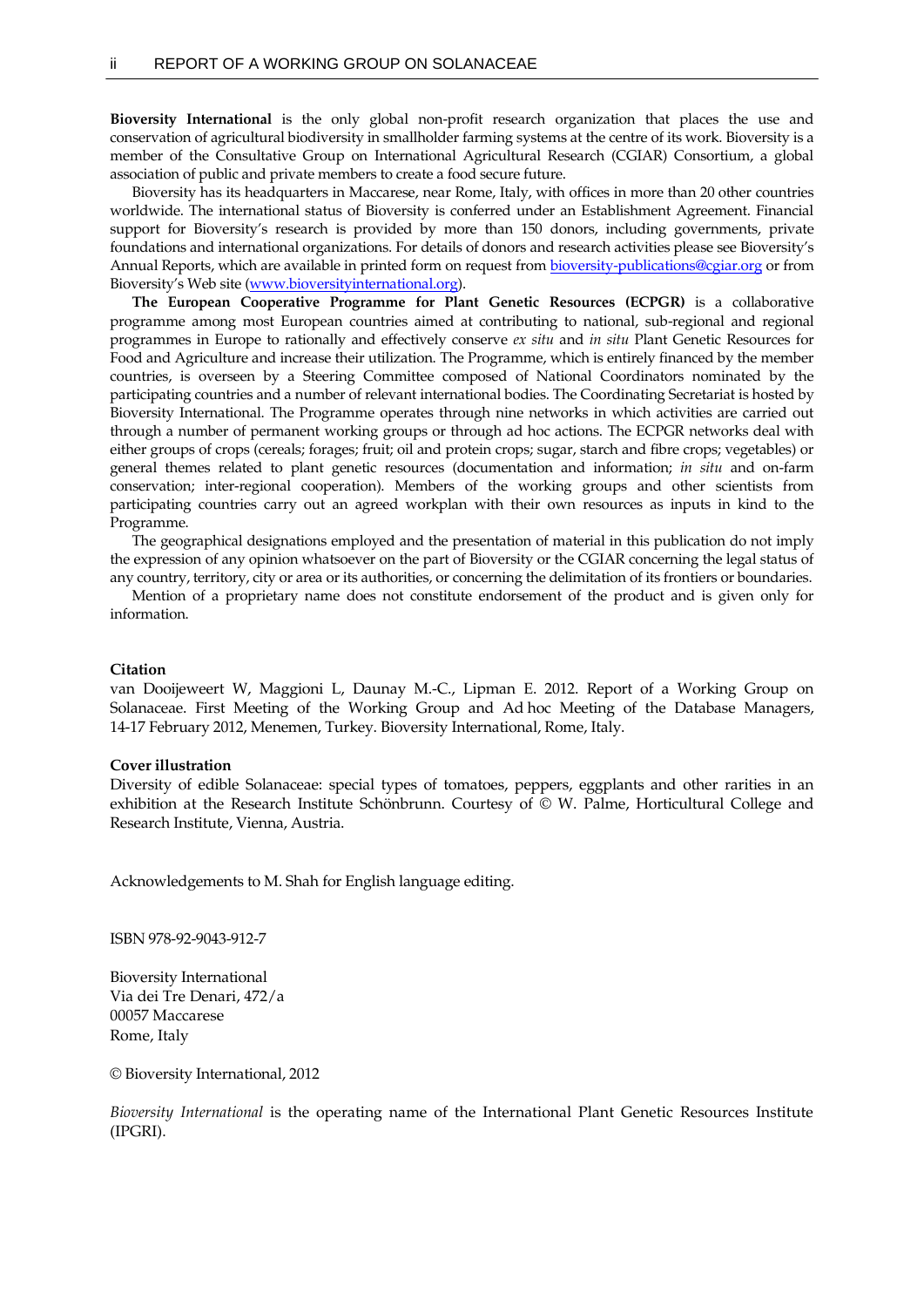# **CONTENTS**

| Issues of data quality for the selection of European Accessions6                     |  |
|--------------------------------------------------------------------------------------|--|
|                                                                                      |  |
|                                                                                      |  |
|                                                                                      |  |
|                                                                                      |  |
|                                                                                      |  |
|                                                                                      |  |
|                                                                                      |  |
|                                                                                      |  |
|                                                                                      |  |
|                                                                                      |  |
|                                                                                      |  |
|                                                                                      |  |
|                                                                                      |  |
|                                                                                      |  |
|                                                                                      |  |
|                                                                                      |  |
|                                                                                      |  |
| Appendix II. Proposed selection process and list of crop-specific selection criteria |  |
|                                                                                      |  |
| Appendix III. Standardized minimum protocol for seed regeneration and seed           |  |
| Appendix IV. Current status of seed stock management in European countries 27        |  |
|                                                                                      |  |
|                                                                                      |  |
|                                                                                      |  |
|                                                                                      |  |

Related presentations can be downloaded from

[http://www.ecpgr.cgiar.org/networks/vegetables/solanaceae2012/presentations\\_sol1.html](http://www.ecpgr.cgiar.org/networks/vegetables/solanaceae2012/presentations_sol1.html)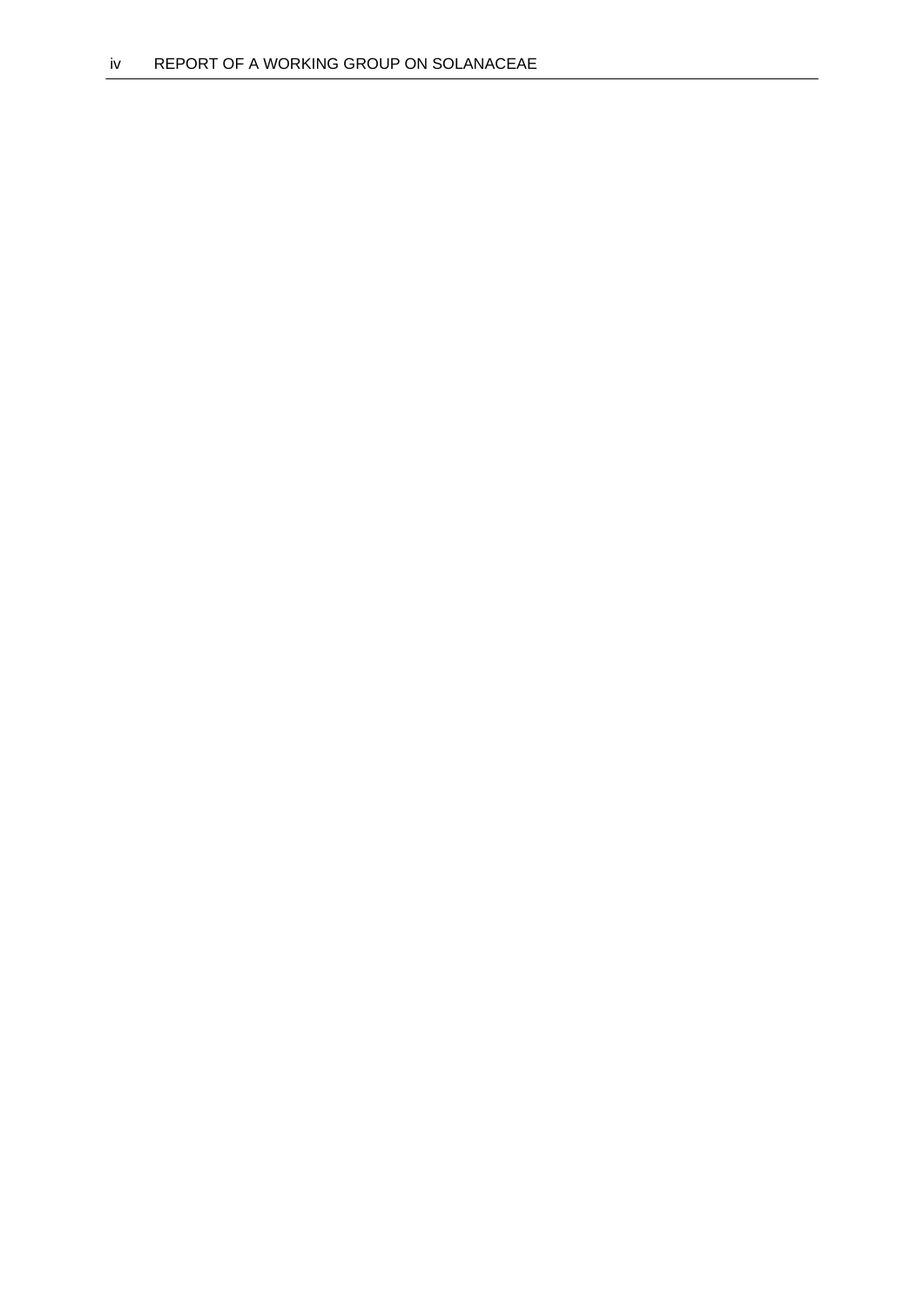# **AD HOC MEETING OF THE SOLANACEAE DATABASE MANAGERS**

## **Introduction**

The Solanaceae Working Group (WG) of the European Cooperative Programme for Plant Genetic Resources (ECPGR) has established six databases for the crops that form its mandate. These include three major crops (Eggplant, Pepper and Tomato) and three minor crops (*Cyphomandra*, Pepino and *Physalis).*

The ad hoc meeting of the Solanaceae Database (DB) Managers took place on 14 February 2012, prior to the meeting of the whole Solanaceae WG from 15 to 17 February.

Willem van Dooijeweert, Chair of the WG, welcomed the DB Managers and explained the objectives of the meeting.

The idea of the ad hoc meeting of DB Managers was brought up at an ad hoc meeting of the Vegetables Network Coordinating Group (18 April 2008, Wageningen, The Netherlands), as a response to the requirement of the initiative for "A European Genebank Integrated System" (AEGIS) that each WG submit lists of accessions for inclusion in the European Collection.

The meeting was seen as an opportunity for the five attending DB Managers to exchange knowledge and discuss problems related to the management of the databases and, in particular, to prepare for AEGIS. After the one-day meeting, the DB Managers would propose a common vision of the selection process of European Accessions at the WG meeting that was to follow. Ahead of their meeting, the DB Managers had compiled Excel working files containing all data of each crop, which were extracted from the European Plant Genetic Resources Catalogue (or European Internet Search Catalogue, EURISCO) and the Central Crop Databases (CCDBs).

### **Objectives of the meeting**

- To survey the current status of the Solanaceae DBs and to highlight problems in database management;
- To draw a provisional road map for the process of selecting the European Accessions;
- To compile the list of selection criteria; and
- To test the selection process on the files of the minor Solanaceae crops.

## **Quality of passport data**

1

W. van Dooijeweert introduced the topic with a PowerPoint presentation on the development of the ECPGR Tomato Database. This presentation had been made earlier at the Vegetables Network meeting in Catania, Italy, in 2009. <sup>1</sup> He stressed again that inadequate quality of passport data (missing, incorrect or misplaced data) was a major problem in the selection of the European Accessions.

<sup>1</sup> Maggioni L, Daunay MC, van Dooijeweert W, Astley D, Bas N, Branca F, Díez Niclós MJ, Geoffriau E, Keller J, Kotlińska T, Smékalová K, van Treuren R, Lipman E. 2010. Report of a Vegetables Network. Third Meeting, 10-12 November 2009, Catania, Italy. Bioversity International, Rome, Italy.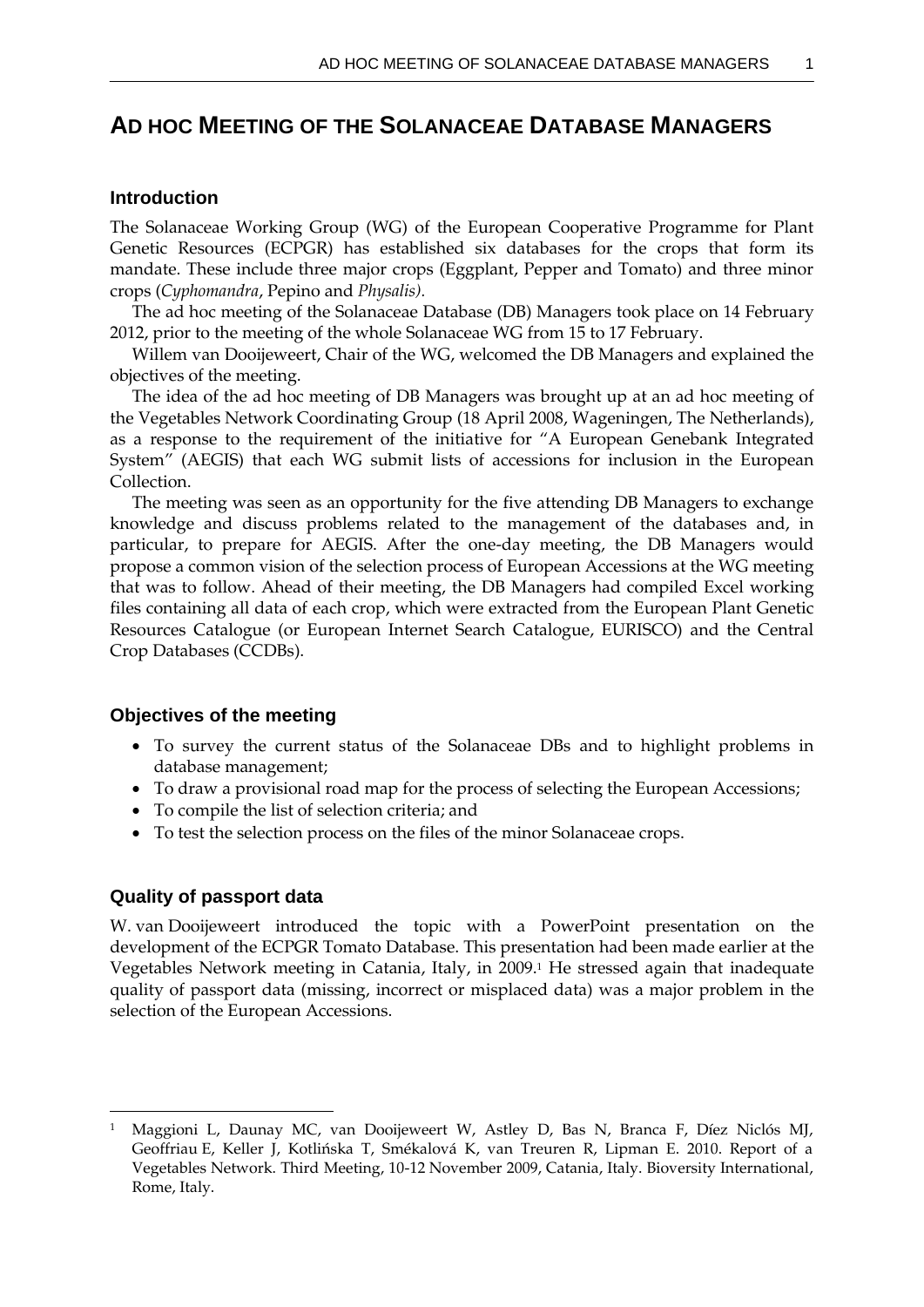### *Discussion*

After the general introduction, the DB Managers reported briefly on the status of their respective databases. Before the meeting, the DB Managers had been asked to prepare an Excel file in which all data from EURISCO and the CCDBs were merged. This had been done for all six databases of the Solanaceae WG. José Vicente Valcárcel explained that while it was easy to perform a preliminary selection for minor crops, the task was more complicated for the *Capsicum* Database owing to the large number of accessions in the DB. The same problem was encountered for the Eggplant and Tomato Databases. The effectiveness of having two databases per crop—the Central Crop Database and EURISCO—was discussed. The DB Managers concluded that it would be more efficient to put more effort into EURISCO and to disinvest from the CCDBs, because AEGIS accessions will eventually need to be flagged in EURISCO. The Solanaceae DB Managers wished to inform EURISCO and the ECPGR that they favoured the expansion of EURISCO to enable the integration of characterization and evaluation (C&E) data; the current Crop DB Managers should thus be made responsible for checking that part of the EURISCO data pertaining to their crop in the CCDB. When this will be the case, the focus on CCDBs will thus be reduced.

Lerzan Aykas, Manager of the *Capsicum* Database, stated that it was very difficult to identify the responsible germplasm curators in each member country and to obtain their feedback. She had received only five replies to her request to all European pepper curators in January 2012, asking them to fill in a questionnaire. A reliable and updated database required inputs from all curators. As suggested during the discussion, the best way to proceed was to contact the National Coordinators directly.

As a significant improvement in the DBs was not possible in the short term, the identification of European Accessions should be based for the moment on existing data.

Another problem for extracting correct crop groups from EURISCO was the incomplete and heterogeneous indication of crop names. This was crucial for all Solanaceae crops.

### *Recommendations*

- Expand EURISCO so that C&E data can be entered.
- CCDB Managers to take charge of checking their part of EURISCO and remove their focus from the CCDBs. This would also allow them to promote the standardization of crop names.
- Propose that the Steering Committee organize a meeting of the Documentation and Information (D&I) Network, where all EURISCO Focal Points and all Crop Database Managers would be invited to discuss how CCDB Managers could take charge of their part of the data in EURISCO, so that a qualitatively good database can be established for selecting the European Accessions.

## **Crop-specific selection criteria**

The ECPGR Secretariat developed a simplified selection procedure for the European Accessions. This procedure was presented and discussed. To accelerate elaboration of cropspecific selection criteria, the Eggplant and Tomato DB Managers prepared a draft list of criteria that were used during an initial selection process on the Tomato Database. This list was discussed and adapted where necessary, so that it could be proposed at the WG meeting as "Solanaceae-specific selection criteria".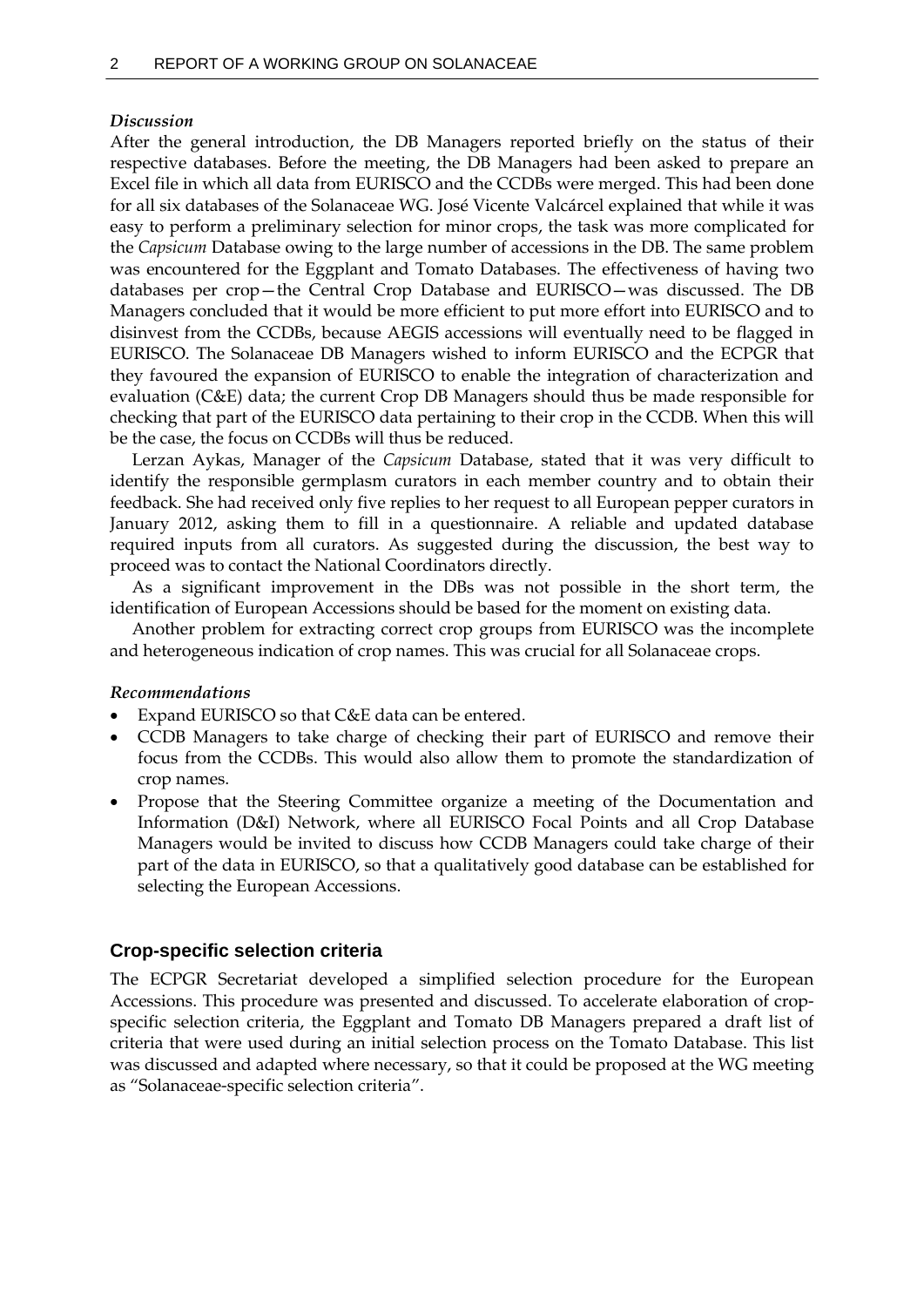## *Discussion*

After agreement was reached on the process and the crop-specific selection criteria, the DB Managers made a first attempt to use them on the *Cyphomandra* and *Physalis* Databases. They came up with a list of 11 selected accessions out of 59 for *Cyphomandra*, and a list of 377 selected accessions out of 456 for *Physalis*. The DB Managers agreed to propose to the WG that the work should focus only on accessions held by countries that had signed the AEGIS Memorandum of Understanding (MoU). The finalized road map is included as Appendix II.

The DB Managers agreed that they could try to identify probable duplicates and select the Most Appropriate Accessions (MAAs) when sub-selections were sufficiently small..

## *Recommendations*

- Start identification of European Accessions from small sub-sets for the sake of simplicity.
- Specify whether European Accessions are unique or originate from a duplicate group.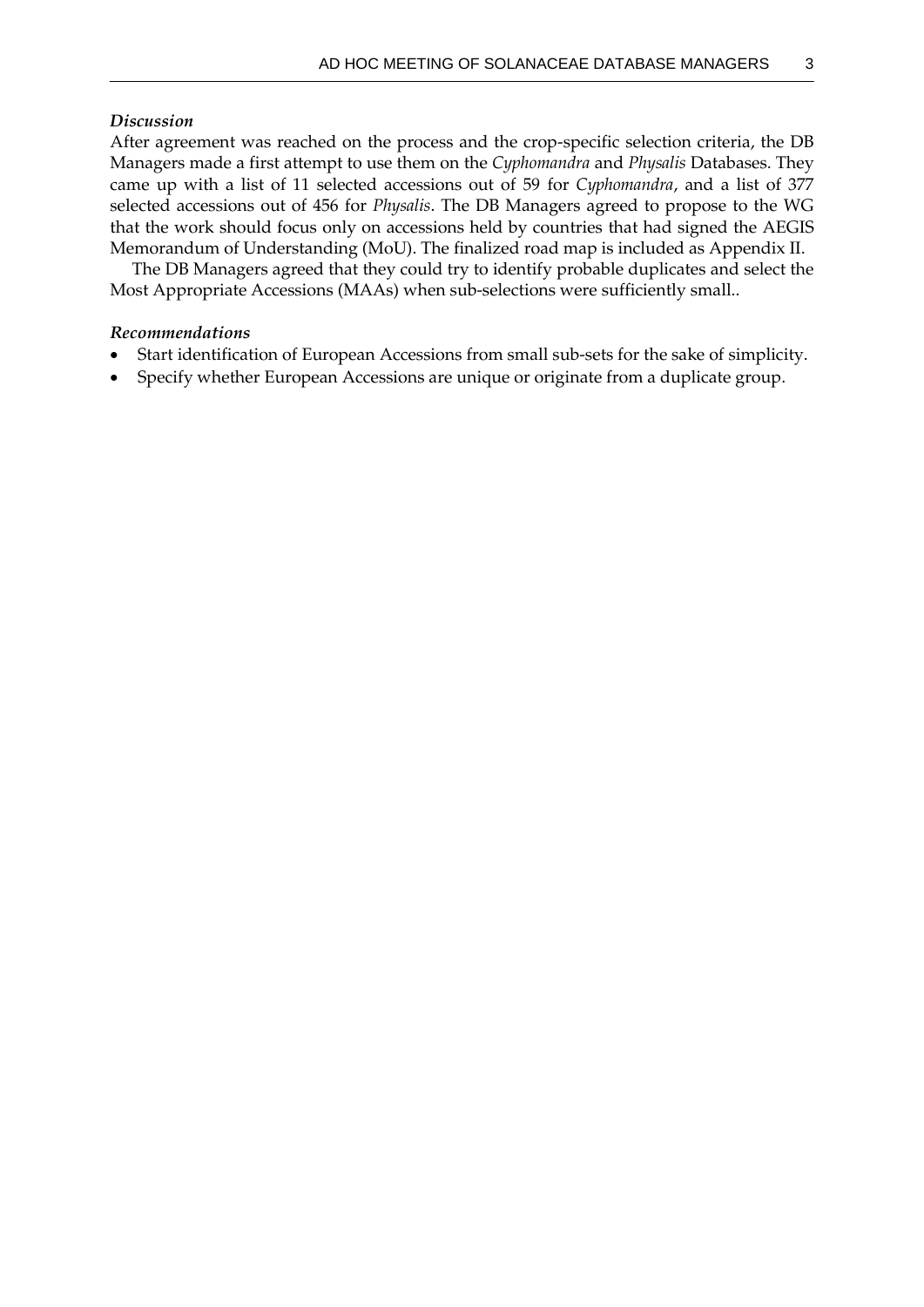# **FIRST MEETING OF THE WORKING GROUP ON SOLANACEAE**

### **Introduction**

The first meeting of the Working Group on Solanaceae of the European Cooperative Programme for Plant Genetic Resources (ECPGR) was held from 15 to 17 February 2012 in Menemen, Turkey.

The Governor of Menemen, Mr Turgut Subashi, welcomed all the participants to Turkey and opened the meeting. He highlighted the importance that the Menemen area is giving to agriculture and research and that it was committed to the conservation of biodiversity in agriculture for both present and future generations. He also stressed the importance of international meetings such as this one, where all can benefit from mutual experiences, and wished all participants a fruitful and enjoyable meeting.

The Acting Director of the Aegean Agricultural Research Institute (AARI), Mr Selim Tokmak, welcomed the Working Group (WG) on behalf of the Institute. He briefly described the role of the Institute as a national genebank and breeding centre and laid emphasis on its openness to international collaboration. He wished the Group a fruitful and enjoyable meeting.

Willem van Dooijeweert, Chair of the WG, welcomed all participants and explained that this was the first regular meeting of the Solanaceae WG, which celebrated its tenth anniversary in November 2011. All previous meetings had been ad hoc meetings, held within the framework of joint initiatives. These meetings had been organized in Nijmegen, The Netherlands (2001); Skiernewice, Poland (2003); Bari, Italy (2004); Olomouc, Czech Republic (2007), and Catania, Italy (2009).

The participants were asked to introduce themselves briefly. W. van Dooijeweert presented the agenda for the coming days and explained that the focus of the meeting would be on the AEGIS topics – "Crop-specific Selection Criteria for Most Appropriate Accessions (MAAs)", "AEGIS Quality System (AQUAS)" and "Elaborating lists of European Accessions" – and that other topics of interest to the WG would be discussed afterwards.

## **Update on ECPGR and AEGIS**

Lorenzo Maggioni updated the participants on the status of the ECPGR programme of the ongoing Phase VIII (2009-2013). The budget of the Solanaceae WG and the planned use of this budget were presented. L. Maggioni informed the participants about the outcome of the ECPGR Independent External Review (July 2010) and explained the process followed by the Steering Committee (SC) for taking decisions in December 2012 on the future of the ECPGR, based on the "Options paper" being prepared by the ECPGR Executive Committee. The Group would have to report its progress to the SC in time for the December meeting. He cautioned that unspent funds of the WG will not be immediately available for new activities; the Secretariat would have to submit an application to the SC, requesting approval for the use of funds. Currently, unspent funds have been frozen by the SC, given that outstanding contributions from a few member countries are a major concern. L. Maggioni informed the WG that 30 countries were now members of AEGIS, and 46 genebanks had signed Associate Membership Agreements with their respective National Coordinators. He described the suggested "simplified procedure" for the selection of candidate European Accessions and outlined the main elements of the AEGIS Quality System (AQUAS). Finally, he mentioned the FP7 project proposal (Plant Gene Access) submitted in November 2011 to the European Commission (EC) for funding ( $\epsilon$  10 million and 34 partners).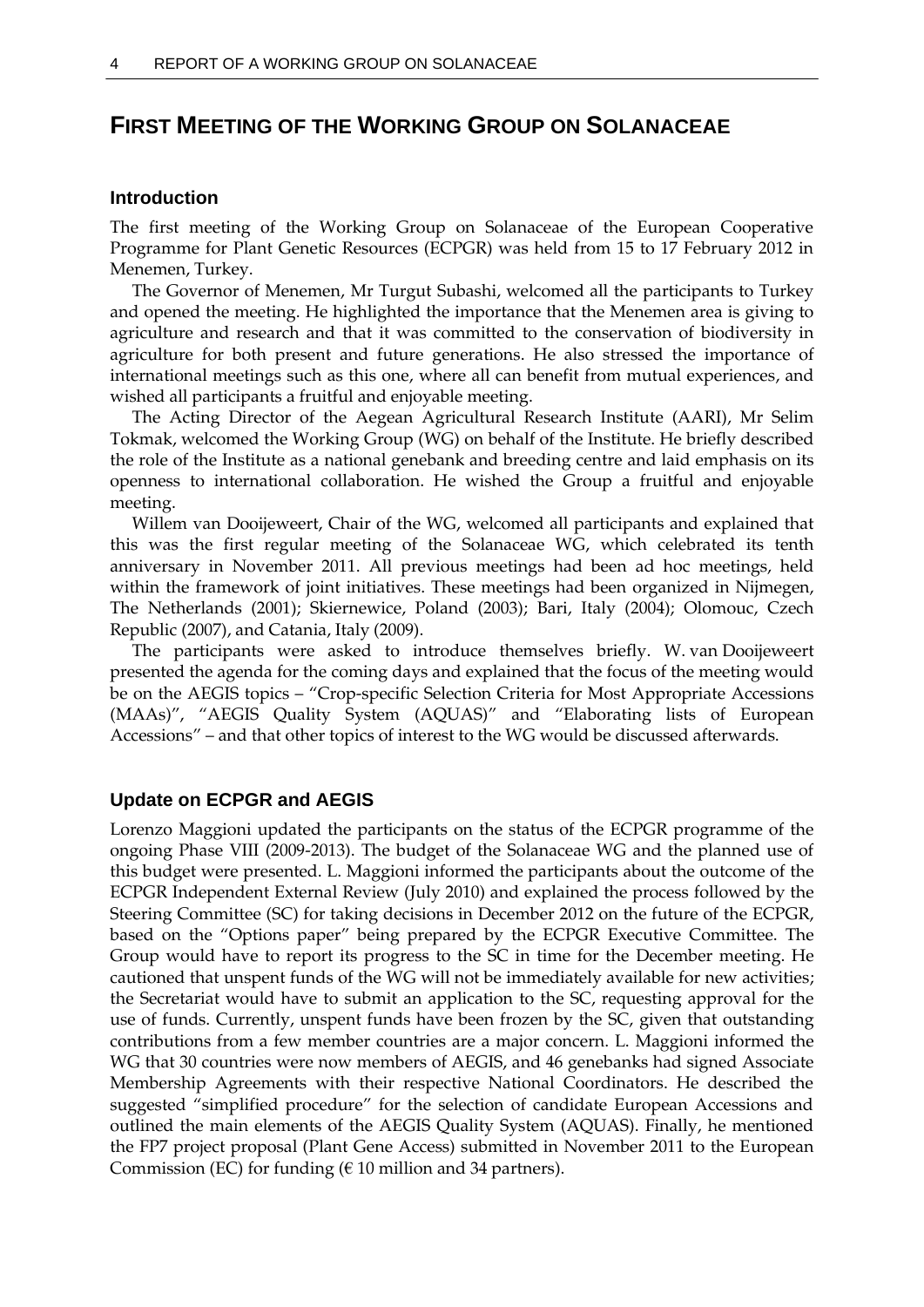The participants were asked to report on the status of the signing of the AEGIS MoU by their country and on the selection of material to be made available for the European Collection. The representatives gave the following information:

- Austria: The MoU will be signed soon. A small vegetable collection is held by the government genebanks. The non-governmental organization (NGO) Arche Noah holds a bigger collection, but it does not see the benefit at the moment of making the accessions available for AEGIS.
- Azerbaijan: MoUs for Associate Membership agreements were signed, but the quality of the vegetable collection is probably not suitable to make it available.
- Bulgaria: The MoU was signed, and the National Genebank will make available a part of the Solanaceae material to the European Collection. Regeneration and multiplication are a limitation.
- Estonia: The MoU was signed, and the material is available.
- France: A law has been recently approved by Parliament, which acknowledges the importance of genetic resources and sets the framework for the organization of a National Programme on plant genetic resources. A National Coordinator has not been appointed yet, but the signing of the MoU will likely follow once the necessary organizational steps have been completed.
- Georgia: The MoU was signed, and material will be made available to the European Collection.
- Germany: The MoU was signed, and the Associate Member genebanks are ready to include Solanaceae material in the European Collection.
- Hungary: The MoU was signed recently, and material will be available.
- Italy: The MoU has not yet been signed, but there is intention to do so in the near future. The Genebank of Bari is willing to sign the Associate Membership Agreement and to participate in the selection of candidate accessions.
- The Netherlands: The MoU was signed. The Centre for Genetic Resources, Wageningen (CGN) is ready to include material in the European Collection; the Radboud University is in the process of making accessions available.
- Poland: The MoU was signed, but Associate Membership agreements have not yet been signed. Material will be made available to the European Collection.
- Slovakia: The MoU was signed, and material will be made available.
- Spain: There is intention to sign, but actual signing will require a change in a national law. The Working Group member will actively participate in the selection of candidate material.
- Turkey: The MoU was signed recently. The National Coordinating institute (AARI) needs to decide which material to include in AEGIS. AARI will soon receive national support for renewing multiplication and regeneration facilities, which will help in making material available. AARI's staff agreed to assist in the selection of candidate accessions. The Associate Membership Agreement signed by AARI covers both seedpropagated and fruit tree crops that are maintained in associate institutes.

# **The Solanaceae Collection of the German Genebank**

Ulrike Lohwasser reported on the status and mode of operation of the collections held by the Genebank Department at the Leibniz Institute of Plant Genetics and Crop Plant Research (IPK), Gatersleben, Germany. It holds a total of 7356 Solanaceae accessions (excluding potatoes), with nearly 40% landraces and 30% advanced cultivars.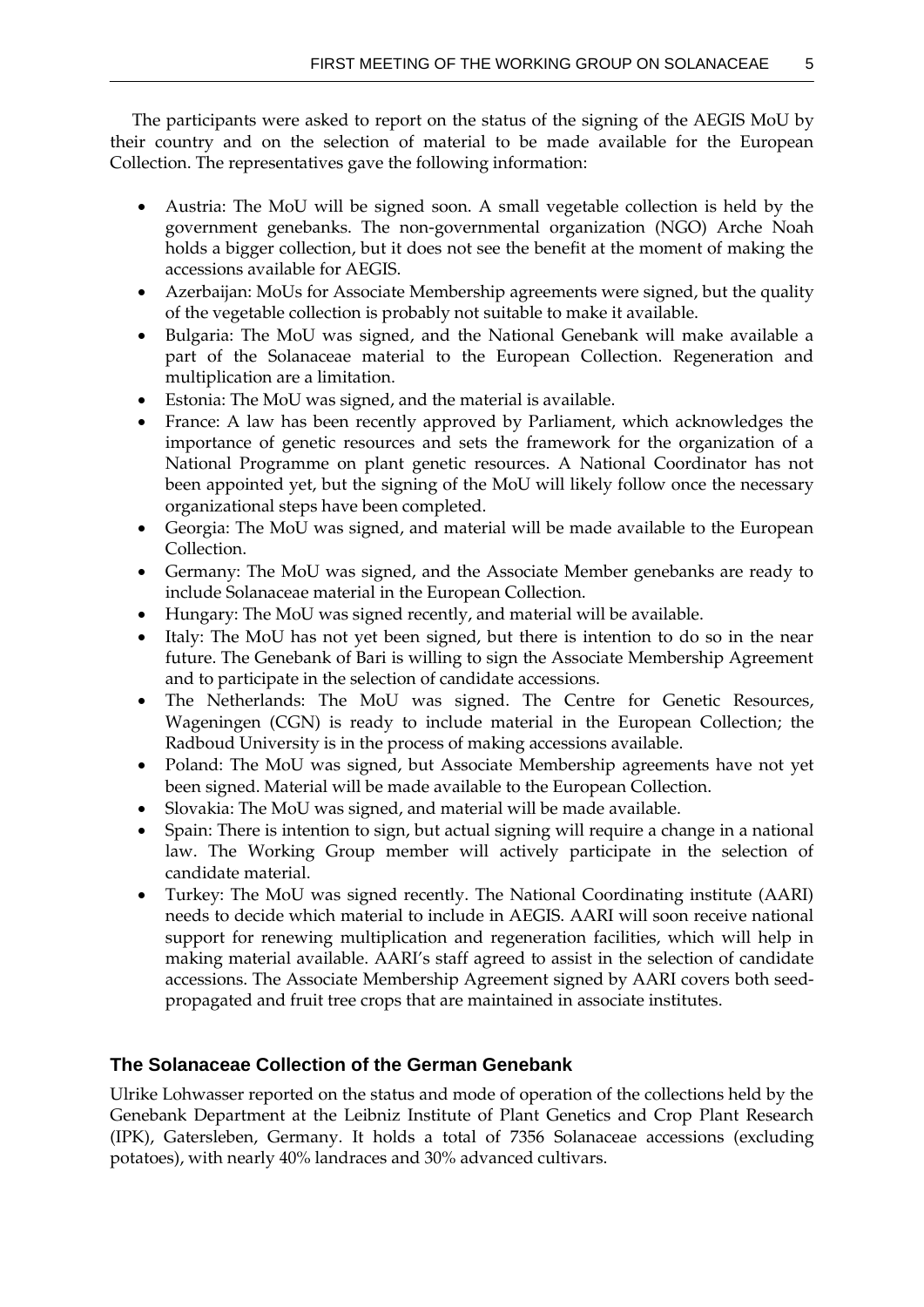U. Lohwasser described the quality management system, which was ISO 9001 certified, and the specific protocols used for the reproduction of tomato and eggplant.

Bioversity and UPOV descriptors are used for characterization of the material, with local adaptations. Correct taxonomic determination is given high importance. Seed is stored at -18°C, germination tests are regularly carried out to ensure germination rates above 80% for cultivated material and 50% for wild material. A herbarium collection is maintained and all the fruits are being photographed. Safety-duplicates are deposited in the Svalbard Seed Vault, Norway. The rye and umbellifer groups have adopted the concept that an MAA is an accession of an original seed lot or seed sample that is genetically as close as possible to the original population; it is true to name, held in the country of origin or introduced as material of importance for breeding and research in Europe, accompanied by passport data, and characterized morphologically or with markers.

A suggested approach is to regard wild populations, landraces, breeding material and obsolete improved varieties older than 1950 as unique material. Only the advanced improved cultivars (younger than 1950) require definition of duplicates and MAAs.

### **Issues of data quality for the selection of European Accessions**

### *Quality of data in CCDBs versus EURISCO*

The main objective of AEGIS is to establish a virtual collection of material held in European genebanks and institutes. This material must be a selection derived from the total number of accessions held. In this selection, accessions of European origin, or introduced germplasm that is of actual or potential importance to Europe (for breeding, research, education or for historical and cultural reasons) must be represented. Decisions on the selection of European Accessions can be made only on the basis of comprehensive, good-quality data. The Solanaceae Databases and EURISCO use the FAO/IPGRI *Multi-Crop Passport Descriptors* (MCPDs) which are well defined, but in practice the data provided do not always comply. Several DB Managers have been working with data delivered by partners and encountered problems because of these inconsistencies. Frank Menting illustrated the problems in a PowerPoint presentation. He showed that the data quality of both EURISCO and the CCDBs, as measured by a Passport Data Completeness Index (PDCI), is inadequate. He also highlighted that EURISCO and CCDBs contain wide discrepancies in the number of accessions represented. In some cases as for the Romanian accessions, EURISCO is more complete, but in cases like the French accessions, it is incomplete.

### *Transfer of CCDB data into EURISCO*

W. van Dooijeweert compared the status of tomato accessions in the CCDB and EURISCO and showed that more than 4000 accessions that are present in the CCDB are missing from EURISCO. Noticing this general problem, the DB Managers had already prepared Excel working files in which EURISCO and CCDB data were merged. These lists could be used for selecting material for AEGIS. However, accessions selected for the European Collection need to be flagged in EURISCO. Therefore, a problem occurs when specific accessions selected as MAAs are listed only in the CCDBs and not in EURISCO, since these cannot be flagged in EURISCO. To avoid such problems, W. van Dooijeweert urged that all CCDB data also be entered into EURISCO.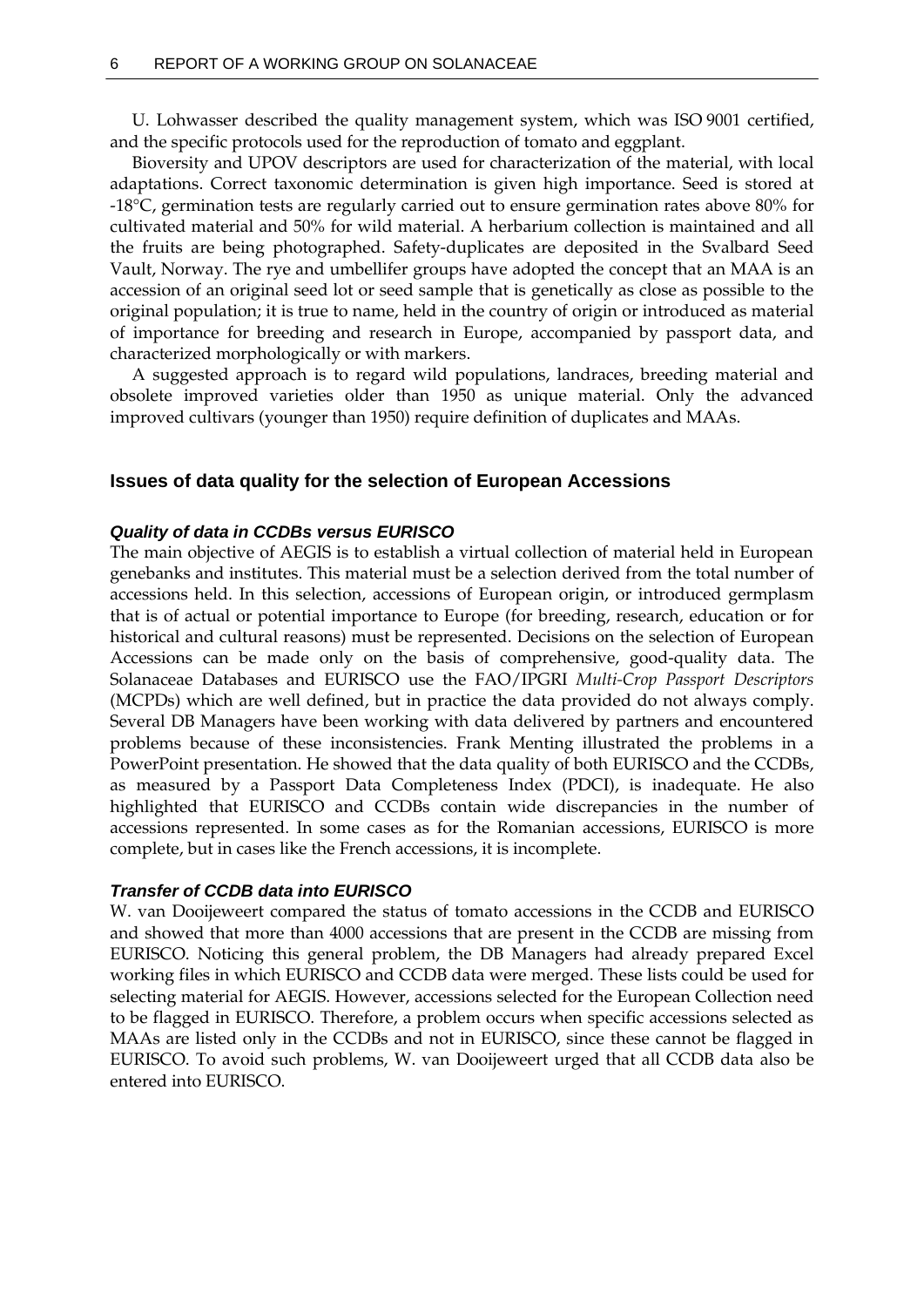### *Discussion*

The discrepancy between the CCDBs and EURISCO must be resolved; otherwise efforts made to improve CCDB data quality will not be reflected in EURISCO. It would be ideal if EURISCO could be the only database so that all the efforts could be focused on improving data in this central source. On the other hand, EURISCO is not ready to host standardized crop-specific descriptors and therefore much information collected in the CCDBs would be lost if they were abandoned.

The Eggplant DB Manager reported that the Eggplant Database had not expanded once the EU-funded project for creating this DB had ended. Efforts should therefore be re-directed towards a database, such as EURISCO, that is functional and officially supported at European level, if it could be as effective in hosting all the required data, such as cropspecific passport or characterization data.

It was agreed that EURISCO and the CCDBs with their specific strengths and weaknesses be maintained for the present. At the same time, a message should be sent to the D&I Network to start a discussion for finding an ultimate solution, possibly towards the development of a central database (EURISCO) that can also serve the needs of crop-specific Working Groups.

### *Recommendations*

- It is proposed that the D&I Network take up the discussion about the need to improve EURISCO in such a way that it can serve the purpose of identifying AEGIS candidate accessions. EURISCO should therefore host all the crop-specific data that are necessary to analyse the existing European collections (such as the field "Section" that is indispensable to the eggplant crop group and seed availability), as well as the standardized minimum characterization data. Such an approach should eliminate the duplication of efforts currently dedicated by DB managers and curators for improving data quality in both the CCDBs and EURISCO.
- The D&I Network is invited to seek support from the SC and obtain the budget for organizing a meeting of all National Inventory Focal Points and Crop Database Managers for a discussion on the above-mentioned proposed changes. It should also define implementation steps and a new role for CCDB Managers.
- It is proposed that CCDB Managers take charge of checking the quality of the cropspecific part of the EURISCO data. They could monitor these data for quality, consistency and gaps, and seek appropriate adjustments to be made in the original data by the data providers and consequently in the National Inventories and EURISCO.

## *Workplan*

- 1. The ECPGR Coordinator will inform the Coordinator of the D&I Network of the above recommendations (**by end February 2012**) and follow up on the outcome of the proposal, keeping the WG informed when necessary.
- 2. Managers of the Solanaceae Databases (Eggplant, Tomato, Pepper, Pepino, *Physalis* and *Cyphomandra*) and other experts will start monitoring of their respective crop data in EURISCO, contacting data providers and suggesting appropriate adjustments. The DB Managers should update the WG Chair and ECPGR Coordinator on developments for this approach (**by September 2013**).
- 3. The above-mentioned responsibility is split as follows:
	- Gerard Van der Weerden: *Solanum* wild species (sub-genus *Leptostemonum*)
	- Marie-Christine Daunay: cultivated Eggplant
	- Willem van Dooijeweert: Tomato
	- Lerzan Aykas: Pepper
	- José Vicente Valcárcel and Alvaro Gil Íñigo: Pepino, *Physalis* and *Cyphomandra.*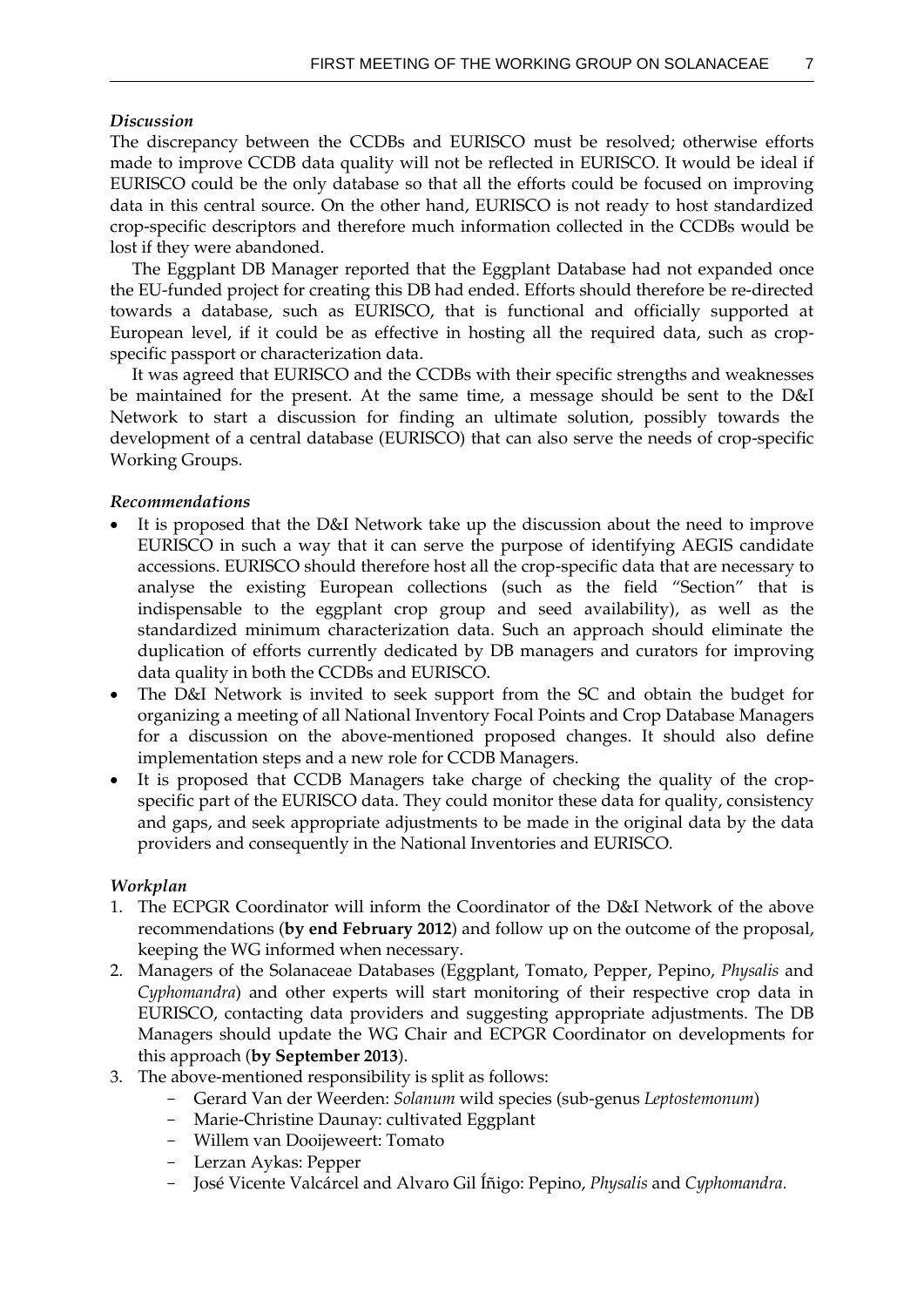### **Visit to the genebank**

In the afternoon of 15 February 2012, the Group visited AARI. Presentations were made on the activities of AARI (Abdullah Inal), the specific activities of the National Plant Genetic Resources Programme and Plant Genetic Resources Department (Ayfer Tan) and the vegetable genetic resources and breeding activity (Sevgi Mutlu). The Group was shown the herbarium, fungarium and national genebank facilities.

### **Compilation of lists of candidate AEGIS accessions**

### *Simplified selection procedure*

When AEGIS entered into force, it became evident that the task of selecting material for the European Collection was a challenge. The original proposed procedure to reach this objective was also not clear enough, especially the starting point. Who should take the initiative: the national programmes, the Working Groups or the DB Managers? A "simplified selection procedure" was outlined by the ECPGR Secretariat to overcome these limitations, whereby the WGs would take the leading role. This simplified procedure was described to the participants.

#### *Working Group specific selection procedures and road map*

Keeping in mind the level of passport data quality, the need to merge data from EURISCO and CCDBs into one working file and the "proposed simplified selection procedure", the DB Managers developed a specific road map for the selection process. The road map indicates steps to be taken and the selection criteria that could be adopted by the Working Group (see Appendix II, pp. 22-23). The road map was presented to the participants, and the Group agreed that it should be tested.

To illustrate the approach, a small test was conducted on the Pepino Database. As a starting point, only those accessions were analysed that were held in countries having signed the MoU and that were documented with a minimum set of passport data (at least "Species" and "Accession name" or any other important descriptor). A number of criteria were listed for selecting MAAs among duplicates. Following this procedure, 12 accessions were selected.

#### *Discussion*

The discussion focused on the opinion of the Group members regarding the proposed methodology, compared with other approaches, such as requesting the curators to prepare lists of accessions available from their own collection for inclusion into AEGIS.

Some curators said that they would be happy to analyse their own collection and identify suitable accessions for AEGIS. Others such as curators of big collections preferred the centralized procedure because of the time required to go through the large amount of data.

It was agreed that the procedure proposed by the DB Managers would be tested in parallel sessions.

The Group acknowledged that all the examples presented indicate that the low quality of the passport data and their frequent inconsistency considerably complicated the task of selection.

#### *Recommendation*

 Each curator, in collaboration with the respective National Inventory Focal Point, should strive to improve the quality and completeness of the passport data that are supplied to EURISCO.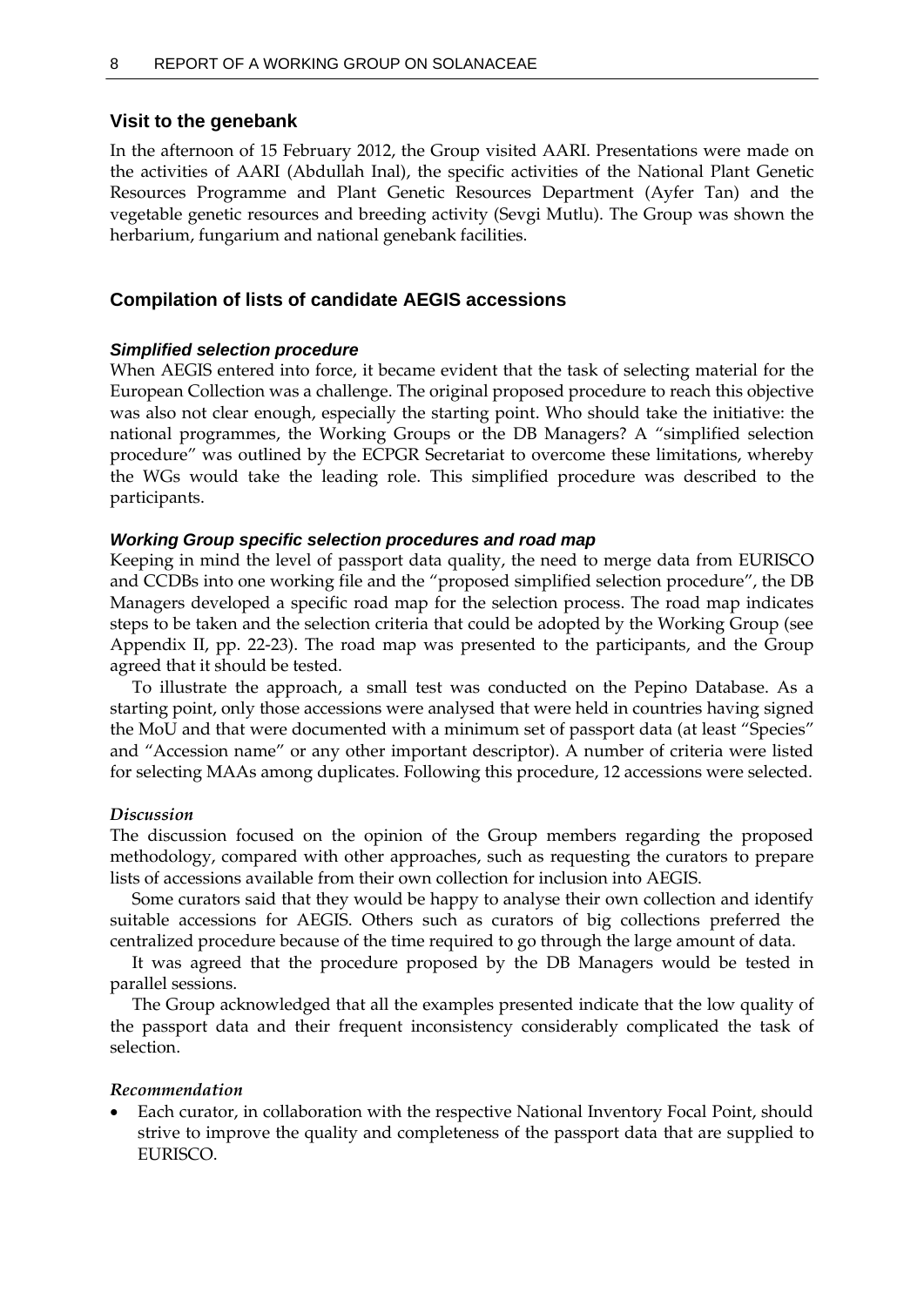## *Introduction to the parallel sessions*

The development of candidate European Accession lists is a time-consuming and difficult process that involves many steps. W. van Dooijeweert explained that working in parallel groups during the meeting would allow all participants to experience the problems regularly encountered by the DB Managers. The proposed procedures and criteria can be applied to the different databases. Three groups were formed for the Eggplant, *Capsicum* and Tomato Databases. The goal of the meeting was at least to arrive at a first set of accessions to be proposed to the National Coordinators for flagging as European Accessions.

### *Parallel sessions*

Each group worked for a short time on the selection process. After an exchange of the preliminary results in a short plenary session, the groups continued their analysis.

### *Plenary session – Outcome of the test analysis of the Databases*

The three groups reported their experience. All of them used sub-files containing only the accessions of the countries that had signed the AEGIS MoU.

## **Tomato**

The working file had been cleaned up beforehand to remove the artificial duplicates generated by the fusion of EURISCO and the Tomato DB. In addition to the agreed procedure, the group started by removing all accessions with a status of mutant, hybrid, etc. (MCPD 400). The list was then sorted by species name, and all accessions with no or unidentified or unclear species name were removed. The group then considered all wild species except *Lycopersicon pimpinellifolium*, given their small number of accessions, and came up with a list of 155 accessions to be proposed as AEGIS accessions. The large group of cultivated tomatoes was not analysed because the agreed procedure could not be implemented due to the very large groups of possible duplicates.

## **Pepper**

As for tomato, the working file was cleaned up beforehand to remove the artificial duplicates generated by the merging of EURISCO data with the Pepper DB. The group focused on the accessions of only three contributors (Germany, Hungary and The Netherlands), whose accessions were known to be available in principle. The other focal area was species with a small number of accessions. Within *Capsicum annuum*, the group identified a number of duplicates, but could not find sufficient indicators in the passport data for designating MAAs. The group therefore decided to ask the curators to select MAAs and to check whether all proposed accessions were actually available. For other *Capsicum* species, which had few duplicates, most accessions were flagged as proposed AEGIS accessions.

## **Eggplant**

The working file was the direct result of the merging of EURISCO data with the Eggplant DB. The list was sorted by species, and all accessions with no or unidentified or unclear species name were removed. Subsequent sorting by accession name, or country or any number (donor number, collector number, other number) proved to be inappropriate because too many accessions were being eliminated by the over-stringent procedure. The group could not compile the list of accessions because of additional difficulties, particularly in prioritizing the many listed species.

## *Discussion*

The eggplant group therefore decided to adopt the strategy used for pepper: to focus on the accessions of Germany, Hungary and The Netherlands, and to request their eggplant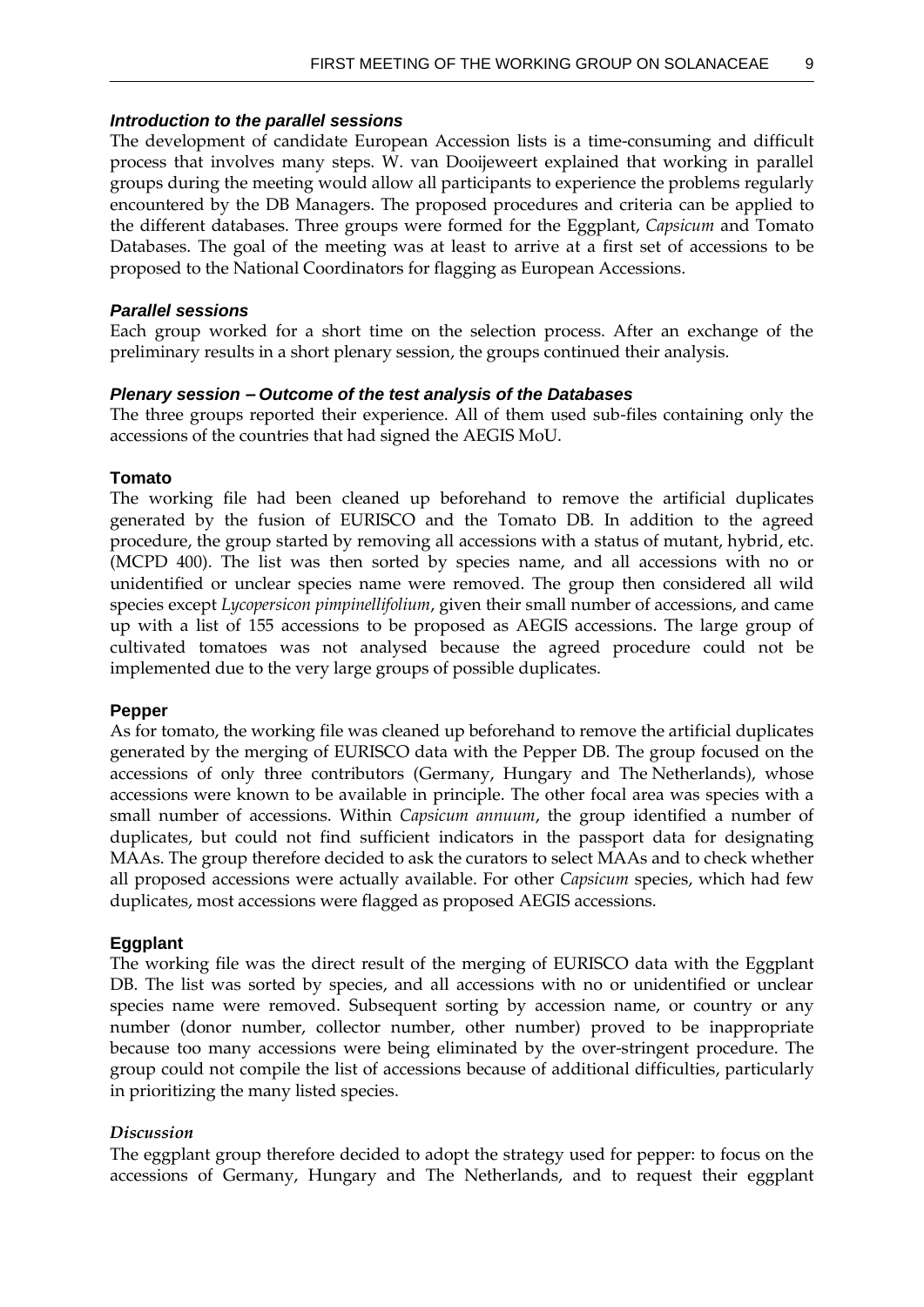curators to propose the accessions for AEGIS. Choosing among duplicates was also difficult owing to the absence of defined primary criteria for the selection of MAAs. The concept of "duplicates" and the need to make (or not make) choices was also challenged.

# *Recommendation*

The "PGR Duplicate Finder" software (see p. 14), which is under development at CGN, was brought to the attention of the participants. It was recommended for use on the Solanaceae Databases. A discussion on the preferred criteria for selecting among duplicates was postponed.

# *Workplan*

- 1. The lists compiled by the sub-groups (155 wild tomatoes, 168 wild *Capsicum* species, 246 *Physalis*, 11 *Cyphomandra* and 13 pepino) will be sent by the Chair **by end September 2012** to the appropriate National Coordinators, who in turn, in consultation with the collection holders concerned, should confirm **before end 2012** whether the accessions can be flagged as part of AEGIS in EURISCO.
- 2. Representatives from Germany, Hungary, The Netherlands, Poland and Slovakia will send lists of candidate Solanaceae accessions to the Chair **by end May 2012**. The Chair will ensure that the lists are cross-checked for duplicates by the relevant persons and that proposals for inclusion into AEGIS are made. The Chair will then send the lists to the National Coordinators **by end September 2012,** as per point 1 above.
- 3. Curators of collections from the other countries are also invited to send lists of candidate accessions to the Chair **by end May 2012**. The Chair will ensure that the lists are crosschecked for duplicates by the relevant persons and that proposals for inclusion into AEGIS are made. The Chair will then send the lists to the National Coordinators **by end September 2012,** as per points 1 and 2 above.

# **The AEGIS Quality System (AQUAS)**

# *Introduction*

The aim of "A European Genebank Integrated System" (AEGIS) is to establish a European Collection. It will be a virtual European Genebank, maintained in accordance with agreed quality standards; its material must be freely available in accordance with the terms and conditions set out in the International Treaty on Plant Genetic Resources for Food and Agriculture (the Treaty). The Steering Committee decided to establish the AEGIS Quality System (AQUAS) as an important part of AEGIS.

W. van Dooijeweert explained the six principles of AQUAS in a PowerPoint presentation.

The draft "Template for operational genebank manuals - seed" prepared by the ECPGR Secretariat reviews the genebank management practices of each ECPGR member. The roadmap towards standards is laid in the "Workplan towards the establishment of AQUAS". Both documents, which are available online on the AEGIS Web site [\(http://aegis.cgiar.org/aquas.html\)](http://aegis.cgiar.org/aquas.html), were shown to the Group.

The intention is that Generic Standards will be adopted from the document to be finalized by the FAO in 2012. In addition, each WG is expected to develop crop-specific standards, which must be derived from the agreed operational genebank manual or the FAO document.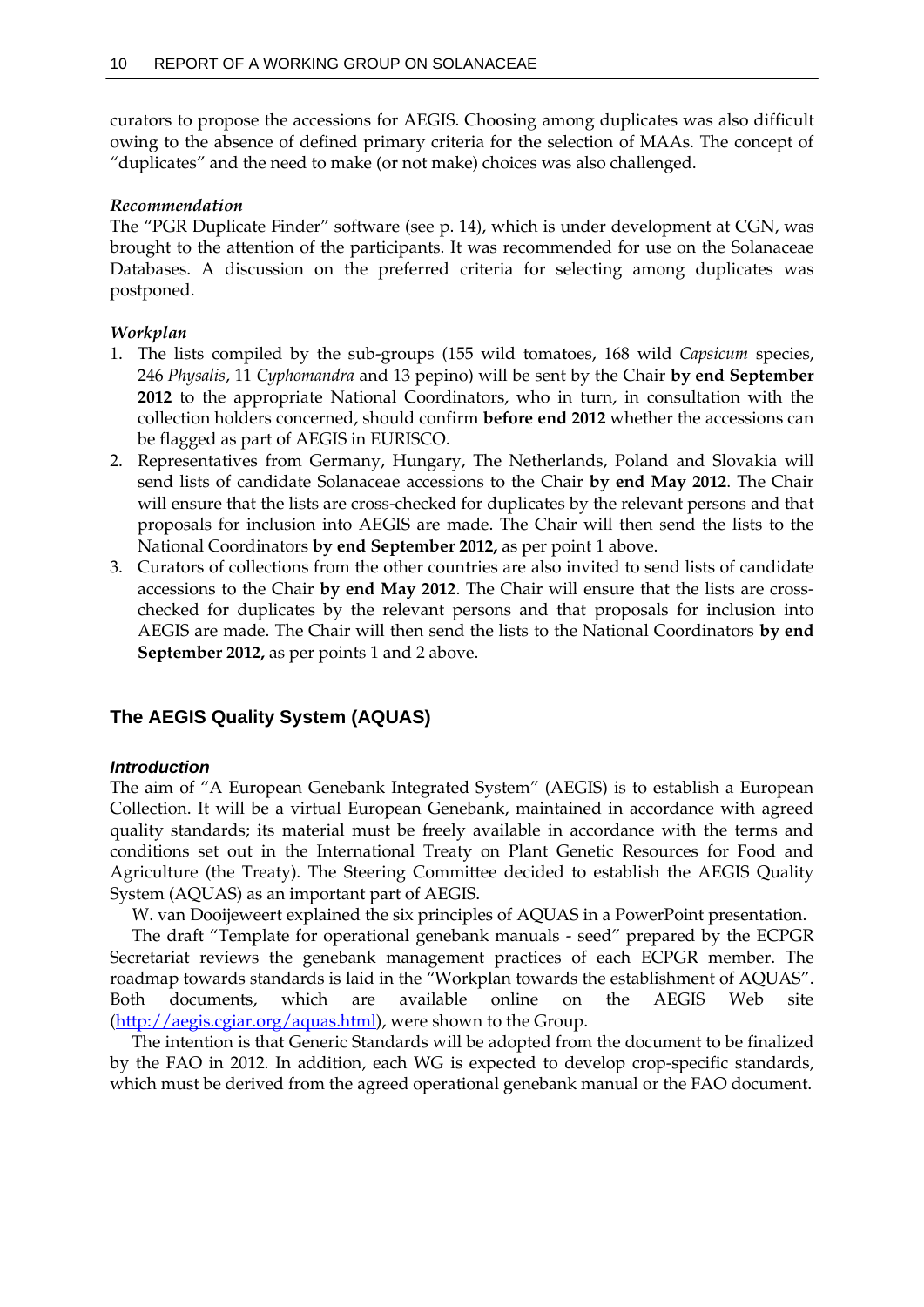W. van Dooijeweert reviewed the target areas for crop-specific technical standards, which are:

- a. Collecting and acquisition
- b. Regeneration and propagation
- c. Drying and other preparatory steps
- d. Storage
- e. Seed quality and viability monitoring
- f. Distribution
- g. Characterization.

### *Generic operational standards*

The FAO drafted the "Revised Genebank Standards for the Conservation of Orthodox Seeds". The most recent official version is from July 2011 and is still not approved [\(www.fao.org/docrep/meeting/022/MB179E.pdf\)](http://www.fao.org/docrep/meeting/022/MB179E.pdf). The ECPGR Secretariat had proposed to adopt these generic standards and verify whether these could be adequate for the WG or a more stringent standard should be adopted.

U. Lohwasser conducted the Group through an internal version dated November 2011.

### *Discussion*

The Group agreed that genebanks and other collection holders will try to follow the FAO Genebank Standards to the extent possible. However, it was also highlighted that in many cases the standards were too strict, even for advanced genebanks.

A. Tan stated that for Solanaceae crops it was important to extract seeds in a proper way after collecting expeditions. If not, the quality of the seeds could deteriorate rapidly because of problems such as fungi. The Group thought that this recommendation was not a cropspecific standard but deserved to be mentioned as it was important. The "Standardized minimum protocol for seed regeneration and seed storage of Solanaceae", which had been published in the report of the Bari meeting<sup>2</sup> will now be updated to include this new information. The new version is included as Appendix III (pp. 24-26) and will be posted on the Solanaceae WG Web site [\(http://www.ecpgr.cgiar.org/networks/vegetables/](http://www.ecpgr.cgiar.org/networks/vegetables/solanaceae/solanaceae_wg_docs_and_info.html) [solanaceae/solanaceae\\_wg\\_docs\\_and\\_info.html\)](http://www.ecpgr.cgiar.org/networks/vegetables/solanaceae/solanaceae_wg_docs_and_info.html).

#### *Recommendation*

1

 The Group concluded that the FAO Genebank Standards could be adopted as they are, and that the genebanks should strive to follow them. No need was felt to develop more stringent standards.

<sup>2</sup> Daunay MC, van Dooijeweert W, Maggioni L, Lipman E, compilers. 2006. Report of a Working Group on Solanaceae. Ad hoc Meeting, held jointly with the Fifth Meeting of the EGGNET Project, 17 September 2004, Bari, Italy. International Plant Genetic Resources Institute, Rome, Italy. (Appendix II, pp. 45-47).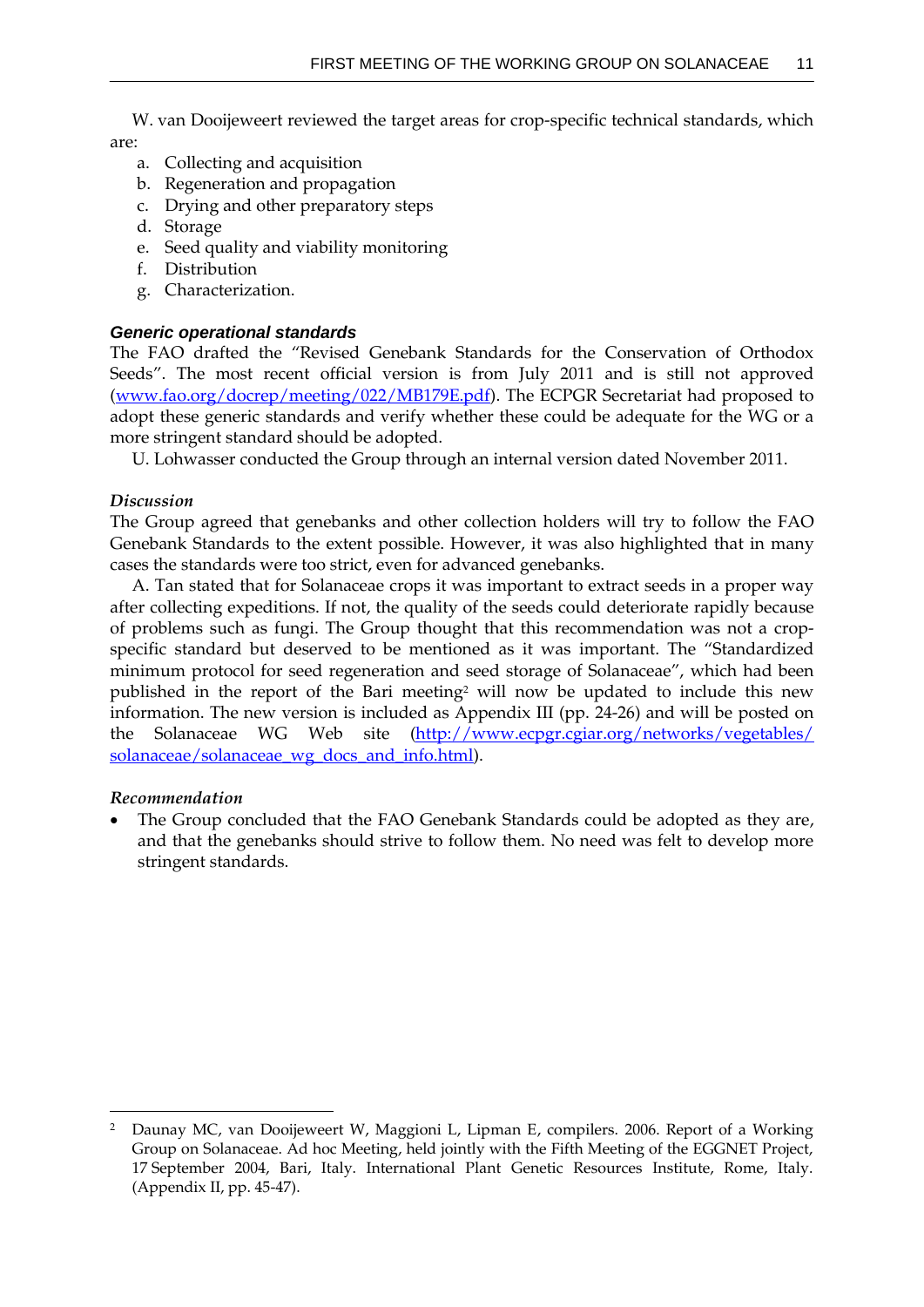### **Working Group workplan**

The latest version of the workplan (2009-2010) <sup>3</sup> was discussed. The current status of each topic was checked and the time schedule adapted where required. Achieved topics were removed, and new ones added. A table summarizing the updated workplan until 2013 (end of Phase VIII) is given in Appendix I (pp. 19-21).

### *Discussion*

The Austrian member, Wolfgang Palme (Horticultural College and Research Institute, Vienna), indicated that his institute was actively involved in public awareness about the importance and interest of vegetables genetic resources, including Solanaceae. Each year, he organizes successful annual courses, crop displays, exhibitions as well as interactions with chefs. A network of cooperation between farmers and researchers had also been launched recently with the aim of encouraging farmers to develop their own varieties, as part of a participatory breeding effort.

In Poland, the genebank in Skierniewice had started cooperating with a local NGO for promoting local vegetable Solanaceae genetic resources for seed production and utilization in organic farming.

In Italy, several initiatives promote the use of local genetic resources, in collaboration with regional genebanks.

The need to strengthen communication between the Solanaceae genetic resources community (ECPGR) and the community of Solanaceae geneticists and genomists (Solanaceae Genomics Network, SGN) was stressed. Modern "omic" technologies now allow genetic research to be carried out on wide sets of accessions; consequently, demand for germplasm from research groups will increase. The Solanaceae WG's Web page already posts a link to SGN's Web site; the Chair and Vice-Chair will ensure that the SGN Web site does the same for the ECPGR Solanaceae WG's Web page. Participants were also encouraged to publicize, nationally and internationally, their activities on genetic resources through posters, communications at congresses, publications or any other media.

### *Planning for safety-duplication*

 $\ddot{\phantom{a}}$ 

Safety-duplication has always been one of the priorities of the ECPGR and therefore also for the Solanaceae WG. The status of safety-duplication has been reviewed in the past to identify collections with limited or no safety-duplication.

W. van Dooijeweert reminded the Group why safety-duplication is important and indispensable for germplasm that is added to the European Collection. Safety-duplicates must preferably be sent for long-term storage to a foreign country. The Seed Vault in Svalbard, Norway is also a suitable option for safety-duplication.

Not all material in European genebanks is safety-duplicated yet, for reasons mentioned earlier by WG members in a table summarizing the status of seed stock management, and previously published in the report of the Bari meeting. <sup>4</sup> The table was updated before the meeting and shown to participants. The new version is included as Appendix IV (pp. 27-31)

<sup>3</sup> Maggioni L, Daunay MC, van Dooijeweert W, Astley D, Bas N, Branca F, Díez Niclós MJ, Geoffriau E, Keller J, Kotlińska T, Smékalová K, van Treuren R, Lipman E. 2010. Report of a Vegetables Network. Third Meeting, 10-12 November 2009, Catania, Italy. Bioversity International, Rome, Italy. (pp. 38-39).

<sup>4</sup> Daunay MC, van Dooijeweert W, Maggioni L, Lipman E, compilers. 2006. Report of a Working Group on Solanaceae. Ad hoc Meeting, held jointly with the Fifth Meeting of the EGGNET Project, 17 September 2004, Bari, Italy. International Plant Genetic Resources Institute, Rome, Italy. (Appendix I, pp. 42-44).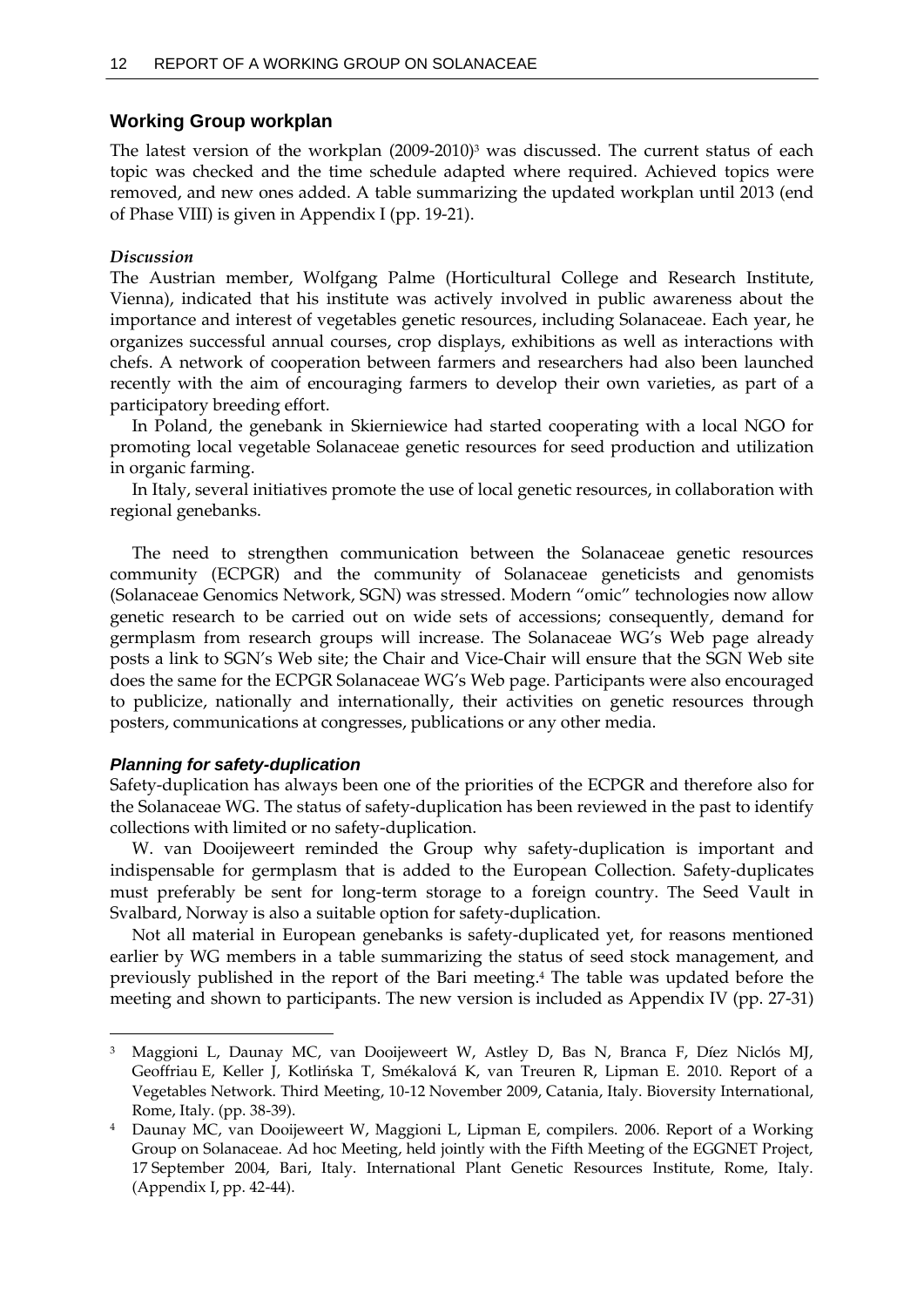and will be posted on the Solanaceae WG's Web site  $(\frac{http://www.ecpgr.cgiar.org/}{$  $(\frac{http://www.ecpgr.cgiar.org/}{$  $(\frac{http://www.ecpgr.cgiar.org/}{$ [networks/vegetables/solanaceae/solanaceae\\_wg\\_docs\\_and\\_info.html\)](http://www.ecpgr.cgiar.org/networks/vegetables/solanaceae/solanaceae_wg_docs_and_info.html).

Owing to the importance of safety-duplicates, the Chair and Vice-Chair reserved a small sum of  $\epsilon$  2920 from the WG budget; members can apply for a small amount for their safetyduplication effort. The request for these funds must be well formulated and will be evaluated by the Chair and the Secretariat. Partners were asked if they were interested in receiving help for arranging safety-duplication.

#### *Discussion*

Bulgaria and France expressed their intention to apply for the safety-duplication funds.

The Group discussed the endangered status of accessions that need urgent regeneration, as indicated in the table. Attila Simon clarified that the Hungarian material will be taken care of. Saida Sharifova confirmed that several accessions of the tomato collection in Azerbaijan need regeneration and multiplication. After verifying that the other WG members' institutions were unable to help for the regeneration of threatened material, W. van Dooijeweert suggested approaching private companies through the ECPGR Secretariat. The companies could do this work for free in exchange for a sample of the regenerated seed and providing a signature of the Standard Material Transfer Agreement (SMTA). S. Sharifova indicated that in the case of Azerbaijan, the work will be carried out by local institutions.

#### *Workplan*

 Representatives from Bulgaria and France will submit **before end 2012** a justified request for financial support for safety-duplication of Solanaceae accessions. The request will be sent to the Chair of the WG, who will in turn instruct **before end 2013** the ECPGR Secretariat to establish Letters of Agreement with institutions whose request is recognized as deserving ECPGR support.

#### *Minimum descriptors*

All Solanaceae descriptors lists are available online [\(http://www.ecpgr.cgiar.org/](http://www.ecpgr.cgiar.org/networks/vegetables/solanaceae/solanaceae_wg_docs_and_info.html) [networks/vegetables/solanaceae/solanaceae\\_wg\\_docs\\_and\\_info.html\)](http://www.ecpgr.cgiar.org/networks/vegetables/solanaceae/solanaceae_wg_docs_and_info.html).

The minimum descriptor lists for Tomato, Pepper and Eggplant were developed and approved by the WG (published April 2008).

Minimum descriptor lists for *Physalis* (July 2007), *Cyphomandra* (July 2007) and Pepino (February 2008) were also developed but were still published as "drafts" on the Web site. The drafts were shown to the participants and reviewed by the members present. W. van Dooijeweert proposed that these drafts become approved final versions. The layout has to be harmonized with that of the other accepted descriptor lists.

#### *Discussion*

José Vicente Valcárcel recommended that the descriptor list for *Cyphomandra* to be published soon by Bioversity should be cross-checked with the minimum descriptor list drafted by the WG. This suggestion was accepted.

Teresa Kotlińska remarked that differences in the minimum descriptor list for tomato, compared with the IPGRI descriptors, create problems. The Group, however, decided that it would not be possible to modify the minimum descriptors after many years of use by the Group.

### *Recommendations*

- Convert the draft minimum descriptor lists of *Physalis* and Pepino into final versions.
- For the above publications, adopt the format used for the descriptors of the major Solanaceae crops.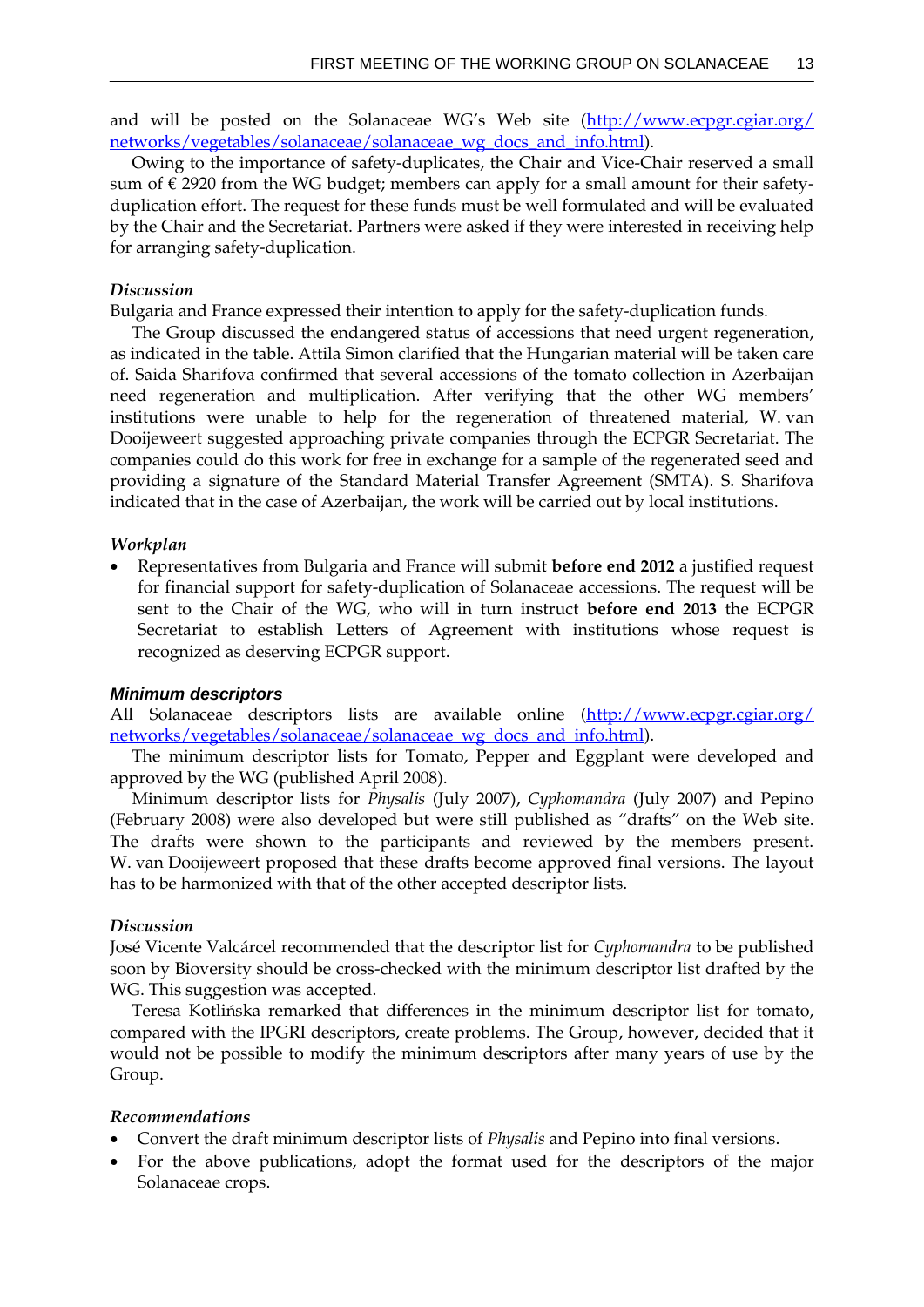# *Workplan*

- W. van Dooijeweert will contact Elinor Lipman **by March 2012** for converting the minimum descriptor lists of *Physalis* and Pepino into final versions. The lists will follow the same format as that of the major Solanaceae crops descriptors and should be online **by April 2012**. 5
- The *Cyphomandra* minimum descriptors drafted by the WG will be cross-checked with the forthcoming Bioversity publication and finalized.<sup>6</sup>

# *Duplicate finder (WG project)*

In its original workplan at the start of Phase VIII, the WG had decided to develop a semiautomatic method for identifying MAAs among probable duplicates. A small project had been budgeted, involving the Tomato DB Managers, who would receive training from the *Avena* DB Manager, Christoph Germeier of the Federal Research Centre for Cultivated Plants, Julius Kühn Institute (JKI), Quedlinburg, Germany. C. Germeier had already developed several algorithms to identify probable duplicates. The new tools would be transferred to the other Solanaceae DB Managers during a special meeting.

However, the initiative did not continue to develop, since the alternative "PGR Duplicate Finder" Project benefited from the Grant Scheme launched by AEGIS for projects that contribute to the implementation of AEGIS. The Project is being carried out by CGN; IPK and JKI (*Avena* DB) are also involved. The budget of € 20 000 includes a contribution of  $€ 10 000$  in kind by CGN. The tools will facilitate and accelerate the process of identifying duplicates and assigning MAAs. F. Menting presented the history, concept and progress of the "PGR Duplicate Finder" project. The software will identify probable duplicates for a chosen accession and create duplicate groups for a dataset. The prototype will be tested in March 2012.

## *Discussion*

The WG appreciated the presentation and looked forward to the possibility of using this tool, which will be made freely available on the ECPGR Web site for use by all the other WGs.

W. van Dooijeweert suggested that the budget of  $\epsilon$  4920 planned for the development of algorithms to facilitate the identification of duplicates could still be used for a very similar purpose, namely, an ad hoc meeting in which the PGR Duplicate Finder could be used on Solanaceae Databases.

## *Workplan*

 The Chair will plan **before the end of 2013** to organize an ad hoc meeting to use the PGR Duplicate Finder on Solanaceae Databases. He will inform the ECPGR Secretariat about participants, date and location for the meeting, which should take place before the end of 2013.

 $\ddot{\phantom{a}}$ <sup>5</sup> The finalisation of the lists eventually required some amendments and the document was circulated to the Working Group in May 2012 for approval before uploading. The decision was further made to use the common name "groundcherry" for all *Physalis* species, and therefore the database will be renamed "Groundcherry Database".

<sup>6</sup> On 22 March 2012, Jaime Prohens provided an update based on the most recent draft version of the Bioversity publication. He informed that the tree tomato and all its wild relatives had been transferred from genus *Cyphomandra* to *Solanum* and therefore the descriptor list should be renamed "Descriptor list for Tree Tomato". The *Cyphomandra* Database was accordingly renamed "Tree Tomato Database" and adapted to reflect the taxonomical changes, keeping the possibility to search both on the old (*Cyphomandra*) and new (*Solanum*) names.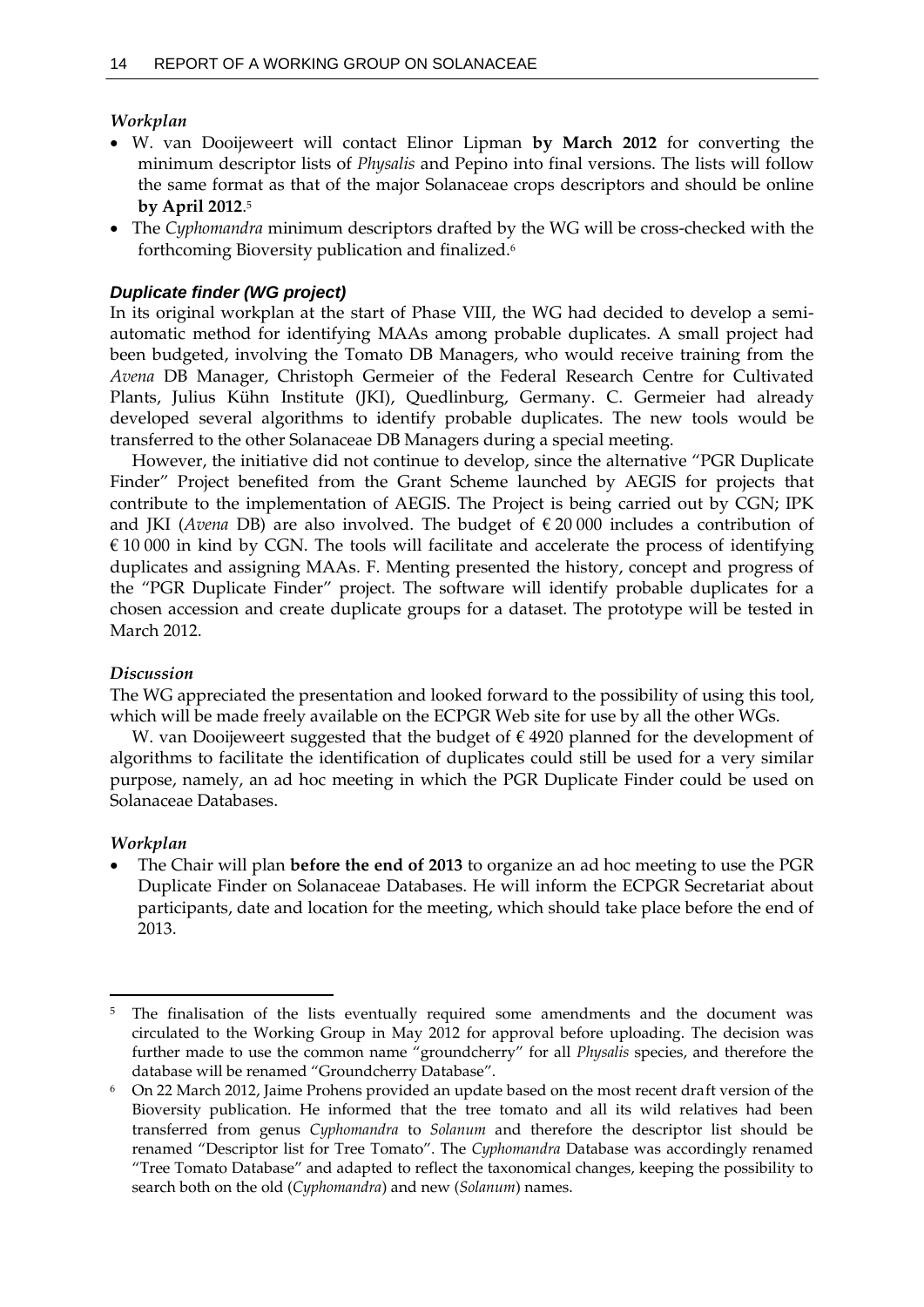## **Conclusion**

The report was presented; the recommendations and workplan for 2012-2013 (summarized in Appendix I) were adopted.

The Chair summarized the achievements of the meeting and expressed satisfaction for the good results of the practical sessions dedicated to the analysis of the databases. He also stressed the need to improve data quality and the fact that this will depend on each member's effort. He reiterated the Group's opinion that EURISCO should become the reference database, thus reducing the duplication of effort required for the CCDBs. He was satisfied that a number of accessions were identified for AEGIS and that several genebanks were ready to make more accessions available for the European Collection. The discussion on the problem of duplicates had not advanced and remains a challenge for the future. The decision to adopt the FAO Genebank Standards was a good achievement and he was pleased that all members agreed to strive towards reaching these standards. He concluded with a recommendation that all members try to implement the ECPGR WG decisions in their work and that communication between the scientific community and the public continues to be promoted.

#### *Election of Chair and Vice-Chair*

The Group expressed great satisfaction for the performance of the current Chair and Vice-Chair and re-elected them.

#### *Closing remarks*

W. van Dooijeweert thanked all the participants for their commitment. He also thanked all the staff of AARI who contributed to the excellent organization of the meeting.

Three offers (Austria, Azerbaijan and Germany) were made for hosting the next meeting and were received with appreciation by the Group.

The acting Director of AARI brought the meeting to a close by thanking all the participants and inviting all to come back to Turkey for business or leisure.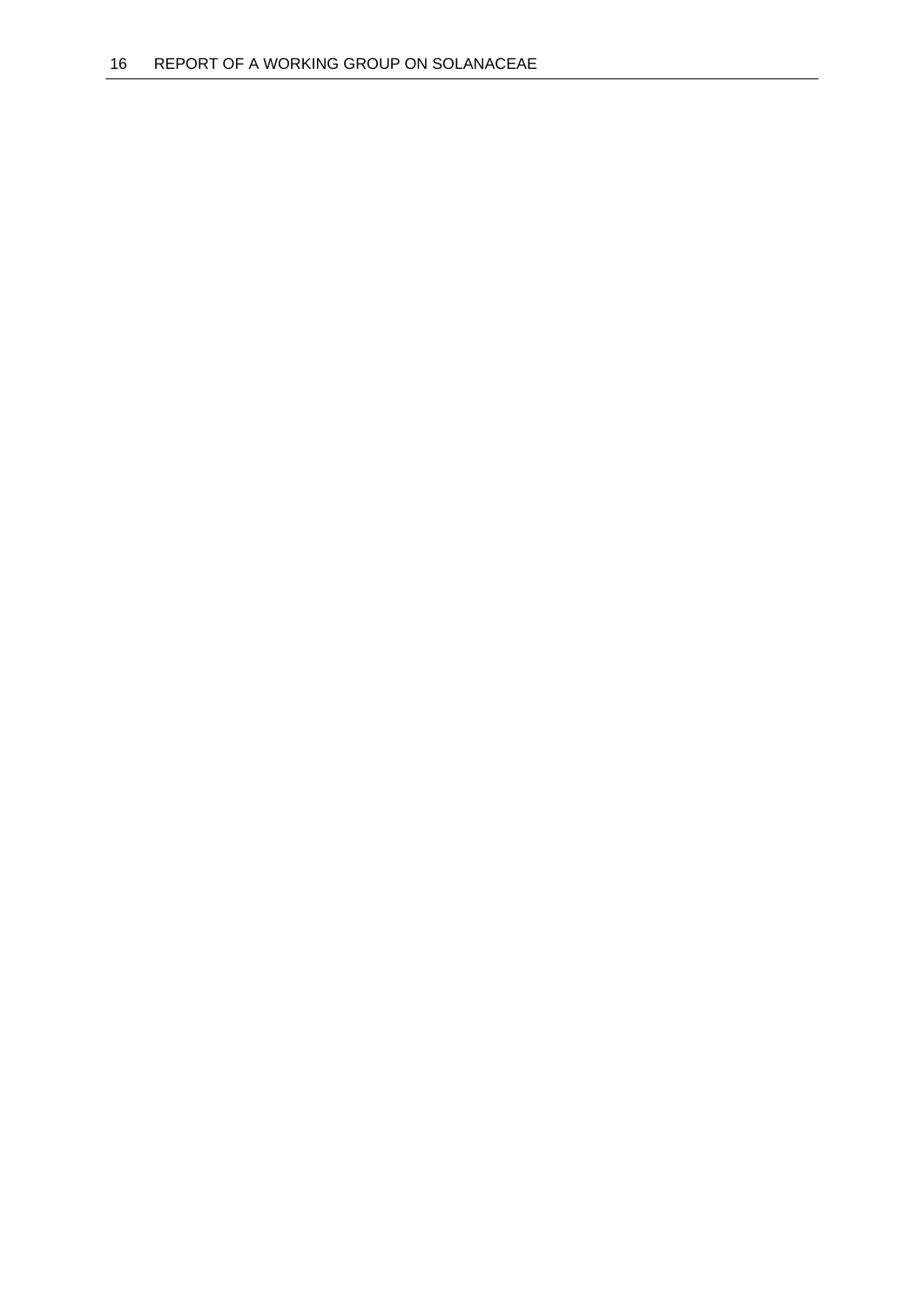# **APPENDICES**

| Appendix II. Proposed selection process and list of crop-specific selection criteria |  |
|--------------------------------------------------------------------------------------|--|
| Appendix III. Standardized minimum protocol for seed regeneration and seed           |  |
| Appendix IV. Current status of seed stock management in European countries 27        |  |
|                                                                                      |  |
|                                                                                      |  |
|                                                                                      |  |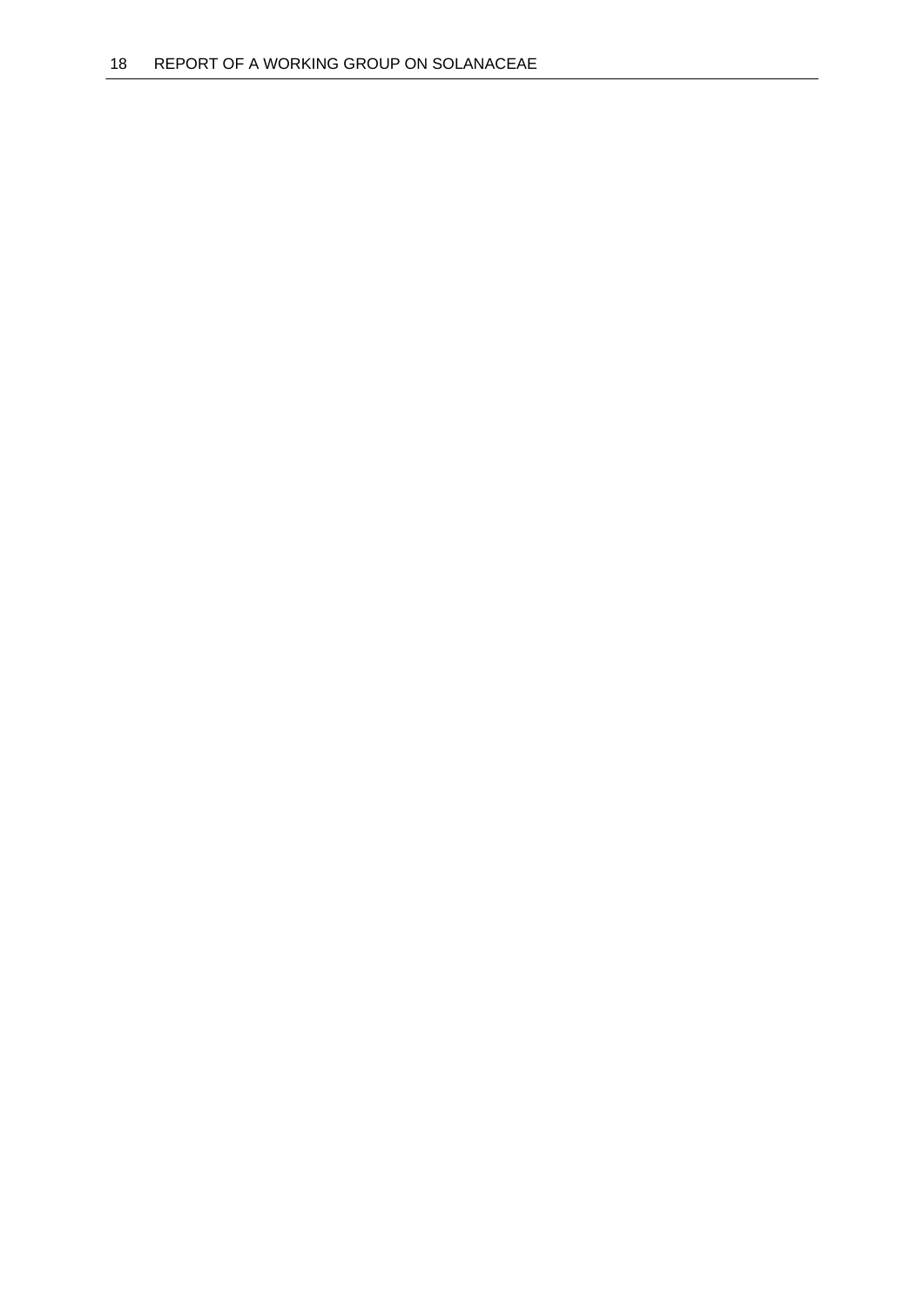# <span id="page-24-0"></span>**Appendix I. Workplan 2012-2013**

(Updated at the first meeting of the Solanaceae Working Group in Izmir, February 2012)

|                                                                    | <b>Activities</b>                                                                                                                                                                                                                                                  | <b>Responsibility</b>                                   | <b>Deadline</b>                                    |
|--------------------------------------------------------------------|--------------------------------------------------------------------------------------------------------------------------------------------------------------------------------------------------------------------------------------------------------------------|---------------------------------------------------------|----------------------------------------------------|
|                                                                    |                                                                                                                                                                                                                                                                    |                                                         |                                                    |
| <b>Communication</b><br>between Solanaceae                         | Members report to their NC<br>about the meeting.                                                                                                                                                                                                                   | All members                                             | Continuous<br>action                               |
| <b>WG members and</b><br>their National<br><b>Coordinator (NC)</b> | Members remind their NC to<br>check with national institutions<br>about MoU associate<br>membership.                                                                                                                                                               | Countries that have not<br>signed the associate<br>MoUs | Continuous<br>action                               |
|                                                                    |                                                                                                                                                                                                                                                                    |                                                         |                                                    |
| <b>Solanaceae</b><br><b>Databases</b>                              |                                                                                                                                                                                                                                                                    |                                                         |                                                    |
| Duplicate finder (WG<br>project)                                   | Plan for the organization of an<br>ad hoc meeting to use the PGR<br>Duplicate Finder on<br>Solanaceae Databases; inform<br>the ECPGR Secretariat about<br>participants, date and location<br>of the meeting, which should<br>take place before the end of<br>2013. | Chair                                                   | End 2013                                           |
| Minimum descriptor<br>lists                                        | Request from the ECPGR<br>Secretariat the conversion of<br>the minimum descriptor lists of<br>Physalis and Pepino into final<br>versions.                                                                                                                          | Chair                                                   | March 2012                                         |
|                                                                    | Format the lists in the same<br>way as for the descriptors of<br>the major Solanaceae crops.                                                                                                                                                                       | <b>ECPGR Secretariat</b>                                | April 2012                                         |
|                                                                    | Cross-check the Cyphomandra<br>minimum descriptors drafted by<br>the WG with the Bioversity<br>publication, once published;<br>finalize the descriptors.                                                                                                           | Representative from<br>Spain                            | When the<br><b>Bioversity list</b><br>is published |
| Switching from<br><b>CCDBs to EURISCO</b>                          | Standardize crop names, fill in<br>crop-specific descriptors.                                                                                                                                                                                                      | All members                                             | Depending on<br>the<br>development<br>of EURISCO   |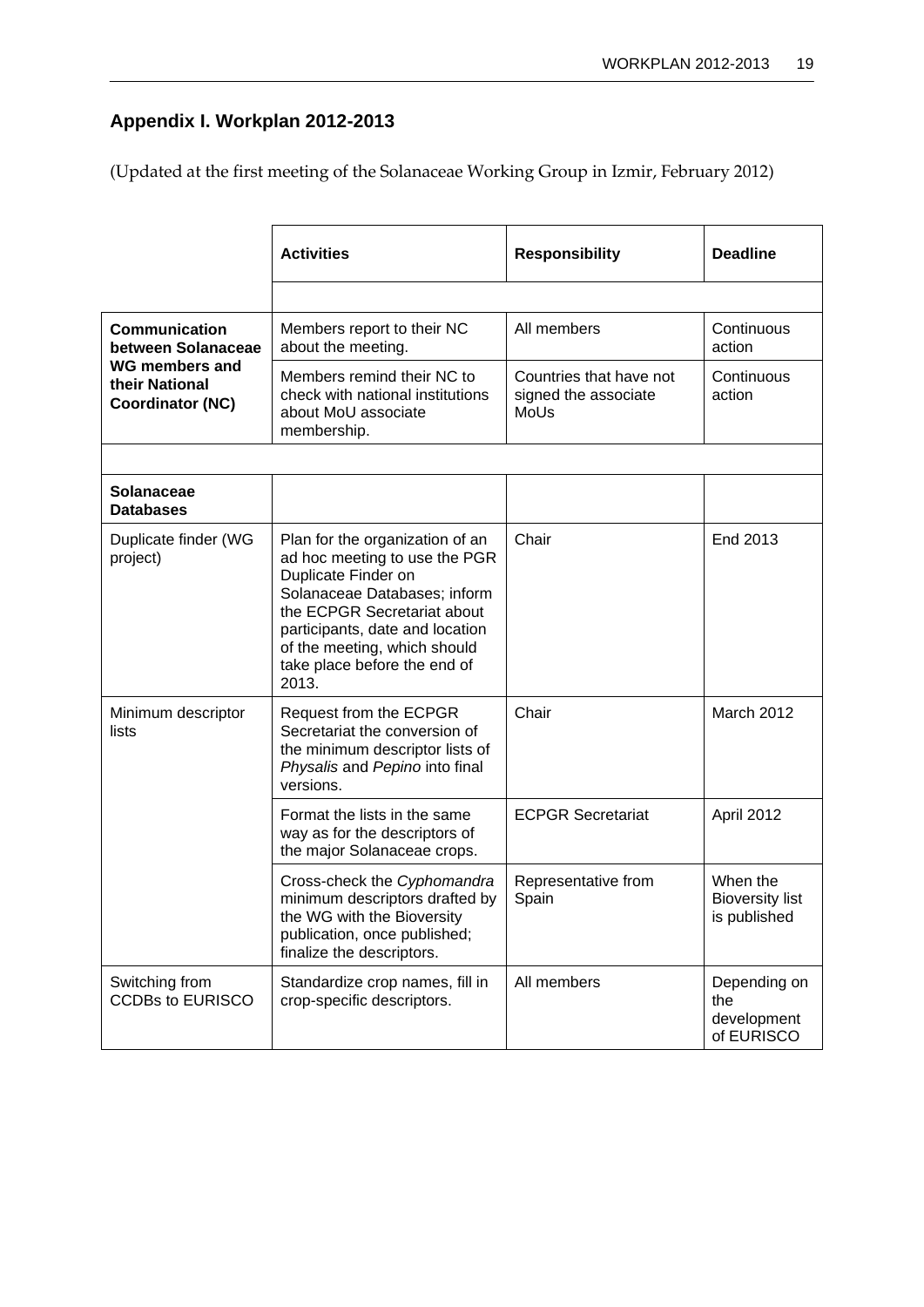|                                                                       | <b>Activities</b>                                                                                                                                                                                                              | <b>Responsibility</b>                                                                                                                                                                                                                                                                                                                                                                                | <b>Deadline</b>             |
|-----------------------------------------------------------------------|--------------------------------------------------------------------------------------------------------------------------------------------------------------------------------------------------------------------------------|------------------------------------------------------------------------------------------------------------------------------------------------------------------------------------------------------------------------------------------------------------------------------------------------------------------------------------------------------------------------------------------------------|-----------------------------|
|                                                                       |                                                                                                                                                                                                                                |                                                                                                                                                                                                                                                                                                                                                                                                      |                             |
| <b>Planning for safety-</b><br>duplication                            | Submit a justified request for<br>financial support for safety-<br>duplication of Solanaceae<br>accessions to the Chair.                                                                                                       | Representatives from<br><b>Bulgaria and France</b>                                                                                                                                                                                                                                                                                                                                                   | End 2012                    |
|                                                                       | Instruct the ECPGR Secretariat<br>to establish Letters of<br>Agreement with institutions<br>whose request is considered<br>justified.                                                                                          | Chair                                                                                                                                                                                                                                                                                                                                                                                                | End 2013                    |
|                                                                       |                                                                                                                                                                                                                                |                                                                                                                                                                                                                                                                                                                                                                                                      |                             |
| <b>AEGIS</b>                                                          |                                                                                                                                                                                                                                |                                                                                                                                                                                                                                                                                                                                                                                                      |                             |
| Issues of data quality for<br>the selection of<br>European Accessions | Inform the Coordinator of the D&I<br>Network about proposed change<br>of responsibilities of CCDB<br>Managers.                                                                                                                 | <b>ECPGR Coordinator</b>                                                                                                                                                                                                                                                                                                                                                                             | <b>End February</b><br>2012 |
|                                                                       | Follow up on the outcome of the<br>proposal, keeping the WG<br>informed.                                                                                                                                                       | <b>ECPGR Coordinator</b>                                                                                                                                                                                                                                                                                                                                                                             | As necessary                |
|                                                                       | Start monitoring of the respective<br>crop data in EURISCO, contact<br>data providers and suggest<br>appropriate adjustments. Report to<br>the WG Chair and ECPGR<br>Coordinator on the experience<br>made with this approach. | Managers of the Solanaceae<br>Databases and other experts<br>The above-mentioned<br>responsibility is split as<br>follows:<br>- G. Van der Weerden:<br>Solanum wild species<br>(sub-genus<br>Leptostemonum)<br>M.-C. Daunay: cultivated<br>Eggplant<br>- W. van Dooijeweert:<br>Tomato<br>L. Aykas: Pepper<br>José Vicente Valcárcel<br>and Alvaro Gil Iñigo:<br>Pepino, Physalis and<br>Cyphomandra | September<br>2013           |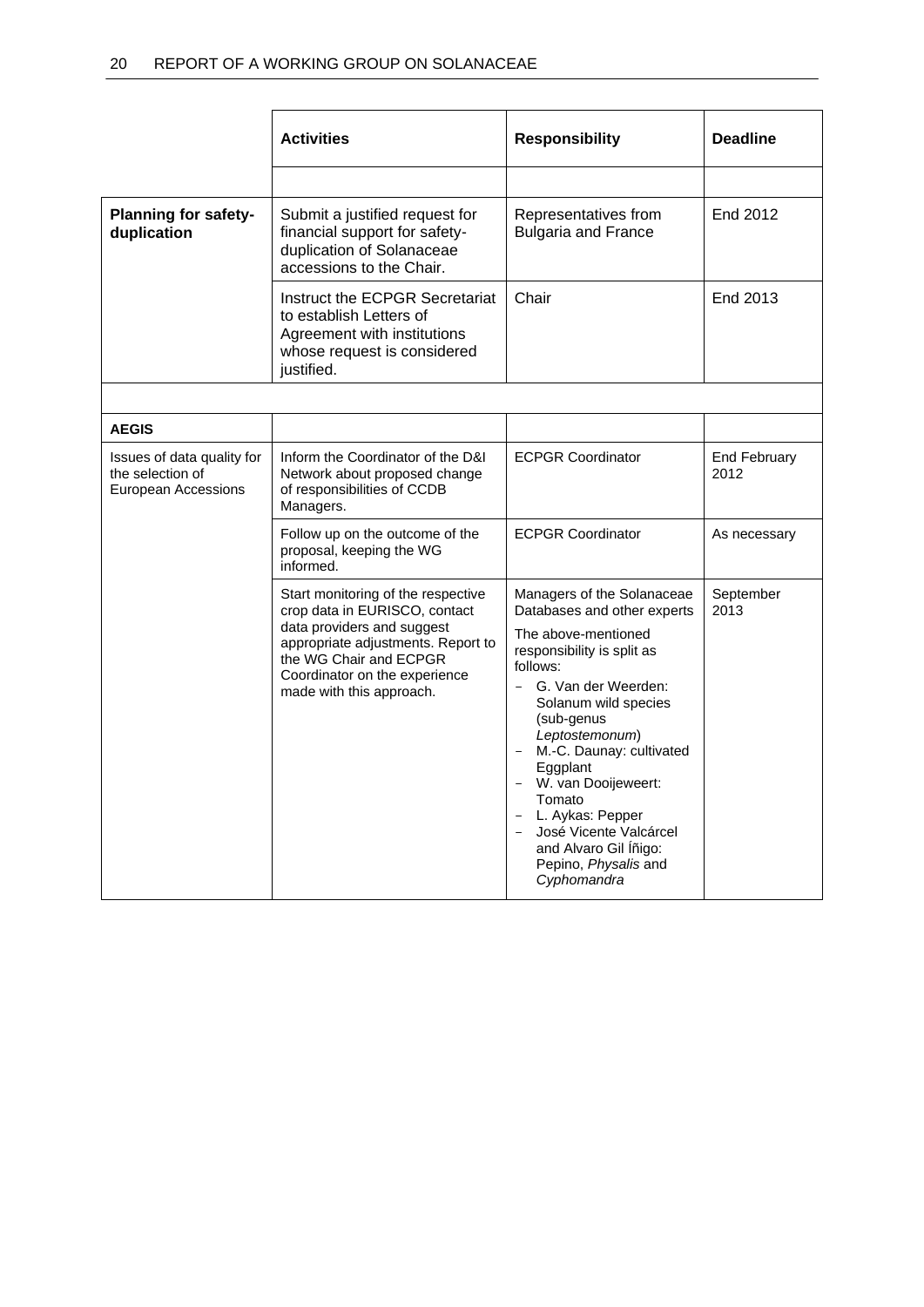|                                                                                               | <b>Activities</b>                                                                                                                                                                                                                   | <b>Responsibility</b>                                                                | <b>Deadline</b>              |
|-----------------------------------------------------------------------------------------------|-------------------------------------------------------------------------------------------------------------------------------------------------------------------------------------------------------------------------------------|--------------------------------------------------------------------------------------|------------------------------|
|                                                                                               |                                                                                                                                                                                                                                     |                                                                                      |                              |
| Compilation of lists of<br>candidate AEGIS<br>accessions                                      |                                                                                                                                                                                                                                     |                                                                                      |                              |
| (1)                                                                                           | a. Send the lists developed by the<br>sub-groups (155 wild tomatoes,<br>168 wild Capsicum species, 246<br>Physalis, 11 Cyphomandra and<br>13 pepino) to the appropriate<br>National Coordinators.                                   | Chair                                                                                | <b>End September</b><br>2012 |
|                                                                                               | b. In consultation with the<br>collection holders involved, confirm<br>whether the accessions can be<br>flagged as part of AEGIS in<br>EURISCO.                                                                                     | <b>National Coordinators</b>                                                         | End 2012                     |
| (2)                                                                                           | a. Send lists of candidate<br>Solanaceae accessions to the<br>Chair.                                                                                                                                                                | Representatives from<br>Germany, Hungary, The<br>Netherlands, Poland and<br>Slovakia | End May 2012                 |
|                                                                                               | b. Ensure that the lists are cross-<br>checked for duplicates by the<br>relevant persons and that<br>proposals for inclusion into AEGIS<br>are made; send the lists to the<br>National Coordinators as per point<br>1 above.        | Chair                                                                                | <b>End September</b><br>2012 |
| (3)                                                                                           | a. Send the lists of candidate<br>accessions to the Chair.                                                                                                                                                                          | Curators of collections from<br>the other countries                                  | End May 2012                 |
|                                                                                               | b. Ensure that the lists are cross-<br>checked for duplicates by the<br>relevant persons and that<br>proposals for inclusion into AEGIS<br>are made; send the lists to the<br>National Coordinators, as per<br>points 1 and 2 above | Chair                                                                                | <b>End September</b><br>2012 |
|                                                                                               |                                                                                                                                                                                                                                     |                                                                                      |                              |
| Solanaceae genetic<br>resources, scientific<br>and public awareness                           |                                                                                                                                                                                                                                     |                                                                                      |                              |
| Overview of NGOs per<br>country                                                               | Check with the <i>In situ</i> and On-farm<br>WG about NGOs in their country.                                                                                                                                                        | All members                                                                          | Ongoing                      |
| Communication of the<br>Solanaceae WG with the<br>scientific community and<br>horticulturists | Publish papers on important<br>achievements of the Solanaceae<br>WG or its members, e.g. in the<br>Solanaceae Newsletter and<br>Chronica Horticulturae (ISHS).                                                                      | All members, coordinated by<br>the Vice-Chair                                        | Ongoing                      |
| Communication with the<br>general public                                                      | Members share information by<br>writing articles in general journals,<br>by organizing special events.                                                                                                                              | All members                                                                          | Ongoing                      |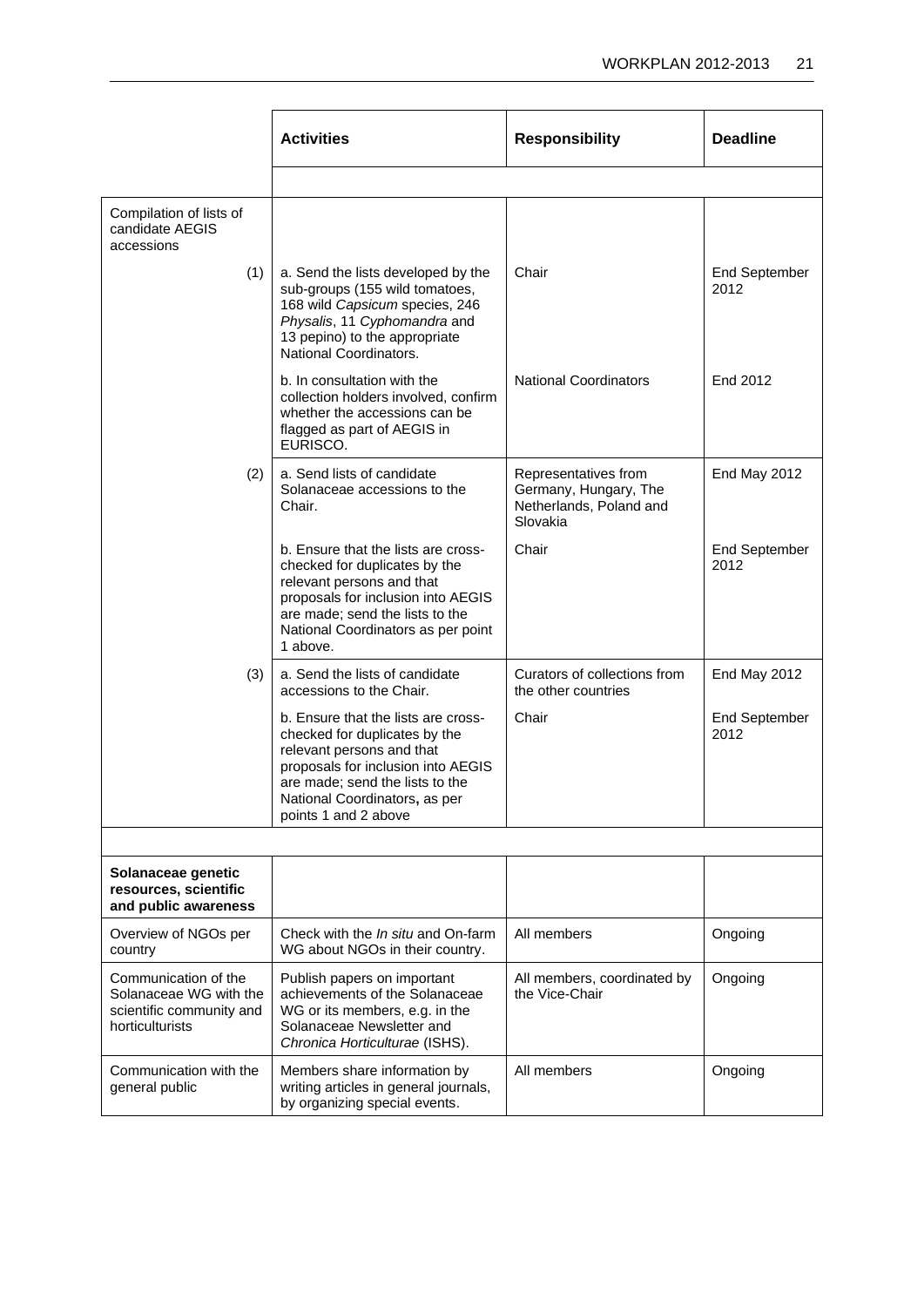# <span id="page-27-0"></span>**Appendix II. Proposed selection process and list of crop-specific selection criteria for Solanaceae**

# *Criteria and road map for selection of unique accessions*

- Split into different crops (databases)
- Assign selection per crop to the database manager supported by other persons
- Merge accessions in CCDBs and EURISCO in Excel format
- Add columns:
	- MoU signed
	- Probable AEGIS accession
	- Proposed AEGIS accession (two fields:"unique proposed" and "duplicate proposed")
	- Approved AEGIS accession
- Sort field "MoU signed"
- Start with all accessions from countries that have signed the MoU
- Check completeness of existing passport data, minimum amount of data (at least Species, **+** at least Accession name **or** Collecting number **or** Donor number **or** Other number **or** Country of origin, etc.)
	- Sort species
		- \* Remove accessions without species name
		- \* Remove unclear species
		- \* Remove hybrids
		- \* Remove interspecific hybrids
- Include breeding lines when indicated
- Split into subsets (species)
- Check and correct obviously wrong genus and/or species names and group with correct taxon where possible.
	- For tomato, *Cyphomandra*: group accessions with old and new nomenclature!!!
- Start assigning MAAs in species with small numbers of accessions
	- Include only crop wild relatives for eggplant
- Identify obvious duplicate groups by sorting all relevant fields
	- Check potential duplicates with other fields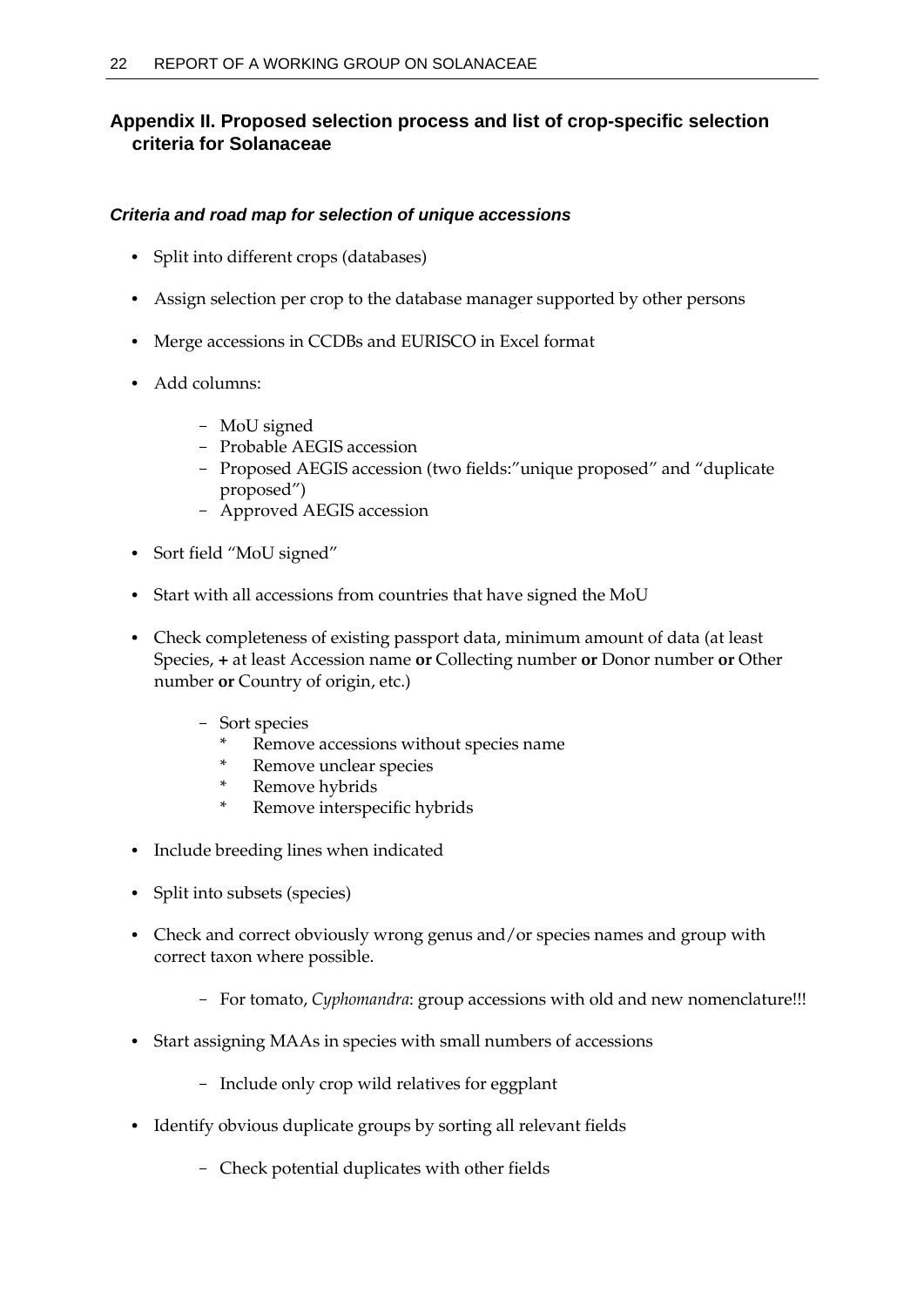# *Proposed criteria for selection between duplicate accessions*

- Quality of passport data
- Quality of management of holding institutes to be taken into account?
- Minimum number of regeneration cycles
- Health status (checked for seed-borne/quarantine diseases)
- Existence of characterization and evaluation data
- Whether the accession is maintained in the country where it was collected or originated
- Accession history
- Storage facilities
- Minimum germination % standards used by holder (AQUAS?)
- Monitoring germination % by holder (AQUAS?)
- Crop-specific
	- Number of seeds or weight (approximated) of the original sample
	- Number of plants used in the regeneration trials
	- Pollination method (controlled)
	- Number of fruits collected in the regeneration trials (minimum 10?) Is this criterion realistic? Do people record this information in general?

Problem: lack of data or wrong data make it impossible to select material!!!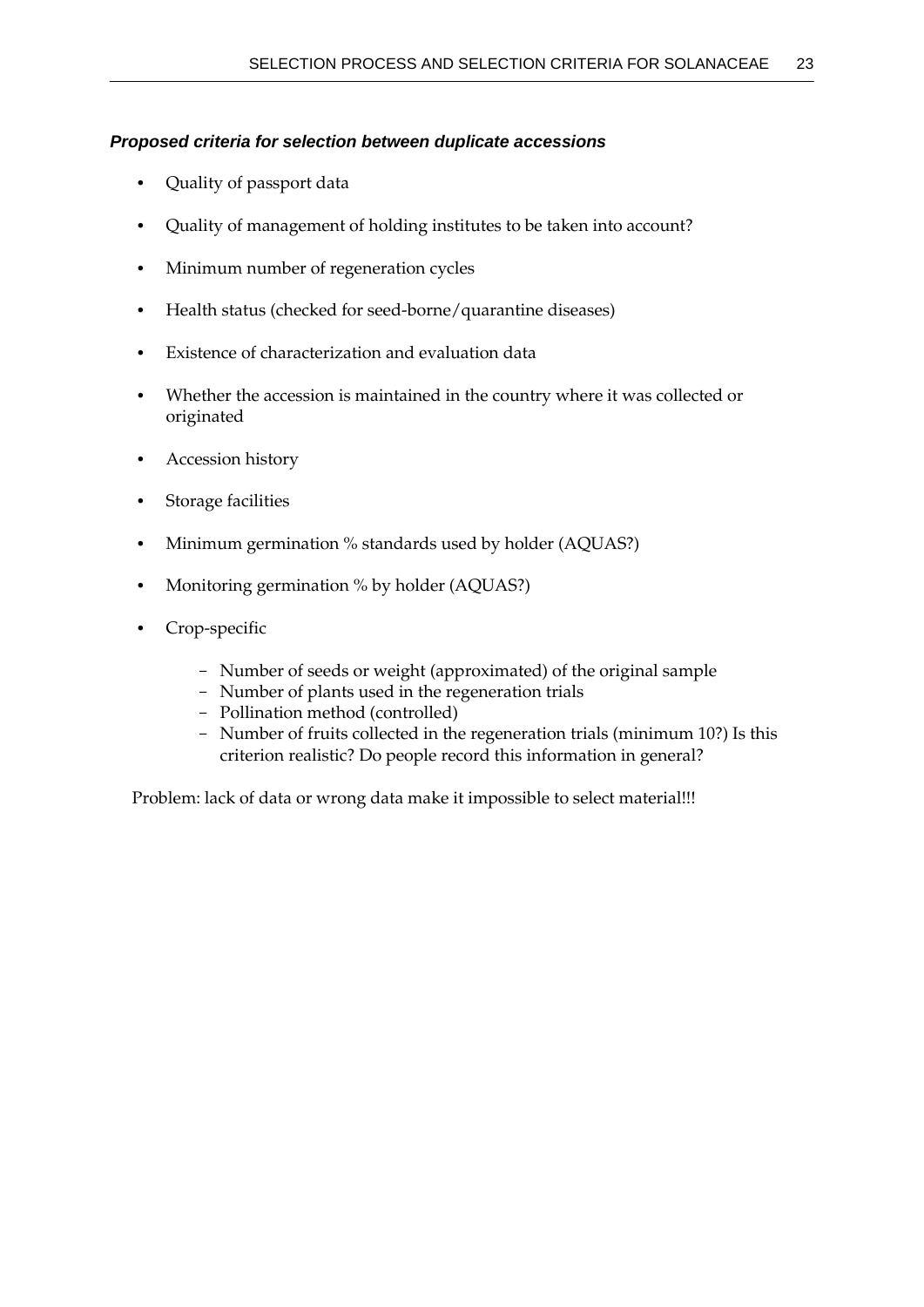# <span id="page-29-0"></span>**Appendix III. Standardized minimum protocol for seed regeneration and seed storage of Solanaceae**

*(Revised and updated February 2012: addition of section 7.1)*

This protocol provides general guidelines for successful seed regeneration and seed storage. Environmental conditions and available equipment can vary according to the partner.

# *1. Disinfection of seeds*

- **1.1.** If seed disinfection is carried out at the time of seed extraction, after seed cleaning, put the soaked seeds in a solution of sodium hypochlorite (NaClO) at 1.2 chlorometric degrees for 30 minutes; then rinse carefully and dry. This method could, however, negatively affect longevity of the seeds. Commercial bleach is available at various concentrations, expressed as "chlorometric degrees". Example: for a commercial bleach at 48 chlorometric degree, dilute it 1/40 (1 volume for 39 volumes of water) to obtain a solution at 1.2 chlorometric degrees.
- **1.2**. If seed disinfection is carried out just before sowing, several methods are possible:
	- For any crop, bleach can be used against fungal, bacterial and viral contaminations. Soak the seeds in a solution of NaClO at 6 chlorometric degrees for 15 minutes, then rinse carefully and sow.
	- For pepper, seeds can be disinfected against TMV by soaking in a 10% solution of sodium triphosphate (Na3PO4) for 15 minutes up to a maximum of1 hour. Thoroughly rinse the seeds with (tap) water and sow them immediately afterwards.
	- Tomato seeds can be disinfected against TMV by thermotherapy. Maintain the seeds at  $80^{\circ}$ C for 24 hours, after which they can be germinated. This treatment must not be applied to very freshly harvested seeds, but only to well dried seeds aged at least 2 months.
	- Fungicides with the active compound "mancozeb" (e.g. Titane 445) can be used against fungal diseases. Sow the seeds immediately after disinfection.

# *2. Identification*

Plants must be labelled clearly with a unique number during the regeneration procedures to prevent mix-up of accessions. Use the same number for one accession from sowing until harvest. This can be a field number or, better, the accession number.

# *3. Number of plants regenerated*

- **3.1.** For self-pollinating species, use at least 5 plants. For heterogeneous accessions or cross-pollinating species at least 10 plants should be used to preserve genetic diversity. If possible, use more plants.
- **3.2.** Try to regenerate as few times as possible because every time a heterogeneous accession or a population is regenerated, an involuntary selection is made, which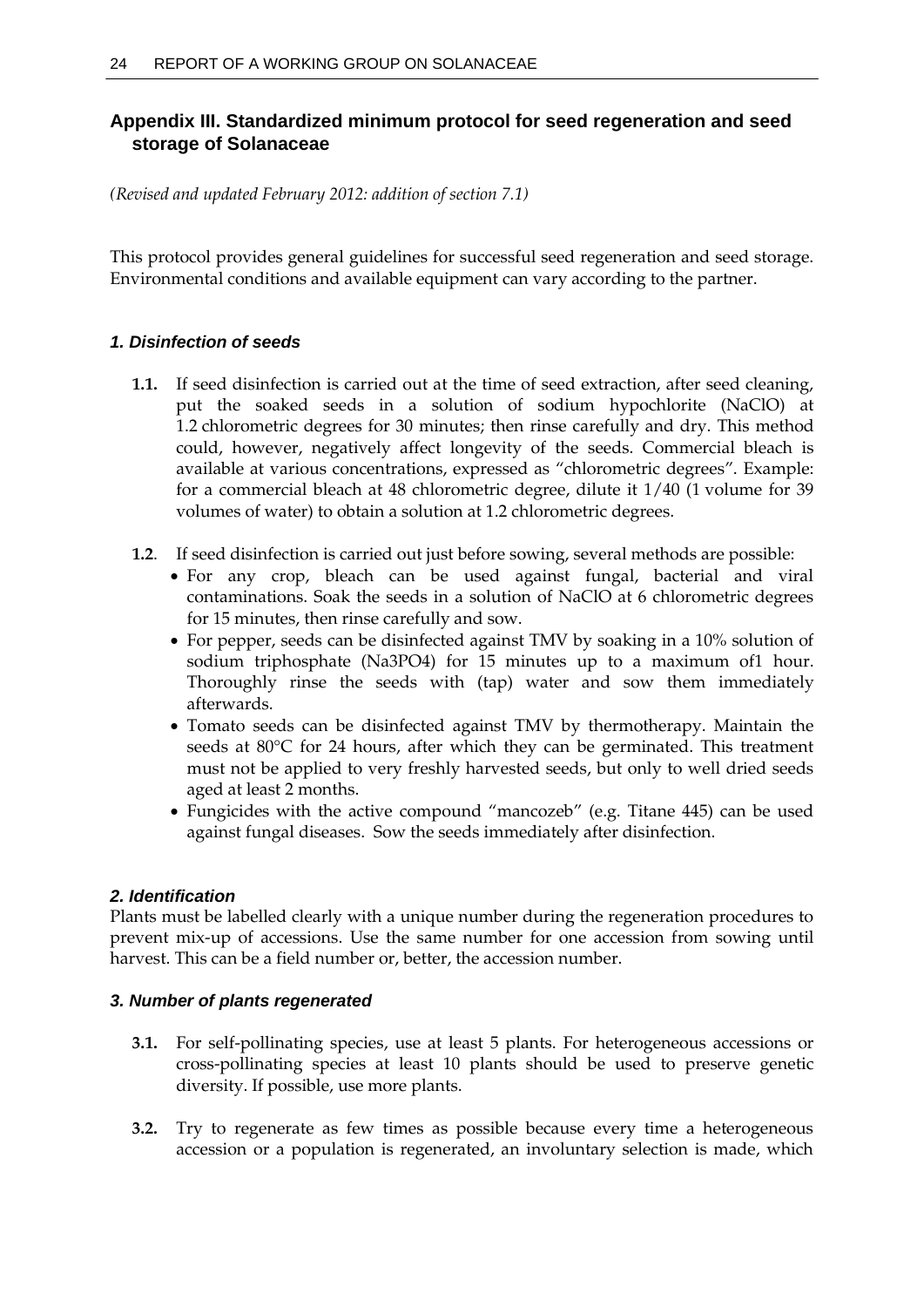causes loss of genetic diversity. Regeneration cycles can be minimized if seeds are processed and stored under optimum conditions (long-term storage).

# *4. Transplanting of seedlings*

From the seedlings, the requested number of plants for regeneration must be picked without making a selection, except:

- Seedlings that are not vigorous enough to grow and reproduce can be skipped.
- The very vigorous seedlings in self-pollinating species can be hybrids, so it is better to reject them.

# *5. Isolation*

Though cultivated Solanaceae are considered a self-pollinating species, in some climatic conditions they can display a variable spontaneous outcrossing rate due to insect activity. This occurs in particular in eggplant, pepper, *Physalis* and *Cyphomandra*.

- **5.1.** For self-pollinating species, to prevent accidental outcrossing, isolate each accession. This can be done by keeping accessions in an insect-free greenhouse, by isolating accessions with gauze nets, or by bagging the flowers. Vibrating the flowers or hand-pollination improves seed set.
- **5.2.** For cross-pollinating species such as some wild relatives of cultivated Solanaceae, geographical isolation is possible. The minimum distance indicated between two accessions is 1 km, depending on the local conditions (climate, topography, insect population, etc.). Cross-pollinating species grown in isolated greenhouses can be pollinated by hand with a mixture of pollen from all plants of that accession.

# *6. Harvest*

- **6.1.** Harvest an equal number of comparable fruits per plant to ensure that each plant of a given accession contributes equally to the seed harvest.
- **6.2.** Harvest only healthy fruits from healthy plants to obtain a good seed lot with high germinability.
- **6.3.** Harvest fully ripe but not over-ripe fruits to obtain a good seed lot with high germinability. Sometimes, seeds start germinating in the fruit when it is over-ripe.
- **6.4.** Harvest as many seeds as possible because this reduces the frequency of seed regeneration.

# *7. Seed cleaning*

Seeds can be cleaned in different ways depending on the species and local facilities.

Example: Water method. Cut the fruits and remove the seeds by squashing the fruits in a bowl, or by using a spoon. Add a surplus of water and mix well. Add water and pour it off several times along with the fruit pulp. The pulp and empty seeds will float. The good seeds sink to the bottom.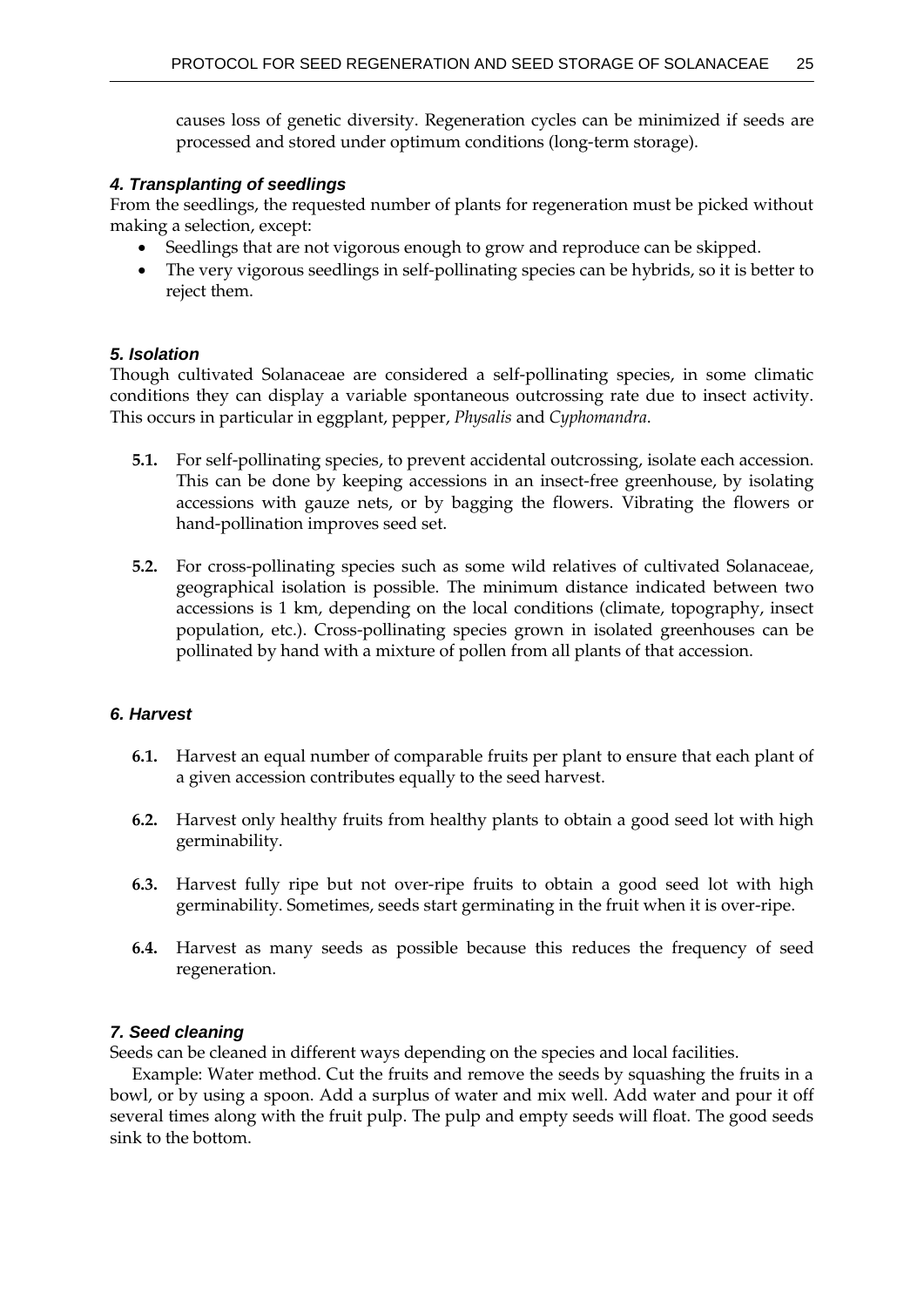A variant of this method can be used for tomato, the seeds of which are coated with gel. Instead of water, add a solution of HCl at 2% to the pulp, mix well together and leave for one hour. Rinse carefully.

- **7.1.** Special attention must be given to cleaning seeds during collection expeditions. When seeds are not removed in time, fungi can start to grow, which affects seed quality.
	- Dried fruits of *Capsicum* can be stored for longer time.
	- Fresh fruits of tomato, eggplant and pepper can be stored for a few days if they are not damaged, after which time remove the seeds, clean them and dry them immediately.
	- When fresh fruits are damaged, remove, clean and dry the seeds immediately to prevent growth of fungi on the seeds.

# *8. Desiccation*

- **8.1.** Seeds must be dried as quickly as possible. Spread the seeds as much as possible and ensure there is an air current for rapid drying. If seeds are dried outside, always put them in the shade as very high temperatures can affect the germination rate of the seeds. The temperature should never exceed room temperatures.
- **8.2.** After a first drying, the seeds can be packed in paper bags for further drying with silica gel or in an air-conditioned room.
- **8.3.** The best way to store seeds is in airtight containers under cool conditions. Frozen seeds will keep their germinability even longer. If seeds are frozen they must first be well dried. A seed moisture content of 4-7% is good; 6% can be reached for eggplant, pepper and tomato by drying outside when the relative humidity is 30%.

# *9. Storage*

- **9.1.** Well dried samples can be stored in sealed plastic or aluminium foil bags, or in sealed tins or glass jars. In this way seeds will retain their germinability for a long time. Caution: storage in paper bags at ambient temperatures may cause rapid loss of germinability. If the moisture content of the seed is not easy to establish before storage, a small packet of silica gel put in the airtight container can ensure that the seed is sufficiently dry.
- **9.2.** The best storage temperatures for long-term storage range from -15°C to -20°C and for medium-term storage from +4°C to +5°C.
- **9.3.** Always have a safety-duplicate of each accession stored under good conditions in another location.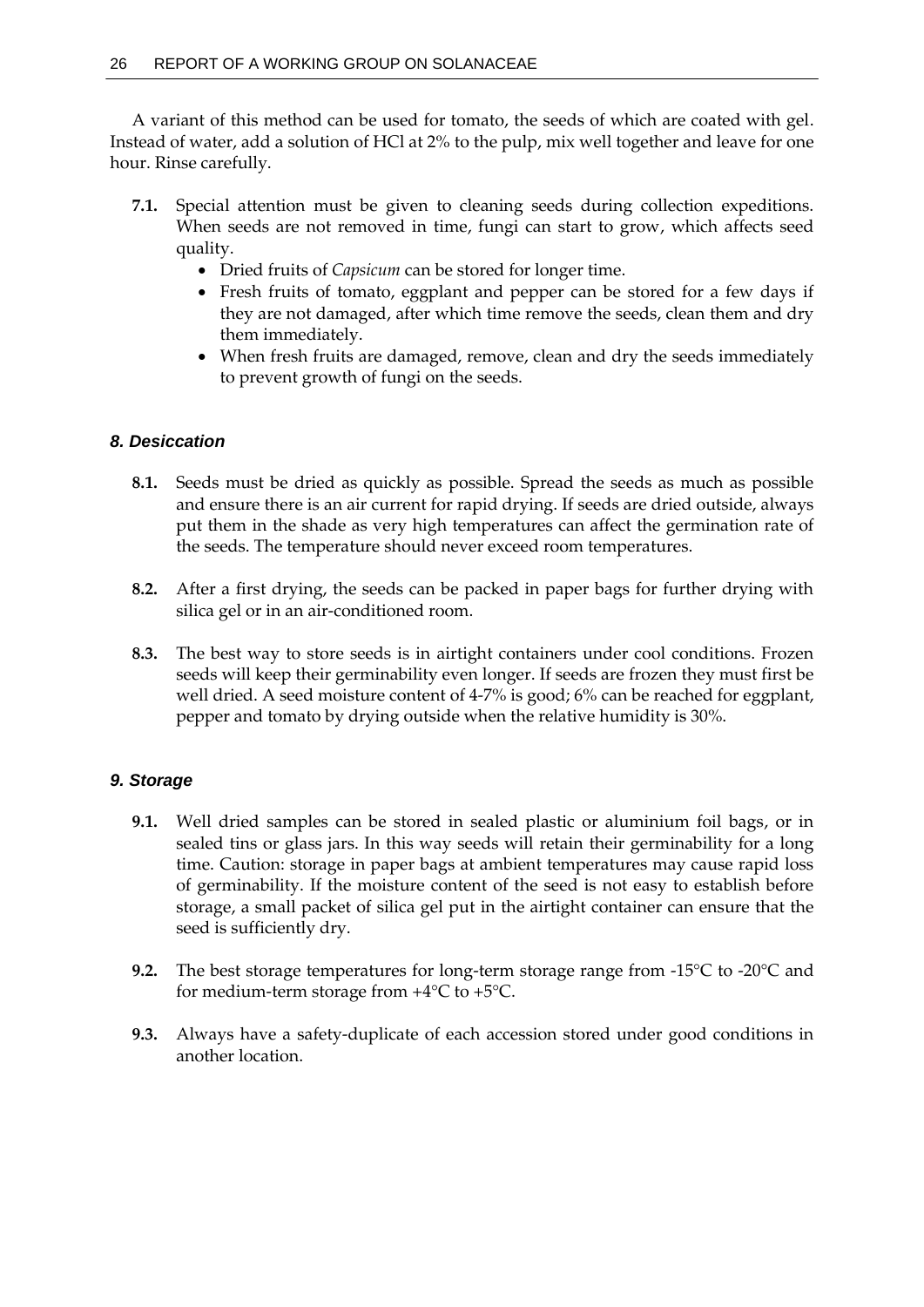| Notes:            |                                                                                                                                                                                                                                                           |                                                                |                                                |                                           |                                                                                     |                                                                          |                  |                      |        |             |          |                                      |
|-------------------|-----------------------------------------------------------------------------------------------------------------------------------------------------------------------------------------------------------------------------------------------------------|----------------------------------------------------------------|------------------------------------------------|-------------------------------------------|-------------------------------------------------------------------------------------|--------------------------------------------------------------------------|------------------|----------------------|--------|-------------|----------|--------------------------------------|
|                   | Shading indicates countries for which updates were received at the time of the meeting (February 2012).<br>The full names of institutes mentioned by their acronyms are listed in Appendix IV.<br>Countries and Institutes in bold are members of the WG. |                                                                |                                                |                                           |                                                                                     |                                                                          |                  |                      |        |             |          |                                      |
| Country           | Institute                                                                                                                                                                                                                                                 | Medium-                                                        | Long-term                                      | Presence of                               | Regeneration                                                                        | Safety-                                                                  |                  | Number of accessions |        |             |          | Ready to                             |
|                   |                                                                                                                                                                                                                                                           | collection)<br>(working<br>storage<br>term                     | collection)<br>storage<br>(base                | accessions/<br>endangered<br>Reasons      | frequency                                                                           | duplication                                                              | mandra<br>Cypho- | Physalis             | Pepper | Tomato      | Eggplant | agreement<br>host under<br>black box |
| Armenia           | Vegetable and<br>Scientific<br>Center of<br>Industrial<br>Crops,<br>Masis                                                                                                                                                                                 | temperature<br>Room                                            |                                                | Old, few seeds<br>Yes                     | Frequent (1-3<br>depending on<br>the age and<br>/ 5-7 years,<br>amount of<br>seeds) | Planned with<br>Netherlands<br>CGN, the                                  | S                | 15                   | 151    | 190         | 34       | $\frac{1}{2}$                        |
| Austria           | Government<br>genebanks                                                                                                                                                                                                                                   |                                                                | Glass flasks<br>Desiccation<br>$-20^{\circ}$ C | $\frac{1}{2}$                             | germination<br>rate $<60\%$<br>When                                                 | arrangement<br>Netherlands,<br>with CGN,<br>is planned<br>Not yet;<br>ŧe |                  | $\overline{0}$       | é,     | $\tilde{c}$ | ↽        | $\frac{1}{2}$                        |
|                   | Schiltern (NGO)<br>Arche Noah,                                                                                                                                                                                                                            | glass flasks<br>Desiccation<br>Air-tight                       | Desiccation<br>$-15^{\circ}$ C                 | ş                                         | $\frac{1}{2}$                                                                       | $\stackrel{\mathtt{o}}{z}$                                               |                  |                      | 190    | 580         | 26       | ş                                    |
| Azerbaijan        | Resources,<br>Institute of<br>Genetic<br>Baku                                                                                                                                                                                                             | In plastic<br>jars with<br>$\geq 1000$<br>seeds<br>$3^{\circ}$ |                                                | quantity, old<br>Low seed<br>Yes/<br>seed |                                                                                     | $\frac{1}{2}$                                                            |                  |                      | 8      | 93          | යි       | $\frac{1}{2}$                        |
| <b>Bulgaria</b>   | Sadovo<br>IPGR,                                                                                                                                                                                                                                           | +6°C<br>No limit                                               | $-18°C$<br>5000 seeds                          | Low seed<br>quantity<br>Yes/              | Depending on<br>germination<br>ability                                              | ş                                                                        |                  |                      | 2073   | 1149        | 176      | ş                                    |
|                   | Crops, Maritsa<br>Institute of<br>Vegetable                                                                                                                                                                                                               |                                                                |                                                |                                           |                                                                                     |                                                                          |                  |                      | 437    | 350         |          |                                      |
| Czech<br>Republic | Genebank<br>Olomouc<br>Œ,                                                                                                                                                                                                                                 |                                                                | $-18^{\circ}$ C<br>50 <sub>g</sub>             | $\frac{1}{2}$                             | 15 years                                                                            | Yes,<br>in Slovakia                                                      |                  |                      | 514    | 1604        | 25       |                                      |

<span id="page-32-0"></span>**Appendix IV. Current status of seed stock management in European countries**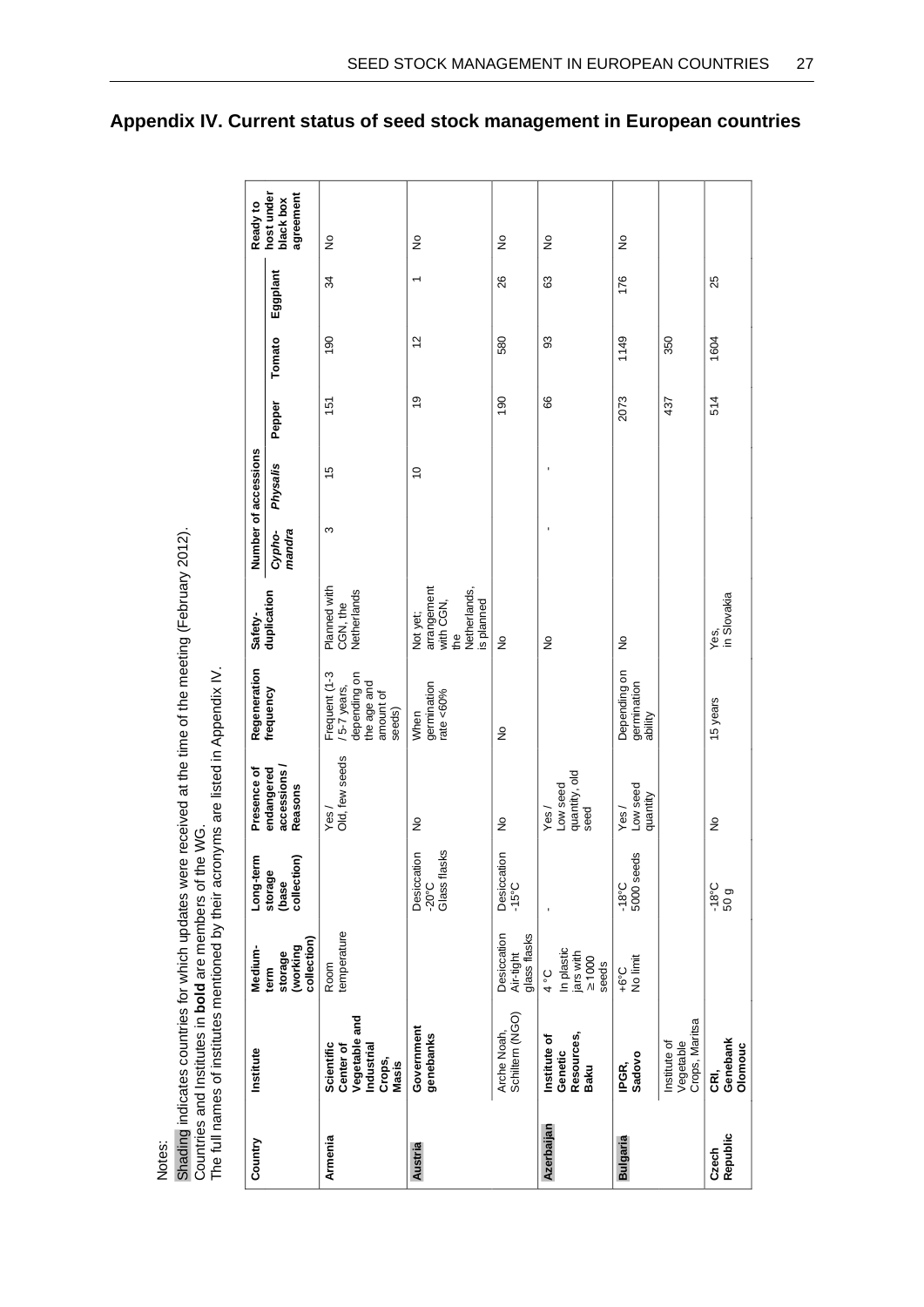| Country | Institute                                          | Medium-                                                                                                        | Long-term                                                            | Presence of                                            | Regeneration                                                | Safety-                                                                       |                  | Number of accessions |                        |                        |                                    | Ready to                             |
|---------|----------------------------------------------------|----------------------------------------------------------------------------------------------------------------|----------------------------------------------------------------------|--------------------------------------------------------|-------------------------------------------------------------|-------------------------------------------------------------------------------|------------------|----------------------|------------------------|------------------------|------------------------------------|--------------------------------------|
|         |                                                    | collection)<br>(working<br>storage<br>term                                                                     | collection)<br>storage<br>(base                                      | accessions<br>endangered<br>Reasons                    | frequency                                                   | duplication                                                                   | mandra<br>Cypho- | Physalis             | Pepper                 | Tomato                 | Eggplant                           | host under<br>agreement<br>black box |
| Estonia | Jõgeva Plant<br>Breeding<br>Institute,<br>Jõgeva   |                                                                                                                | $-18^{\circ}C$                                                       | ş                                                      |                                                             | in Nordgen<br>Yes,                                                            |                  |                      |                        | $\overline{c}$         |                                    | $\stackrel{\circ}{\simeq}$           |
| France  | Montfavet<br>INRA,                                 | 30-40% RH<br>500-1000<br>seeds or<br>more<br>$4^{\circ}C$                                                      |                                                                      | A few                                                  | 13-20 years                                                 | Tomato 60%<br>Pepper 30%<br>Eggplant<br>25%<br>Yes, with<br>network<br>French |                  | တ                    | 1308 in<br>ECPGR<br>DB | 1008 in<br>ECPGR<br>DB | not all in<br>ECPGR<br>DB<br>1907, | ş                                    |
| Georgia | Institute of<br>Tserovani<br>Mtskheta,<br>Farming, | Seeds in jars<br>$\frac{1}{6}$                                                                                 | $-18^{\circ}$ C                                                      |                                                        |                                                             | at Svalbard,<br>accessions<br>2 Tomato<br>Norway                              |                  |                      | 15                     | $\frac{6}{5}$          | $\frac{5}{3}$                      | ş                                    |
| Germany | IPK Genebank,<br>Gatersleben                       | without base<br>sample and<br>harvested<br>duplicate)<br>safety-<br>seeds<br>$-18^{\circ}$ C<br>$\overline{a}$ | regeneration<br>amount of<br>quantity)<br>(double<br>$-18^{\circ}$ C | ş                                                      | 15-20 years                                                 | 1236 acc. of<br>the 5 crops)<br>(currently,<br>Svalbard,<br>Norway<br>Yes, at | Ľ                | 42                   | 1532                   | 4339                   | 111                                | on capacity<br>depending<br>Yes,     |
| Greece  | Thessaloniki<br>ARCMT,<br>Thermi                   | 5000 seeds<br>0-5°C<br>30% RH                                                                                  |                                                                      | Old, few seeds<br>$\epsilon$ s                         | 15 years                                                    |                                                                               |                  |                      |                        |                        |                                    |                                      |
| Hungary | RCAT,<br>Tápiószele                                | $0^{\circ}C$<br>10-20 g                                                                                        | $-20^{\circ}$ C<br>10-20 g                                           | small quantity<br>Low viability<br>level and/or<br>\ee | the initial rate<br>rate < $80\%$ of<br>germination<br>When | collection<br>Partly in<br>national<br>base                                   |                  | $\overline{1}$       | 1048                   | 1824                   | 42                                 | $\frac{1}{2}$                        |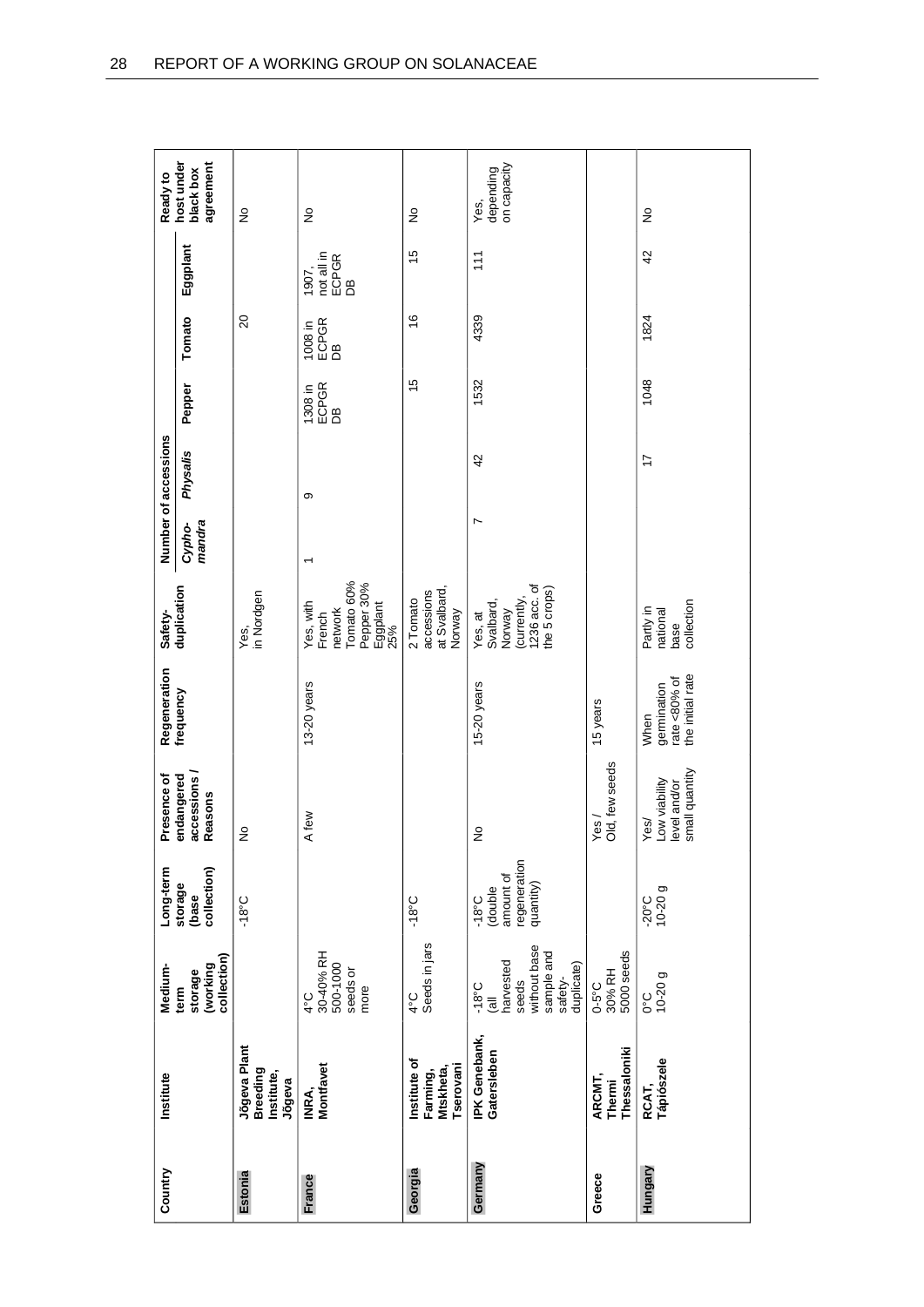| Country             | Institute                              | Medium-                                               | Long-term                                                         | Presence of                                                                                       | Regeneration                                                       | Safety-                                                                                                                                                   |                  | Number of accessions |        |                |          | Ready to                             |
|---------------------|----------------------------------------|-------------------------------------------------------|-------------------------------------------------------------------|---------------------------------------------------------------------------------------------------|--------------------------------------------------------------------|-----------------------------------------------------------------------------------------------------------------------------------------------------------|------------------|----------------------|--------|----------------|----------|--------------------------------------|
|                     |                                        | collection)<br>(working<br>storage<br>term            | collection)<br>storage<br>(base                                   | accessions<br>endangered<br>Reasons                                                               | frequency                                                          | duplication                                                                                                                                               | mandra<br>Cypho- | Physalis             | Pepper | Tomato         | Eggplant | host under<br>agreement<br>black box |
| <b>Israel</b>       | Volcani Center,<br>Bet Dagan           |                                                       | $-10^{\circ}$ C                                                   | regeneration<br>yes<br>≥ ≗                                                                        | regeneration<br>$\frac{1}{2}$                                      |                                                                                                                                                           |                  |                      |        |                |          |                                      |
|                     | Jerusalem<br>University,<br>Hebrew     |                                                       | University of<br>Davis (USA)<br>California,<br>stored at<br>Seeds | ş                                                                                                 |                                                                    |                                                                                                                                                           |                  |                      |        |                |          |                                      |
| Italy               | IGV-CNR,<br>Bari                       | $O-4$ °C                                              | $1 - 10g$<br>$-20^{\circ}$ C                                      | accessions /<br>Old seed, few<br>introduction<br>exploration<br>seeds or<br>recent<br>Few<br>from | Not pre-fixed                                                      | duplicates of<br>University of<br>through joint<br>Gatersleben<br>collecting<br>with IPK-<br>collected<br>missions<br>samples<br>and the<br>Tirana<br>òπ/ |                  |                      | 192    | 560            | 53       | Yes                                  |
| Netherlands<br>The  | Wageningen<br>CGN,                     | Desiccation<br>pre-packed<br>35 seeds<br>$4^{\circ}C$ | 1000 seeds<br>(if regene-<br>ration)<br>$-20^{\circ}$ C           | ş                                                                                                 | Depending on<br>seed viability                                     | Yes, at HRI,<br>Kingdom<br>United                                                                                                                         |                  |                      | 978    | 1153           | 483      | Yes                                  |
|                     | Nijmegen<br><b>Botanical</b><br>Garden | 300 seeds<br>Minimum<br>Silica gel<br>$2-4$ °C        |                                                                   | accessions /<br>Few seeds<br>Few                                                                  | 5-10 years                                                         |                                                                                                                                                           | $\frac{5}{3}$    | 130                  | 35     | $\overline{c}$ | 766      | $\frac{1}{2}$                        |
| countries<br>Nordic | Alnarp, Sweden<br>NordGen,             | $-20^{\circ}$ C                                       | $-20^{\circ}$ C                                                   | $\frac{1}{2}$                                                                                     | or minimum of<br>rate is <65%<br>1000 seeds<br>germination<br>When | Svalbard,<br>Norway<br>Yes, at                                                                                                                            |                  |                      |        |                |          | at Svalbard<br>Norway<br>Yes,        |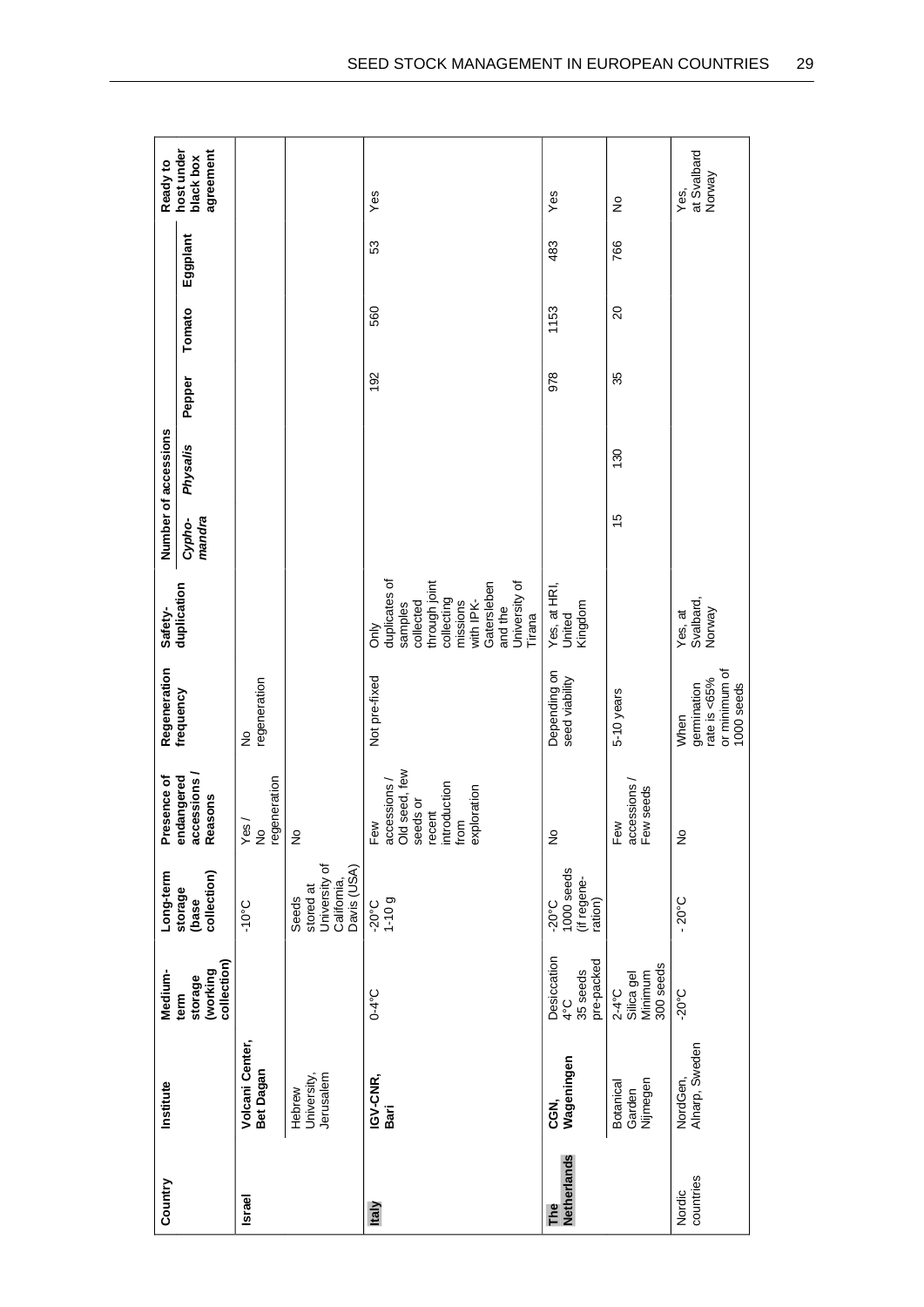| Country               | Institute                                                                      | Medium-                                                                     | E<br>Long-ter                                         | Presence of                                                         | Regeneration                                                                             | Safety-       |                  | Number of accessions |        |        |                          | Ready to                             |
|-----------------------|--------------------------------------------------------------------------------|-----------------------------------------------------------------------------|-------------------------------------------------------|---------------------------------------------------------------------|------------------------------------------------------------------------------------------|---------------|------------------|----------------------|--------|--------|--------------------------|--------------------------------------|
|                       |                                                                                | collection)<br>(working<br>storage<br>term                                  | collection)<br>storage<br>(base                       | accessions<br>endangered<br>Reasons                                 | frequency                                                                                | duplication   | mandra<br>Cypho- | <b>Physalis</b>      | Pepper | Tomato | Eggplant                 | agreement<br>host under<br>black box |
| Poland                | for Plant Genetic<br><b>National Centre</b><br>Resources,<br>Radzików<br>IHAR, | 0°C                                                                         | foil packets<br>-18°C<br>Aluminium<br>vacuum<br>under | ş                                                                   | Depending on<br>amount of<br>age and<br>seed                                             | $\frac{1}{2}$ |                  | N                    | 305    | 1271   | $\frac{8}{1}$            | ş                                    |
| Portugal              | BPGV,<br>Braga                                                                 | 0-5°C<br>40-50% RH                                                          | -20°C<br>No humidity<br>control                       | $\frac{1}{2}$                                                       | regeneration<br>in 2000<br>Last                                                          | $\frac{1}{2}$ |                  |                      | 114    | 83     | $\overline{\phantom{0}}$ | Yes                                  |
|                       | <b>Oeiras</b><br>EAN,                                                          | foil packets<br>Aluminium<br>$(48 \text{ acc.})$<br>+4°C<br>vacuum<br>under |                                                       | $\frac{1}{2}$                                                       | approximately<br>regeneration<br>500 seeds<br>accession<br>there are<br>in 1990,<br>Last | $\frac{1}{2}$ |                  |                      | 5      |        |                          | ş                                    |
|                       | <b>Oeiras</b><br>EAN,                                                          |                                                                             | No humidity<br>(3 acc.)<br>control<br>$-16^{\circ}$ C | Very few<br>seeds<br>Yes/                                           | egenerated<br>Seeds were<br>collected in<br>1982 and<br>never                            | ş             |                  |                      |        |        |                          |                                      |
| Romania               | Vegetables and<br>Institute for<br>Research<br>Flowers,<br>Vidra               | temperature<br>5-20 grams<br>Room                                           |                                                       |                                                                     | germination<br>When<br>$& 50\%$                                                          | $\frac{1}{2}$ |                  | ۳                    |        | 8      | SO                       | ş                                    |
| Russian<br>Federation | VIR,<br>St. Petersburg                                                         | $10-15^{\circ}$ C<br>$10-14\%$ RH<br>5-15 g                                 | $^{+4}$ °C<br>6-9% RH<br>10-15 g                      | germination<br>accessions,<br>Old, few<br>ability<br>Yes/<br>$\geq$ | collection 3-10<br>collection<br>25 years<br>Working<br>years<br>Base                    | Yes           |                  |                      |        |        |                          | $\frac{1}{2}$                        |
| Serbia                | Smederevska<br>Vegetable<br>Centre for<br>Palanka<br>Crops,                    | 8°C<br>5-20 g                                                               |                                                       | germination<br>ability<br>Yes/<br>$\geq$                            | 10 years                                                                                 |               |                  |                      | 352    | 345    | $\overline{4}$           |                                      |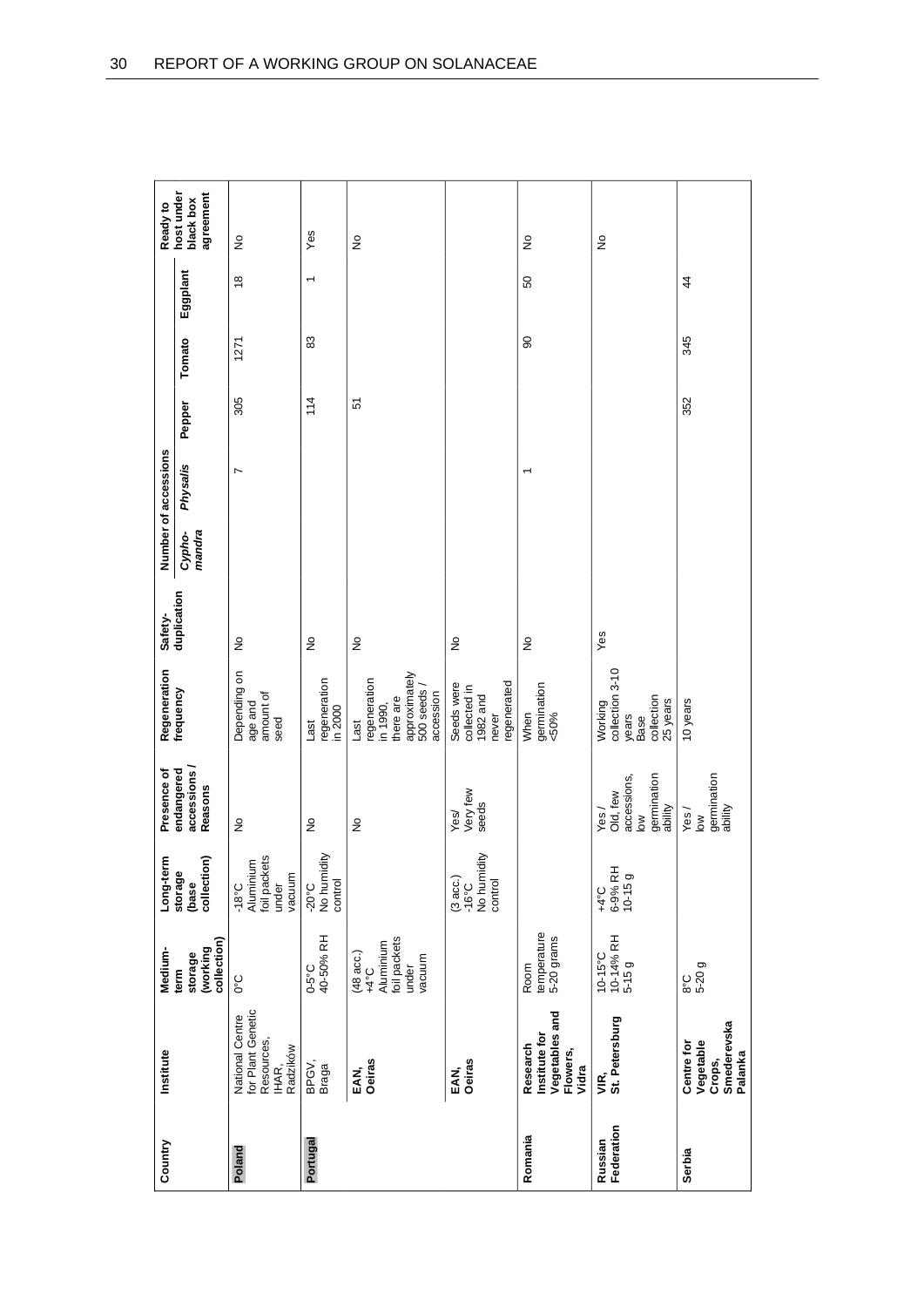| Country            | Institute                                                        | Medium-                                                                                                     | Long-term                                             | Presence of                         | Regeneration                                            | Safety-                                                                                                                                                                           |                  | Number of accessions |        |        |          | Ready to                             |
|--------------------|------------------------------------------------------------------|-------------------------------------------------------------------------------------------------------------|-------------------------------------------------------|-------------------------------------|---------------------------------------------------------|-----------------------------------------------------------------------------------------------------------------------------------------------------------------------------------|------------------|----------------------|--------|--------|----------|--------------------------------------|
|                    |                                                                  | collection)<br>(working<br>storage<br>term                                                                  | collection)<br>storage<br>(base                       | endangered<br>accessions<br>Reasons | frequency                                               | duplication                                                                                                                                                                       | mandra<br>Cypho- | Physalis             | Pepper | Tomato | Eggplant | agreement<br>host under<br>black box |
| Slovak<br>Republic | PPRC<br>Genebank,<br>Piešťany                                    | Desiccation<br>$\geq 1000$<br>seeds<br>$-5^{\circ}$ C                                                       | Desiccation<br>$\geq 1000$<br>seeds<br>$-18^{\circ}C$ | $\frac{1}{2}$                       | every 5 years,<br>when viability<br>Monitoring<br>falls | Yes, in<br>Genebank<br>500 seeds<br>Republic<br>Prague,<br>Czech                                                                                                                  |                  |                      |        |        |          | $\frac{1}{2}$                        |
| Spain              | University of<br>Polytechnic<br>COMAV,<br>Valencia               | Desiccation<br>$(200 - 5000)$<br>with silica<br>5-6% RH<br>seeds)<br>$3^{\circ}C$<br>g<br>9                 |                                                       | $\frac{1}{2}$                       | Depending on<br>seed viability                          | - Vegetables<br>collection is<br>- Centre for<br>Resources,<br>Genebank,<br>duplicated<br>Almost all<br>Zaragoza<br>Alcalá de<br>Henares,<br>Genetic<br>Madrid<br>the<br>غ.<br>⊇. | 57               | 67                   |        |        |          | ş                                    |
| Turkey             | AARI,<br>Izmir                                                   | and $+4^{\circ}$ C for<br>Desiccation<br>collection<br>breeders'<br>samples<br>working<br>0°C for<br>active | Desiccation<br>$-18^{\circ}$ C                        | $\frac{1}{2}$                       | Depending on<br>viability and<br>number of<br>seeds     | Yes, at<br>CRIFC,<br>Ankara                                                                                                                                                       |                  |                      | 850    | 516    | 265      | ş                                    |
| Ukraine            | Vegetables and<br><b>Melon Crops,</b><br>Institute of<br>Kharkov |                                                                                                             | $-18^{\circ}C$                                        |                                     |                                                         |                                                                                                                                                                                   |                  |                      | 625    | 2433   | 299      |                                      |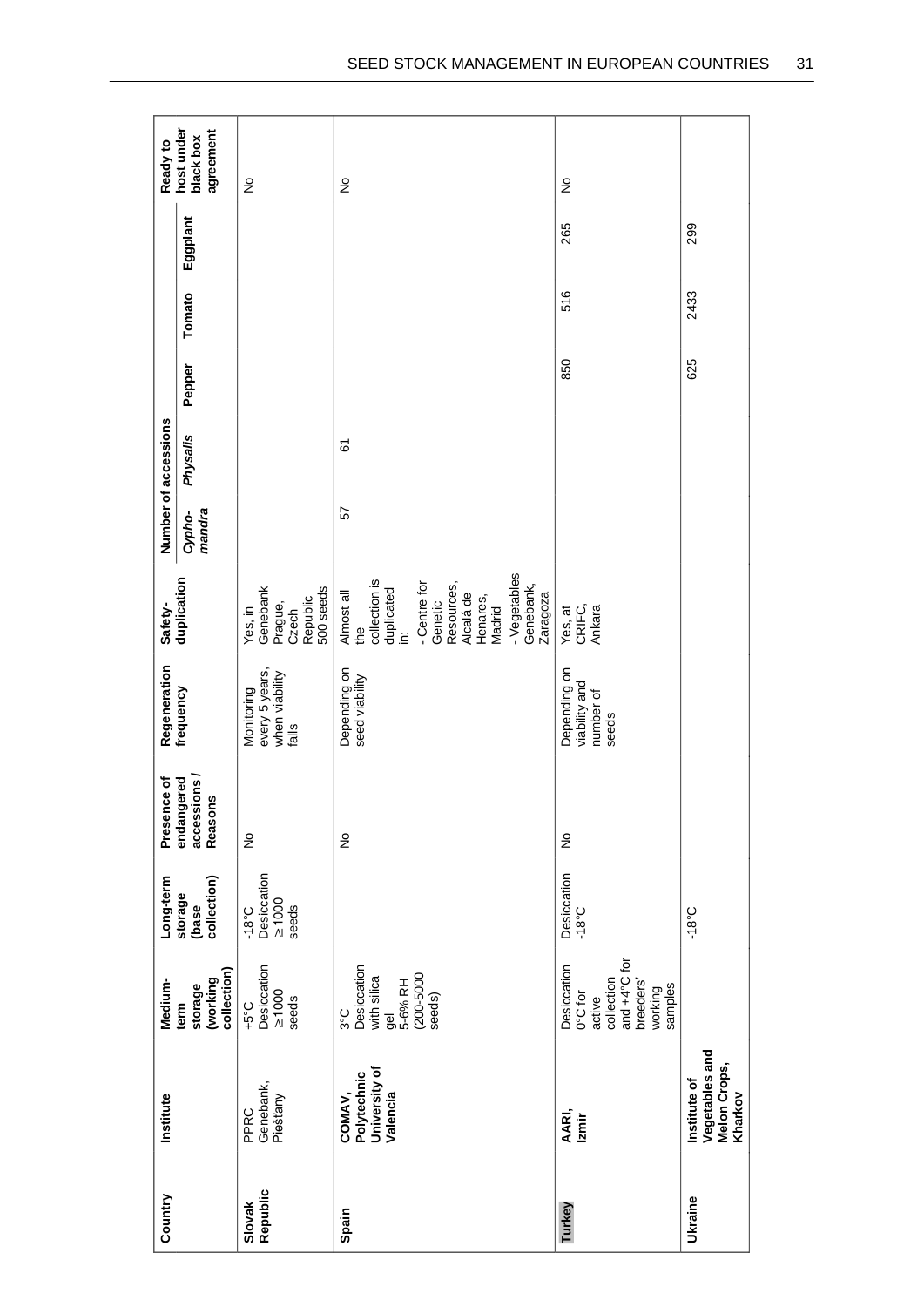# <span id="page-37-0"></span>**Appendix V. Acronyms and abbreviations**

| AARI           | Aegean Agricultural Research Institute, Izmir, Turkey                                                                                                       |
|----------------|-------------------------------------------------------------------------------------------------------------------------------------------------------------|
| <b>AEGIS</b>   | A European Genebank Integrated System                                                                                                                       |
| <b>AQUAS</b>   | <b>AEGIS Quality System</b>                                                                                                                                 |
| <b>ARCMT</b>   | Agricultural Research Centre of Makedonia and Thrace, Thermi Thessaloniki,<br>Greece                                                                        |
| C&E            | Characterization and evaluation                                                                                                                             |
| <b>CCDB</b>    | Central Crop Database                                                                                                                                       |
| <b>CGIAR</b>   | Consultative Group on International Agricultural Research                                                                                                   |
| <b>CGN</b>     | Centre for Genetic Resources, the Netherlands, Wageningen                                                                                                   |
| <b>CNR</b>     | Consiglio Nazionale delle Ricerche (National Research Council), Italy                                                                                       |
| <b>COMAV</b>   | Centro de Conservación y Mejora de la Agrodiversidad Valenciana (Institute for<br>Conservation and Improvement of Valencian Agrodiversity), Valencia, Spain |
| <b>CRI</b>     | Crop Research Institute, Prague-Ruzyne, Czech Republic                                                                                                      |
| <b>EAN</b>     | Estação Agronómica Nacional Nacional (National Agronomical Station), Oeiras,<br>Portugal                                                                    |
| EC             | <b>European Commission</b>                                                                                                                                  |
| <b>ECPGR</b>   | European Cooperative Programme for Plant Genetic Resources                                                                                                  |
| <b>EGGNET</b>  | <b>EGGplant Genetic Resources NETwork</b>                                                                                                                   |
| <b>EURISCO</b> | European Internet Search Catalogue                                                                                                                          |
| FAO            | Food and Agriculture Organization of the United Nations, Rome, Italy                                                                                        |
| <b>IGV</b>     | Istituto di Genetica Vegetale (Institute of Plant Genetics), Bari, Italy                                                                                    |
| <b>IHAR</b>    | Plant Breeding and Acclimatization Institute, Radzików, Poland                                                                                              |
| <b>INRA</b>    | Institut National de la Recherche Agronomique (National Institute for<br>Agricultural Research), France                                                     |
| <b>IPGR</b>    | Institute for Plant Genetic Resources "K. Malkov", Sadovo, Plovdiv, Bulgaria                                                                                |
| <b>IPGRI</b>   | International Plant Genetic Resources Institute (now Bioversity International)                                                                              |
| <b>IPK</b>     | Leibniz Institute of Plant Genetics and Crop Plant Research, Gatersleben,<br>Germany                                                                        |
| <b>ISHS</b>    | International Society for Horticultural Science                                                                                                             |
| <b>MAA</b>     | Most Appropriate Accession (for AEGIS)                                                                                                                      |
| <b>MCPD</b>    | Multi-crop Passport Descriptors                                                                                                                             |
| MoU            | Memorandum of Understanding                                                                                                                                 |
| NC             | National Coordinator                                                                                                                                        |
| <b>NGO</b>     | Non-governmental organization                                                                                                                               |
| NordGen        | Nordic Genetic Resource Center, Alnarp, Sweden                                                                                                              |
| PGR            | Plant genetic resources                                                                                                                                     |
| <b>PPRC</b>    | Plant Production Research Centre, Piešťany, Slovakia                                                                                                        |
| <b>RCAT</b>    | Research Centre for Agrobotany, Tápiószele, Hungary                                                                                                         |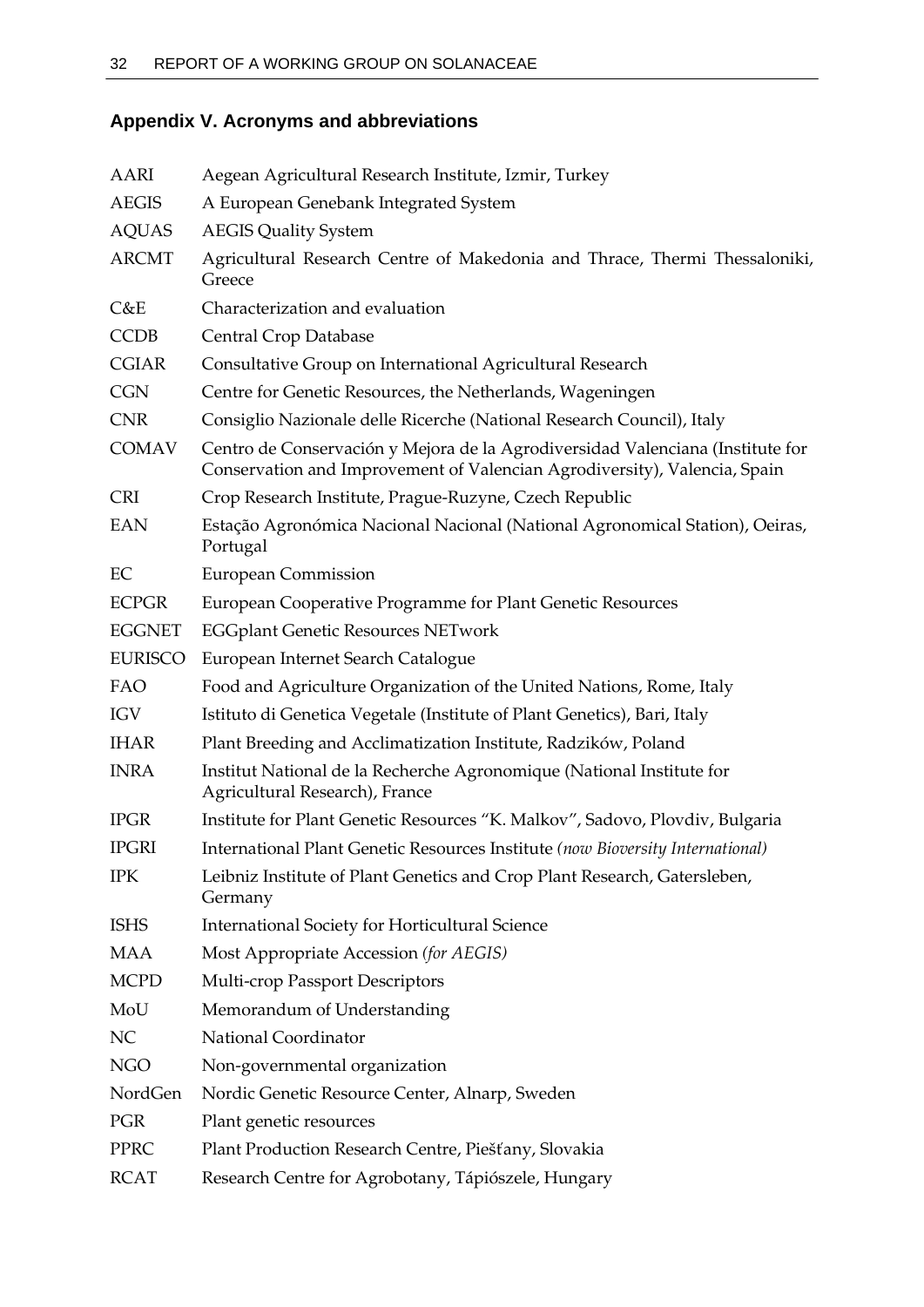| <b>SC</b>    | <b>Steering Committee</b>                                                                                                                                    |
|--------------|--------------------------------------------------------------------------------------------------------------------------------------------------------------|
| <b>SCVIC</b> | Scientific Center of Vegetable and Industrial Crops, Daracert, Armenia                                                                                       |
| <b>SGN</b>   | Solanaceae Genomics Network                                                                                                                                  |
| <b>SMTA</b>  | Standard Material Transfer Agreement                                                                                                                         |
| <b>UPOV</b>  | Union internationale pour la protection des obtentions végétales (International<br>Union for the Protection of New Varieties of Plants), Geneva, Switzerland |
| <b>VIR</b>   | N.I. Vavilov Research Institute of Plant Industry, St. Petersburg, Russian<br>Federation                                                                     |
| WG           | <b>Working Group</b>                                                                                                                                         |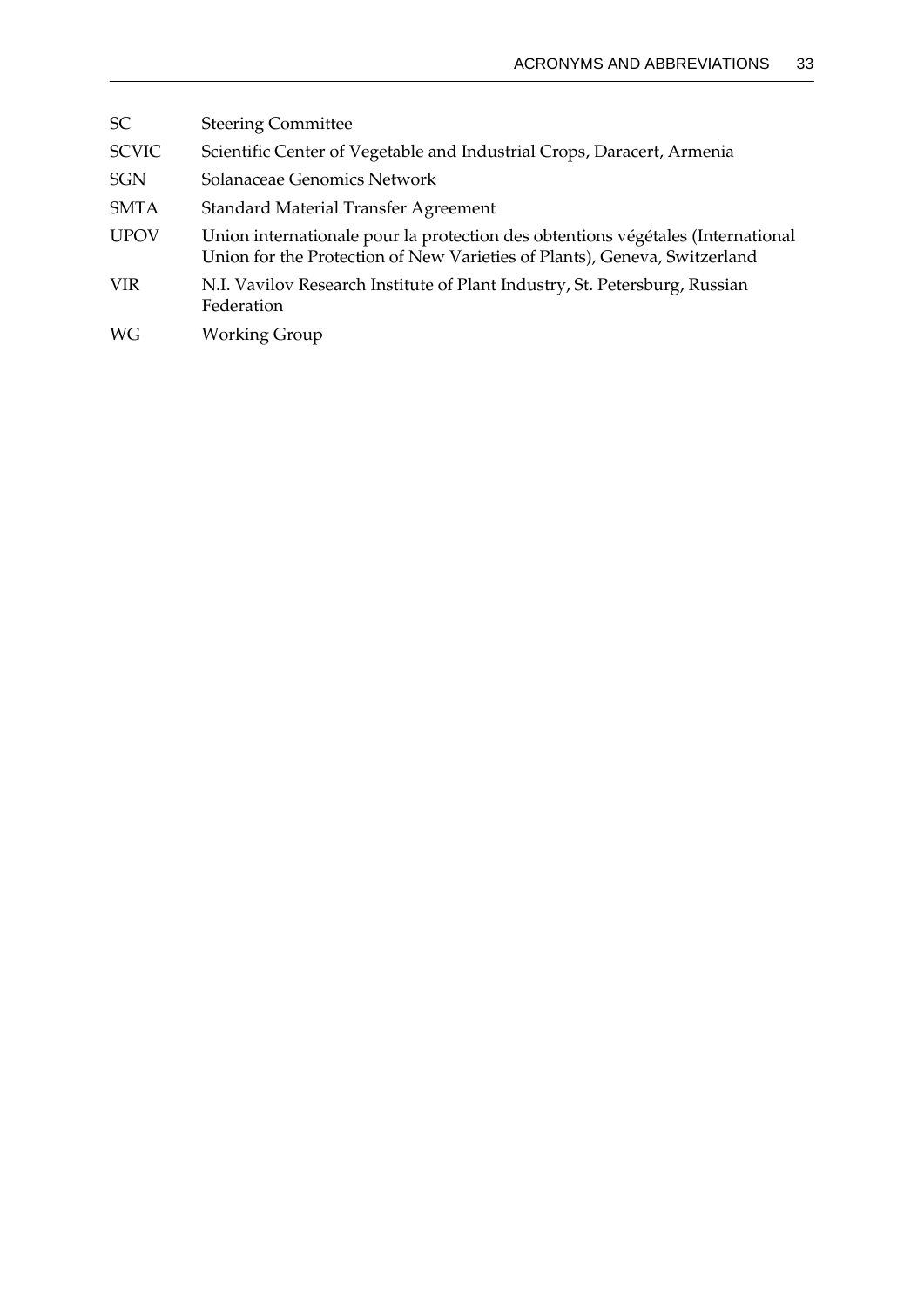# <span id="page-39-0"></span>**Appendix VI. Agenda**

# *Ad hoc Meeting of the Solanaceae Database Managers and First Meeting of the ECPGR Working Group on Solanaceae 14-17 February 2012, Menemen, Turkey*

# **Monday, 13 February**

Arrival of Solanaceae Database Managers

# **Tuesday, 14 February – Meeting of Solanaceae Database Managers**

Introduction Discussion about data quality Selection criteria and procedures

Arrival of other participants

# **Wednesday, 15 February – Meeting of the Solanaceae Working Group**

| 8:30-9:00       | <b>Introduction</b><br>Welcome by the Chair<br>Welcome by the Aegean Agricultural Research Institute<br>Opening speech: Assoc. Prof. Dr Masum Burak, General Director of<br>Agricultural Research and Policies (ARP)<br>Self-introductions by the participants (1 minute per person)<br>Presentation of the agenda and adjustments<br>Solanaceae WG workplan for Phase VIII |
|-----------------|-----------------------------------------------------------------------------------------------------------------------------------------------------------------------------------------------------------------------------------------------------------------------------------------------------------------------------------------------------------------------------|
| 9:00-9:30       | <b>Update on ECPGR and AEGIS (Lorenzo Maggioni)</b><br>Update per member on actions related to AEGIS (signature of MoU,<br>availability of material, etc.)                                                                                                                                                                                                                  |
| 9:30-10:30      | <b>MAAs</b><br>Discussion of preliminary selection criteria proposed by DB Managers and<br>determination of final criteria<br>Discussion of the transfer of CCDB data into EURISCO<br>Quality of data in EURISCO (Frank Menting)                                                                                                                                            |
| $10:30 - 11:00$ | Coffee break                                                                                                                                                                                                                                                                                                                                                                |
| 11:00-12:30     | Compilation of first lists of possible AEGIS accessions (I)<br>Introduction (formation of subgroups)<br>Parallel sessions per crop                                                                                                                                                                                                                                          |
| 12:30-13:30     | Lunch                                                                                                                                                                                                                                                                                                                                                                       |
| 13:30-15:30     | Compilation of first lists of possible AEGIS accessions (II)<br>Plenary discussion on encountered problems<br>Continuation of parallel sessions per crop                                                                                                                                                                                                                    |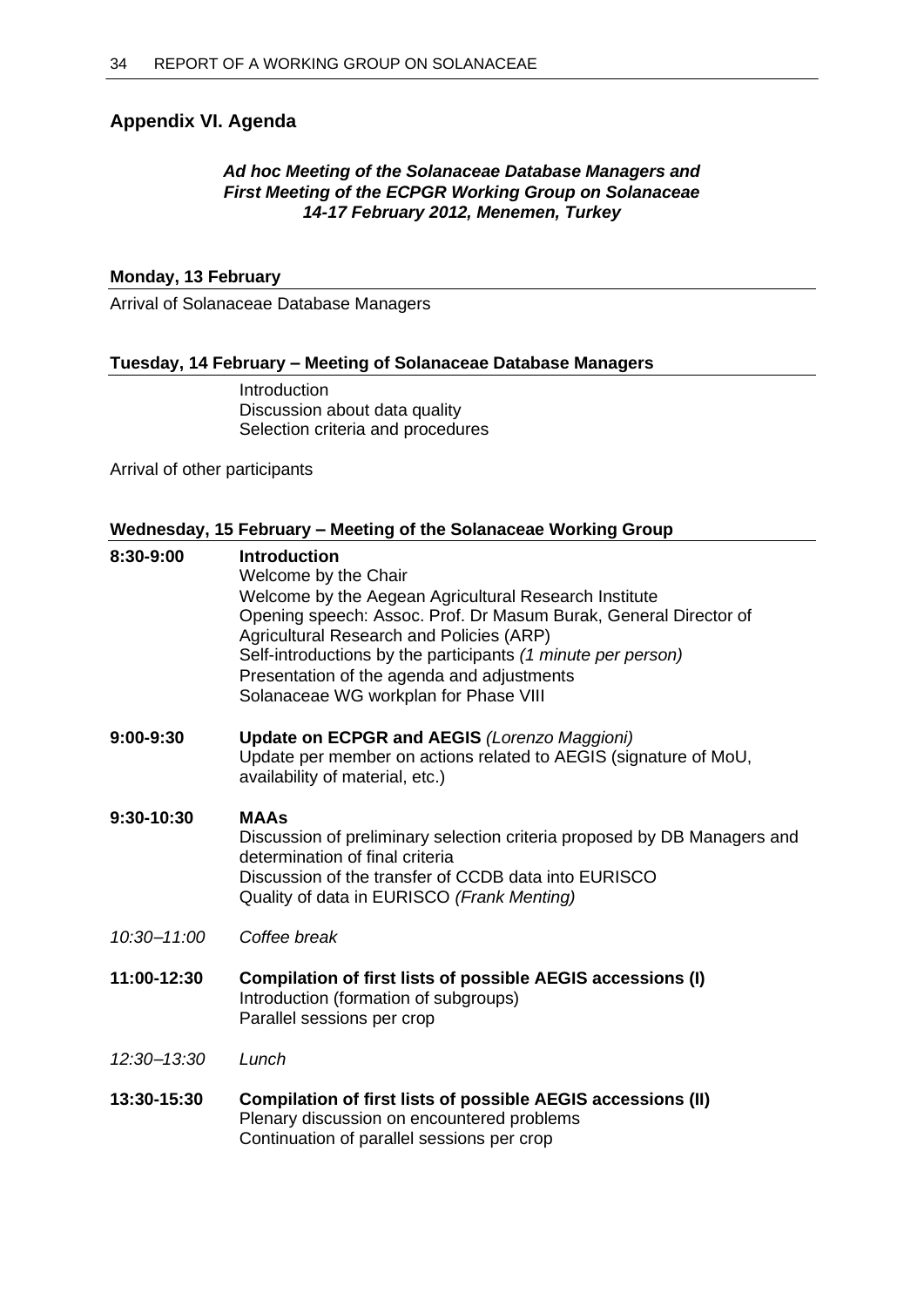# **15:30-17:30 Visit to the genebank at Aegean Agricultural Research Institute**

*Evening Social dinner*

# **Thursday, 16 February**

| 8:30-10:30    | Compilation of first lists of possible AEGIS accessions (III)<br>Plenary discussion on progress and problems                                                                                                                                                                                                                                                                                           |
|---------------|--------------------------------------------------------------------------------------------------------------------------------------------------------------------------------------------------------------------------------------------------------------------------------------------------------------------------------------------------------------------------------------------------------|
| 10:30 - 11:00 | Coffee break                                                                                                                                                                                                                                                                                                                                                                                           |
| 11:00-12:30   | Compilation of first lists of possible AEGIS accessions (IV)<br>Finalization of lists in parallel sessions per crop<br>How to continue?                                                                                                                                                                                                                                                                |
| 12:30-13:30   | Lunch                                                                                                                                                                                                                                                                                                                                                                                                  |
| 13:30-15:30   | <b>AQUAS</b><br>Generic operational standards (FAO documents)<br>Standard regeneration and storage guidelines<br>Elaboration of crop-specific standards                                                                                                                                                                                                                                                |
| 15:30 - 16:00 | Coffee break                                                                                                                                                                                                                                                                                                                                                                                           |
| 16:00-18:00   | Discussion and adaptation of the WG workplan<br>Checking and adaptation each topic of the workplan<br>Planning for safety-duplication of each collection under long-term<br>conservation conditions<br>Status of Solanaceae WG project Phase VIII (duplicate finder)<br>Status of the draft minimum descriptors Physalis and Cyphomandra<br>Status report of new members of the WG<br>Remaining topics |

# **Friday, 17 February**

| 8:30-10:30      | Presentation of the report and adoption of recommendations                |
|-----------------|---------------------------------------------------------------------------|
| $10:30 - 11:00$ | Coffee break                                                              |
| 11:00–12:00     | <b>Conclusions</b><br>Election of Chair and Vice-Chair<br>Closing remarks |
| $12:00 - 13:00$ | Lunch                                                                     |
|                 | <b>Excursion (optional)</b>                                               |

# **Saturday, 18 February**

Departure of participants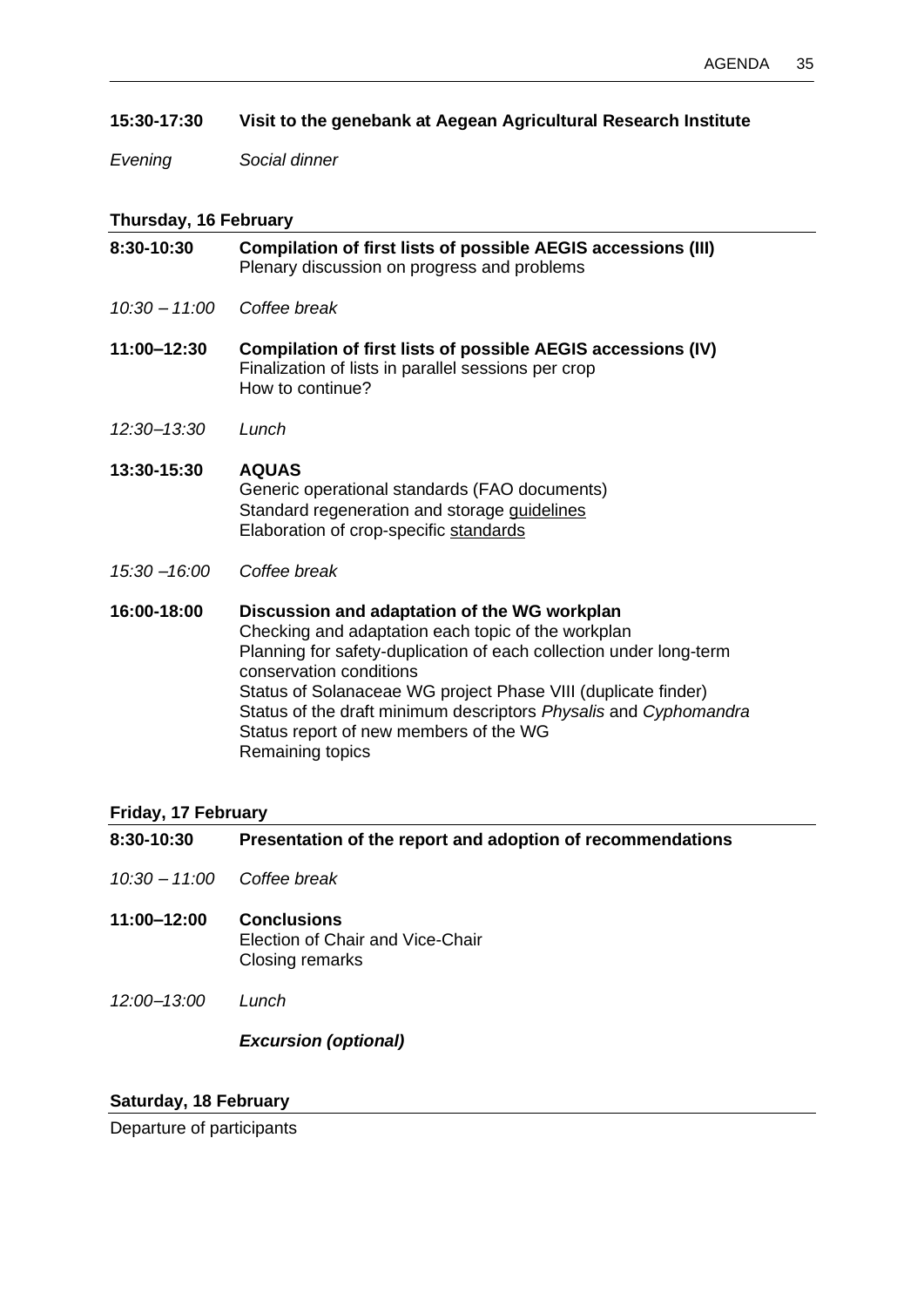# <span id="page-41-0"></span>**Appendix VII. List of participants**

# *Ad hoc Meeting of the Solanaceae Database Managers and First Meeting of the ECPGR Working Group on Solanaceae 14-17 February 2012, Menemen, Turkey*

*N.B. Contact details of participants updated at the time of publication. The composition of the Working Group is subject to changes. The full list, constantly updated, is available from the Solanaceae WG's Web page [\(http://www.ecpgr.cgiar.org/networks/vegetables/solanaceae.html\)](http://www.ecpgr.cgiar.org/networks/vegetables/solanaceae.html).*

# **Working Group members and Database Managers**

Wolfgang Palme Horticultural College and Research Institute Grünbergstraße 24 1130 Wien **Austria** Email: w.palme@gartenbau.at

Saida Sharifova *(on behalf of Alisoltan Babayev)* Genetic Resources Institute, National Academy of Sciences 155, Azadlig ave. 1106 Baku **Azerbaijan** Email: saidasharifzade@yahoo.com

Liliya Ivanova Krasteva Institute for Plant Genetic Resources "K. Malkov" (IPGR) Str. Drujba 2 4122 Sadovo, Plovdiv district **Bulgaria** Email1: Krasteva\_ipgr@abv.bg Email2: krasteva\_l@abv.bg

Ingrid Bender Jõgeva Plant Breeding Institute J. Aamisepa 1, Jõgeva alevik 48309 Jõgeva **Estonia** Email: ingrid.bender@jpbi.ee

Marie-Christine Daunay *(Vice-Chair)* Institut National de la Recherche Agronomique (INRA), Station de Génétique et Amélioration des Fruits et Légumes BP 94 - Domaine St Maurice 84143 Montfavet cedex **France** Email: daunay@avignon.inra.fr

Natalia Kakabadze Institute of Farming, Georgian Agrarian University D. Agmashenebeli Alley, 13 km 0131 Tbilisi **Georgia** Email: nato\_kakabadze@yahoo.com

Ulrike Lohwasser Genebank Department, Leibniz Institute of Plant Genetics and Crop Plant Research (IPK) Corrensstrasse 3 06466 Gatersleben **Germany** Email: lohwasser@ipk-gatersleben.de

Attila Simon *(on behalf of Zsuzsanna Kollár)* Research Centre for Agrobiodiversity Külsömezö 15 2766 Tápiószele **Hungary** Email: jensen@agrobot.rcat.hu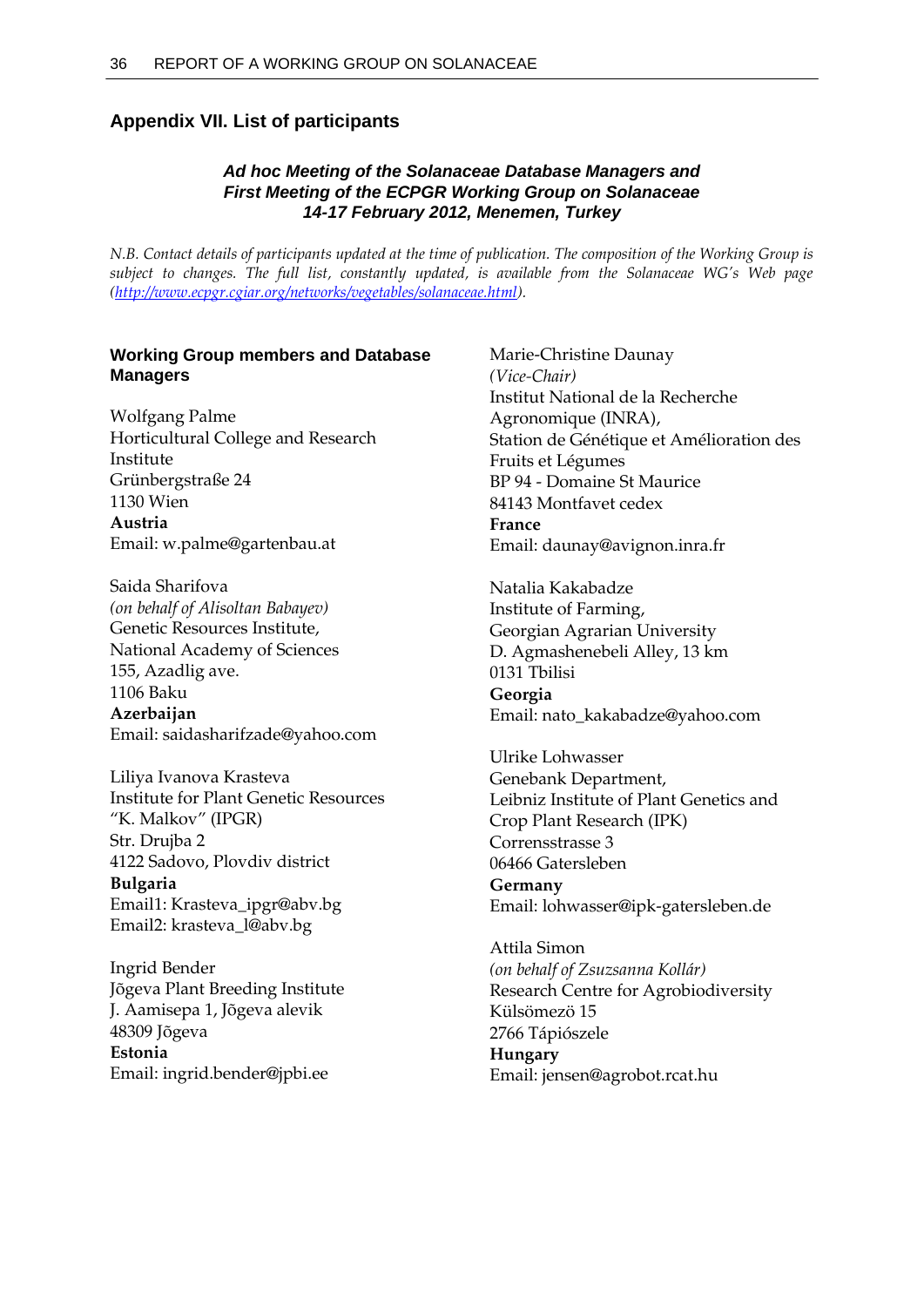Giambattista Polignano<sup>7</sup> Istituto di Genetica Vegetale, Consiglio Nazionale delle Ricerche (IGV-CNR) Via G. Amendola 165/A 70126 Bari

**Italy** Email1: giambattista.polignano@igv.cnr.it Email2: giambattista.polignano@gmail.com

Gerard van der Weerden *(Database Manager)* Experimental Garden and Genebank, Radboud University Nijmegen Toernooiveld 11 6525 ED Nijmegen The Netherlands Email: G.vanderWeerden@science.ru.nl

Willem van Dooijeweert *(Chair and Database Manager)* Centre for Genetic Resources, the Netherlands (CGN) Wageningen University and Research Centre PO Box 16 6700 AA Wageningen **The Netherlands** Email: willem.vandooijeweert@wur.nl

Frank Menting (*Database Manager*) Centre for Genetic Resources, the Netherlands (CGN) Wageningen University and Research Centre Droevendaalse steeg 1, PO Box 16 6700 AA Wageningen The Netherlands Email: Frank.menting@wur.nl

Teresa Kotlińska Research Institute of Horticulture Konstytucji 3 Maja 1/3 96-100 Skierniewice **Poland** Email1: tkotlin@iwarz.pl Email2: Teresa.Kotlinska@inhort.pl

 $\ddot{\phantom{a}}$ 

Szilárd Kása ZELSEED spol. s.r.o. 930 36 Horná Potôň 1269 **Slovakia** Email: kasa@zelseed.sk

José Vicente Valcárcel *(Database Manager)* Universidad Politécnica Valencia Centro de Conservación y Mejora de la Agrodiversidad Valenciana (COMAV) CPI Building/Camino de Vera 14 46022 Valencia **Spain** Email: jvalcarc@btc.upv.es

Lerzan Aykas (*Database Manager*) Aegean Agricultural Research Institute (AARI) PO Box 9, Menemen 35661 Izmir Turkey Email1: lerzanaykas@yahoo.com Email2: etae@aari.gov.tr

Sevgi Mutlu Aegean Agricultural Research Institute (AARI) PO Box 9 35661 Izmir **Turkey** Email: mutlusevgi@hotmail.com

## **Observers**

1

Gaetano Laghetti <sup>8</sup> Istituto di Genetica Vegetale, Consiglio Nazionale delle Ricerche (IGV-CNR) Via Amendola 165/A 70126 Bari Italy Email: gaetano.laghetti@igv.cnr.it

Replaced in March 2012 by Gaetano Laghetti (see under Observers).

<sup>8</sup> Replacing Giambattista Polignano as of March 2012.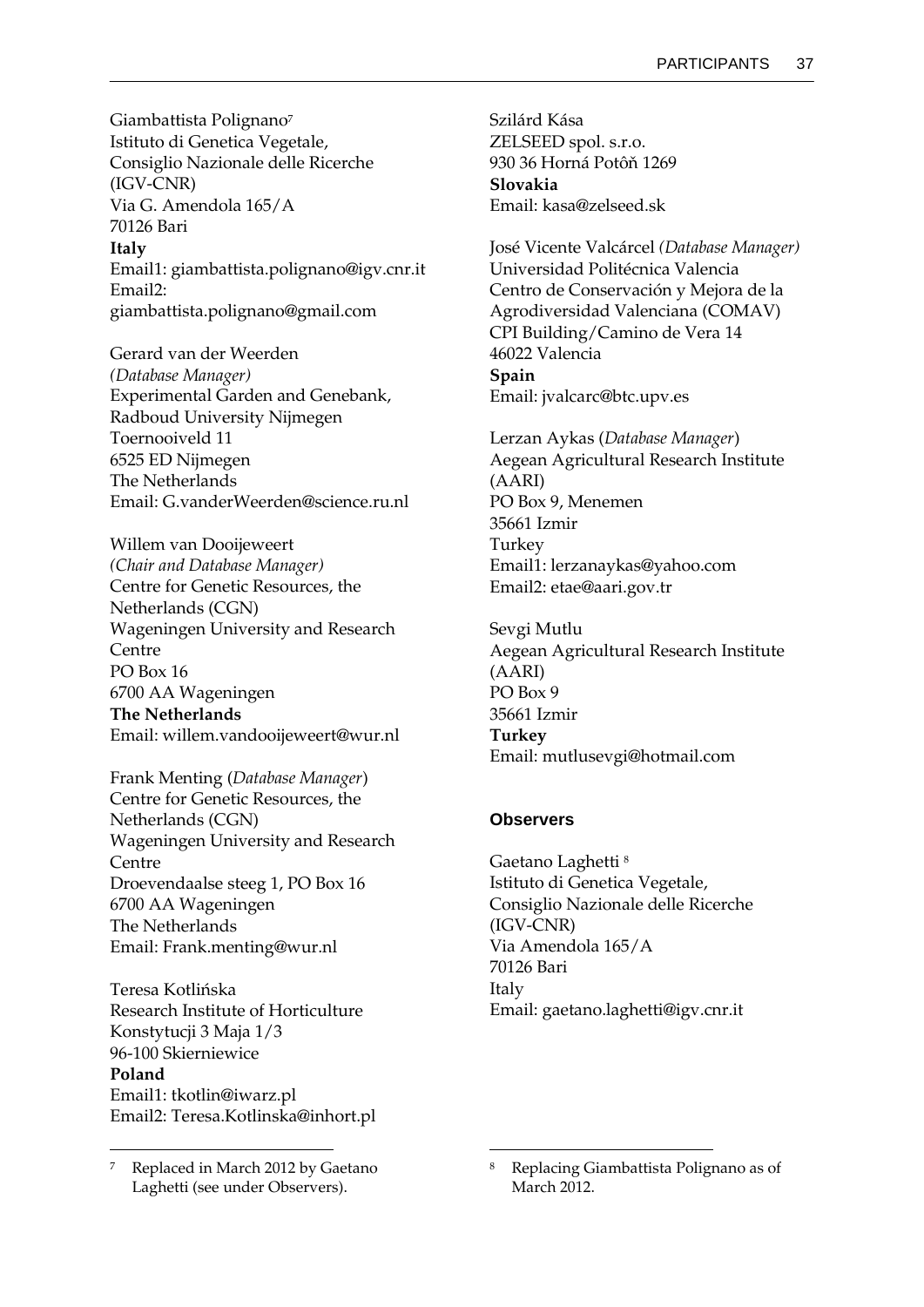Marta Olas-Sochacka Research Institute of Horticulture Konstytucji 3 Maja 1/3 96-100 Skierniewice Poland Email1: molas82@interia.pl Email2: marta.olas@inhort.pl

Ayfer Tan Department of Plant Genetic Resources, Aegean Agricultural Research Institute (AARI) PO Box 9 Menemen 35661 Izmir Turkey Email1: ayfer\_tan@yahoo.com Email2: pgr@aari.gov.tr

Selim Tokmak Acting Director Aegean Agricultural Research Institute (AARI) PO Box 9 Menemen 35661 Izmir Turkey Email: selimtokmak@aari.gov.tr

Arzu Ünal Ministry of Food, Agriculture and Livestock General Directorate of Agricultural Researches and Policies (ARP) P.K. 51 No.38 06171 Yenimahalle/Ankara Turkey Email1: aunal@tagem.gov.tr Email2: arzuunal@gmail.com

## **ECPGR Secretariat**

Lorenzo Maggioni **Bioversity International** Via dei Tre Denari 472/a 00057 Maccarese, Rome Italy Email: l.maggioni@cgiar.org